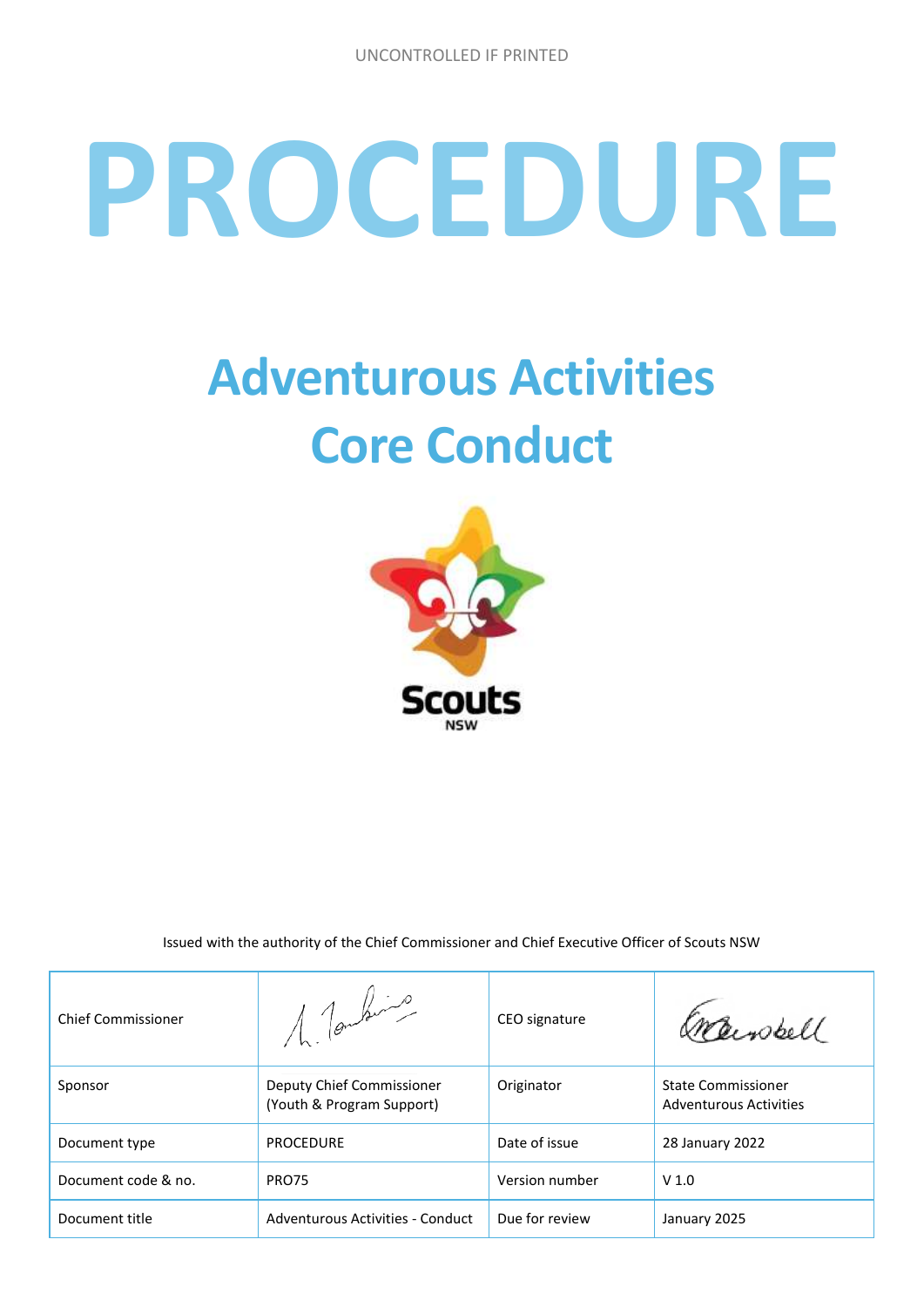# Acknowledgement

As Scouts of Australia, we acknowledge Australia's First Nations Peoples. We acknowledge the Aboriginal and Torres Strait Islander peoples as the Traditional Custodians of this land. We pay our respects to Elders past, present, and emerging. We're grateful to do our Scouting in this country. We commit to use its resources wisely and develop our understanding of Aboriginal and Torres Strait Islander cultures. We also acknowledge any Aboriginal and Torres Strait Islander Scouts who are part of our movement today.

## **Contents Overview**

| $\mathbf{1}$            |  |
|-------------------------|--|
| $\overline{2}$          |  |
| 3                       |  |
| 4                       |  |
| 5                       |  |
| 6                       |  |
| $\overline{\mathbf{z}}$ |  |
| 8                       |  |
| 9                       |  |
| 10                      |  |
|                         |  |
|                         |  |
|                         |  |
|                         |  |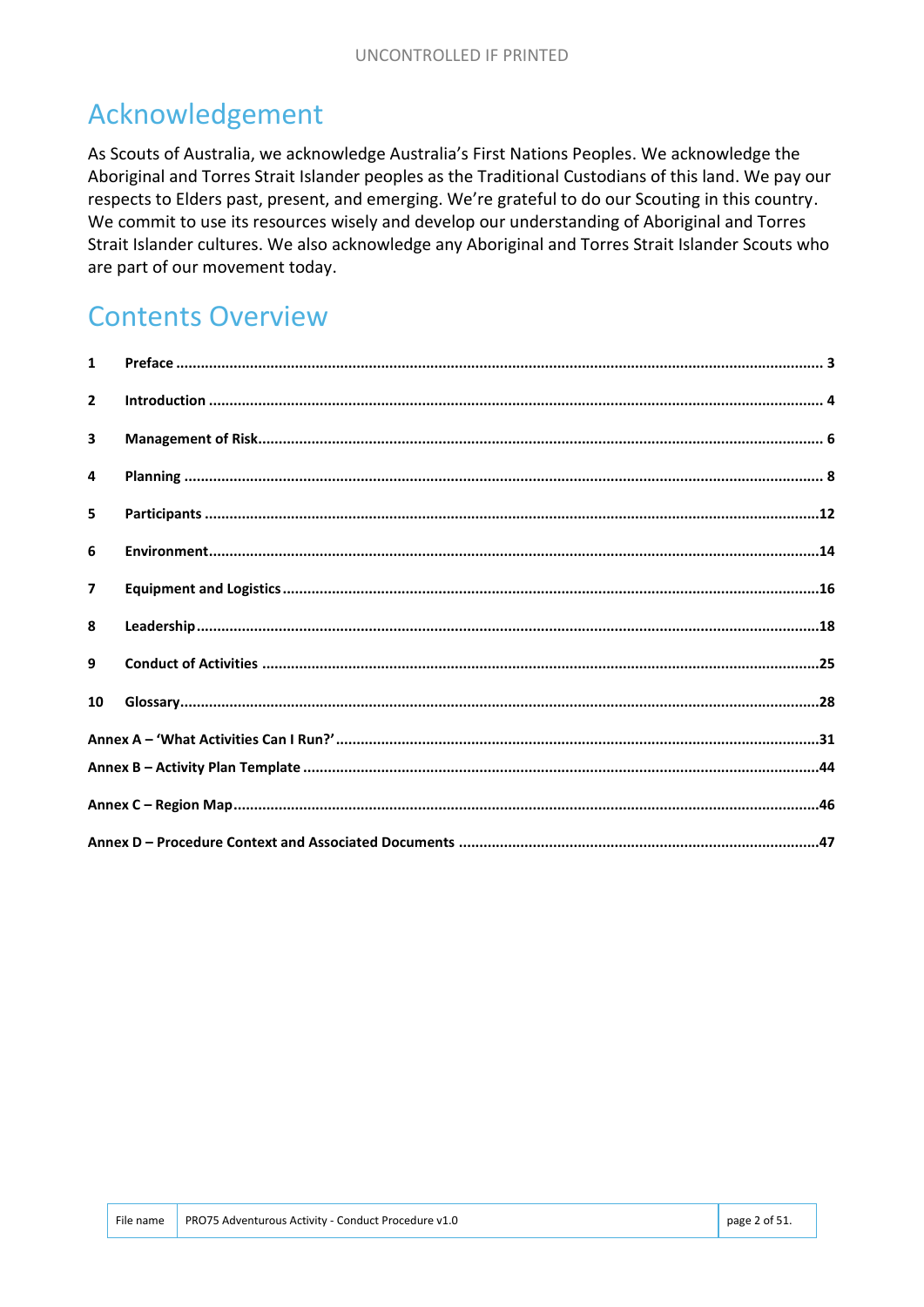# 1 Preface

- 1.1 The Deputy Chief Commissioner (Youth and Program Support) or their delegate, The State Commissioner Adventurous Activities (**SC(AdvAct)**) issues and updates *PRO75 Adventurous Activity Core Conduct Procedure* **'The Procedure'.** They also issue and update *POL36 Adventurous Activities* **'The Policy',** and related Procedures, on behalf of the Chief Commissioner.
- 1.2 **Adventurous Activities** within NSW follow the *Australian Adventure Activity Standards (AAAS).* They also follow the Scouts Australia *National Adventure Activities Framework (NAAF)*. Read **The Procedure** with the *AAAS* and the *AAAS Core Good Practice Guide* for further information.
- 1.3 *Annex D – Procedure Context and Related Documents* provides information about how **'The Procedure'** fits into the Scouts NSW Policies and Australian Standards**.**

# Formatting Standards

- 1.4 Link or reference to an external document: *External Document*
- 1.5 Defined term that in either the *Glossary* or in the text: **Defined Term**
- 1.6 Another Section in this document: *Another Section*
- 1.7 A section providing Critical Guidance: Critical Guidance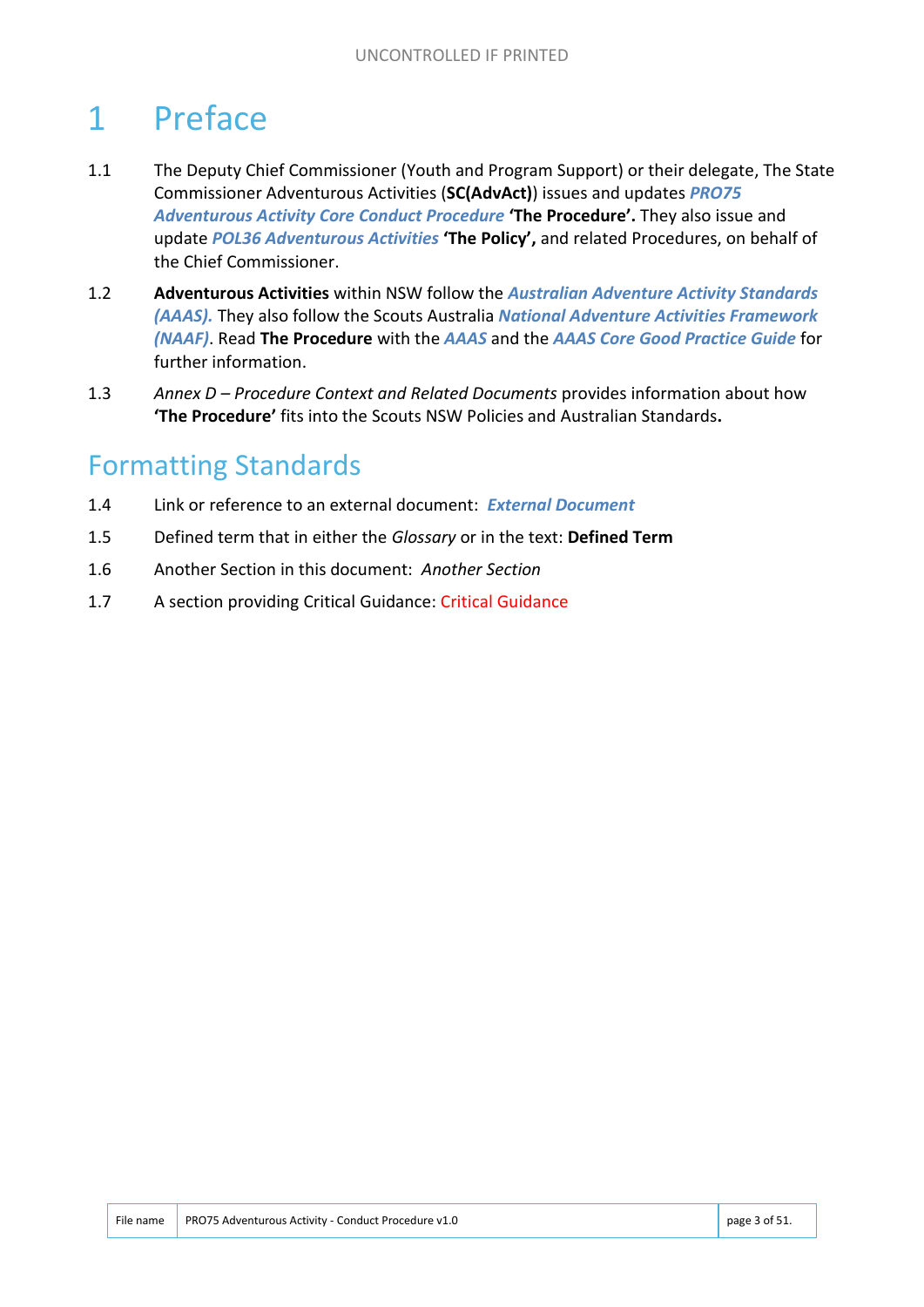# 2 Introduction

- 2.1 Scouting is an outdoor education organisation. **Adventurous Activities (AA)** are part of the Youth Program. **The Procedure** provides the guidance for the delivery of a highquality, safe, and effective **AA Program** to all members of Scouts NSW.
- 2.2 **AA** are typically outdoor pursuits requiring a level of skill to engage. They have inherent risks and uncontrolled hazards, usually in a natural environment. The range of activities that are covered by **The Procedure** is based on the OAS areas in the Youth Program as well as additional activities such as Archery, Flying Fox, Challenge Ropes, Boating and Motoring.
- 2.3 **The Procedure** and specific procedures for each activity discipline provide direction for planning and conducting **AA**. Adhering to **The Procedure** should ensure that an **Adventurous Activity Leader** is compliant with relevant policies, standards, and laws.
- 2.4 For example, if you are conducting a bushwalking activity, **The Procedure** and *PRO41 Bushwalking Procedure,* provide direction to plan and run a Bushwalk. There is no need to reference other policies and procedures.
- 2.5 Activities occurring within a Group's own hall or within 2km of it and remaining in an urban environment such as a walk, wide game or pioneering below 2m are not considered **AA**. This provision excludes all vertical / rope activities and vertical games.
- 2.6 To run **AA**, the **AA Leader** must be an adult member who has completed Scouting Adventure and has a minimum of a Certificate of Adult Appointment or who is a Rover.
- 2.7 Compliance with **The Policy** and **The Procedure** when conducing **AA** is mandatory for all members of Scouts NSW unless specific exemption has been granted by the Chief Commissioner or their authorised delegate.

# Quick Reference Guide

2.8 This quick reference guide aims to provide Leaders with a minimum set of guidance to plan and run an activity.

#### Work out what activities you can lead – 'PLAN'

- Leaders can run activities based on their qualifications and the risk of the activity. They must also consider the conditions and the ability of the participants.
- See Annex A 'What Activities Can I Run?' for details.

#### Plan the Activity – 'PLAN'

 All activities need to have an **Activity Plan**. The **Activity Plan** can be simple if undertaking a low-risk activity. It may even be possible to include it on a single page if the activity is low risk. More planning is required if planning an activity with higher risk. See *Annex B – Activity Plan Template* for the template for planning **AA.** Look at *Section 4 Planning* for detail about how to complete the template.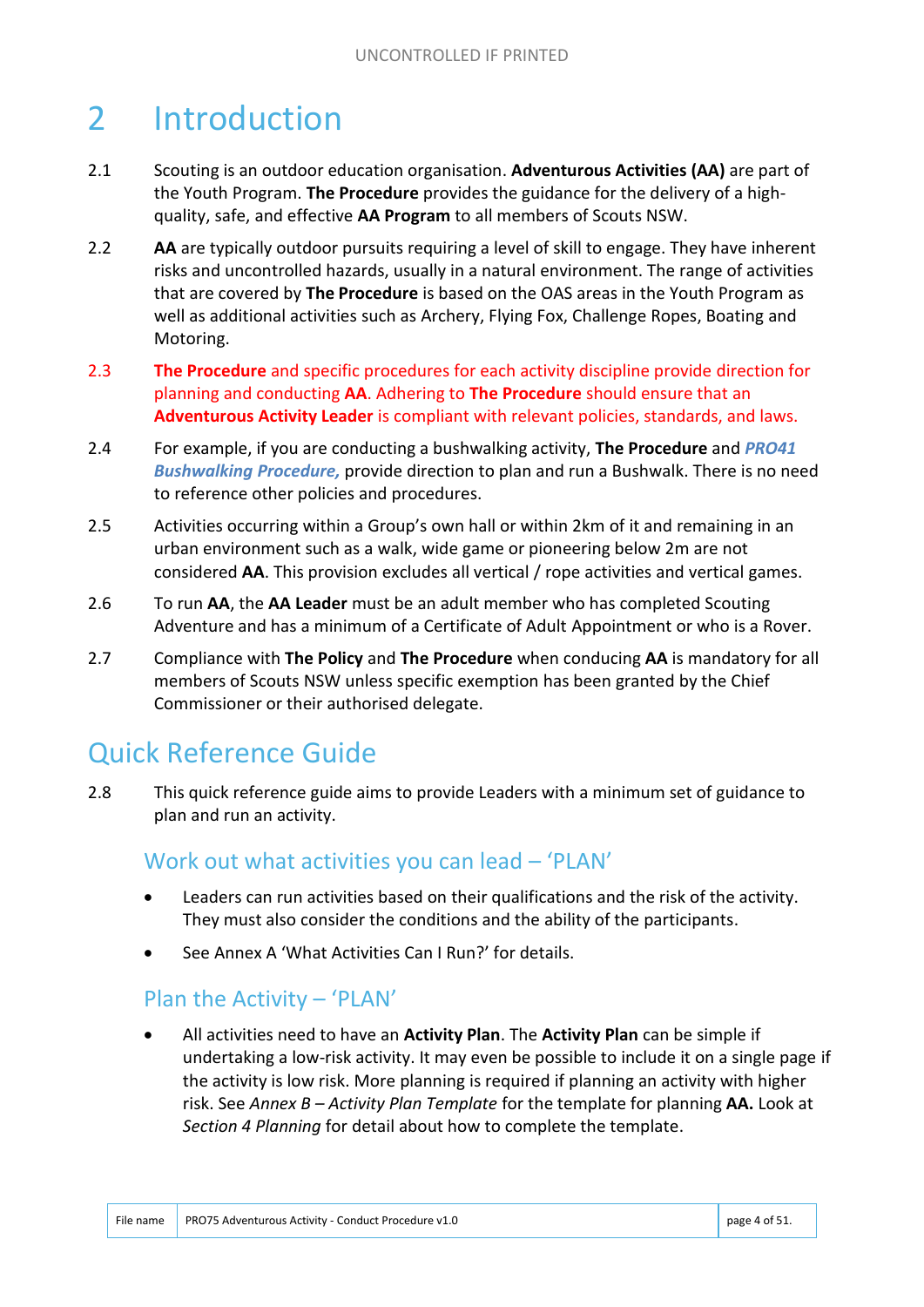#### Work out the Risks – 'PLAN'

 All activities need to have an **Activity Risk Assessment**. For a simple activity, there should not be a need to modify the **Standard Risk Assessment**. See *Section 3 Management of Risk* for details on Risk Management.

#### Get Approval and Consent – 'PLAN'

 The **Activity Plan** and **Activity Risk Assessment** must be reviewed and approved*. Annex A What Activities can I Run?* provides details on who can approve an activity. Enough time must be given to do a review. Give enough information to Parents in the **Activity Notice Forms** (E1 Pt I and II, or Operoo) for parents / guardians / caregivers to be able to provide informed consent. See *Section 4 Planning* and *Section 5 Participants* for details on approval and consent.

#### Prepare for the Activity – 'Do'

 Ensure that the participants have the right equipment, know how to use it, and have the right skills. Ensure that the sorts of weather and conditions you are going to experience are understood. See *Section 5 Participants, 6 Environment* and *7 Equipment and Logistics* for some items to be considered.

#### Notify and Brief – 'Do'

 Scouts NSW needs to know what activities are being undertaken and where they are taking place. **Emergency Contacts** are required and Scouting Leadership must be informed of **AA**. Use the **Approval and Notification System** (**ANS**) to do this. Brief everyone who is part of the activity including the **Emergency Contacts**. See *Section 5.1 Notification* and *9.2 Briefing* for more information. See also *Section 3.8 Risk Management Conduct* for how you should brief risks on an activity.

#### Conduct the Activity – 'DO'

 Brief leaders and participants. Run the plan. Keep reviewing the risks. Follow safe activity practices. Keep everyone safe. Manage incidents. See *Section 9 Conduct* for more information

#### Review the Activity – 'REVIEW'

 Have an activity review with the participants and think about what worked and what didn't. Write the review up and communicate it so others can learn. If an incident or near miss occurred, log it following the process in *Section 3.13 Incidents*. If there was an equipment issue, log it. Finally, log the activity in your **Personal Logbook**. See *Section 9 Conduct* for more details.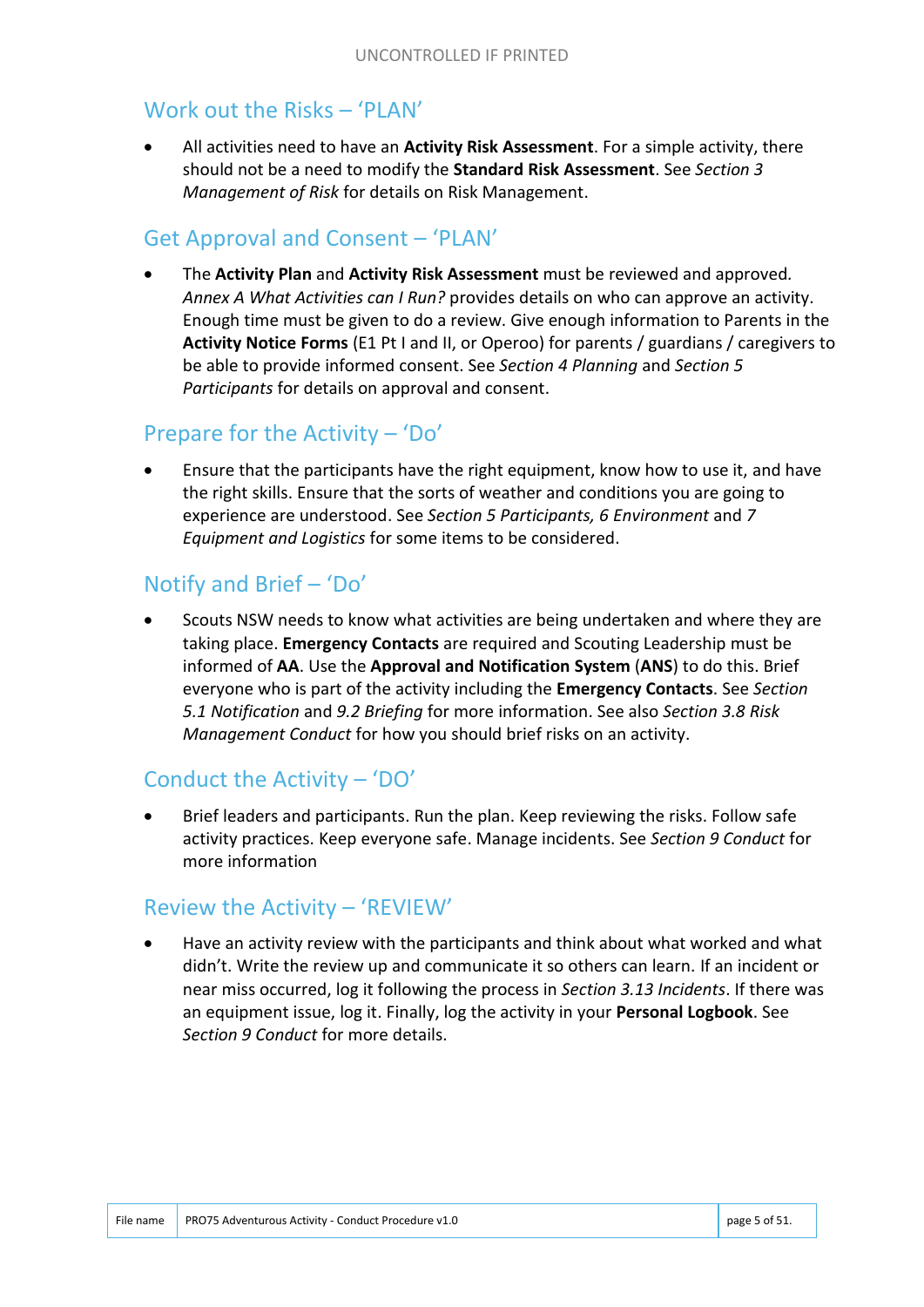# 3 Management of Risk

#### Requirements

3.1 **AA** delivered by Scouts NSW must have an approved, documented **Activity Risk Assessment**.

## Risk Management Process

3.2 Risk management will occur throughout the planning and conduct of **AA**. Risk management incorporates experience and leading practices from inside and outside the Scouting community. **AA Leaders** will follow the following process:

#### During Planning

- 3.3 Obtain the published **Standard Risk Assessment** from the NSW State Website for the activity discipline. A 5 by 5 risk template will be used for all **AA**.
- 3.4 Create the **Activity Risk Assessment** by Identifying any specific hazards, risks and controls applicable to your activity.
- 3.5 Consider:
	- location
	- weather and season
	- participant qualifications, experience, and skills
	- equipment
	- environment
- 3.6 Apply updates using strike-through and underline to show changes in your **Activity Risk Assessment** from the **Standard Risk Assessment**.
- 3.7 Include controls in the **Activity Plan** such as equipment identified to control hazards. For example, snake bite bandages.
- 3.8 When any residual risk rating in the **Activity Risk Assessment** (after control) is 'high', the activity must be approved by your **RC(Act)** or **SC(AdvAct)**.
- 3.9 Submit the **Activity Risk Assessment** as part of *Section 4.20 Review and Approval* and incorporate any feedback received.

#### During Preparation

3.10 Before the activity occurs, implement appropriate controls in the **Activity Risk Assessment**. This could include sourcing equipment and checking that leaders and participants have the required equipment for the activity. In addition, it could include checking qualifications and conducting skills and knowledge refreshers.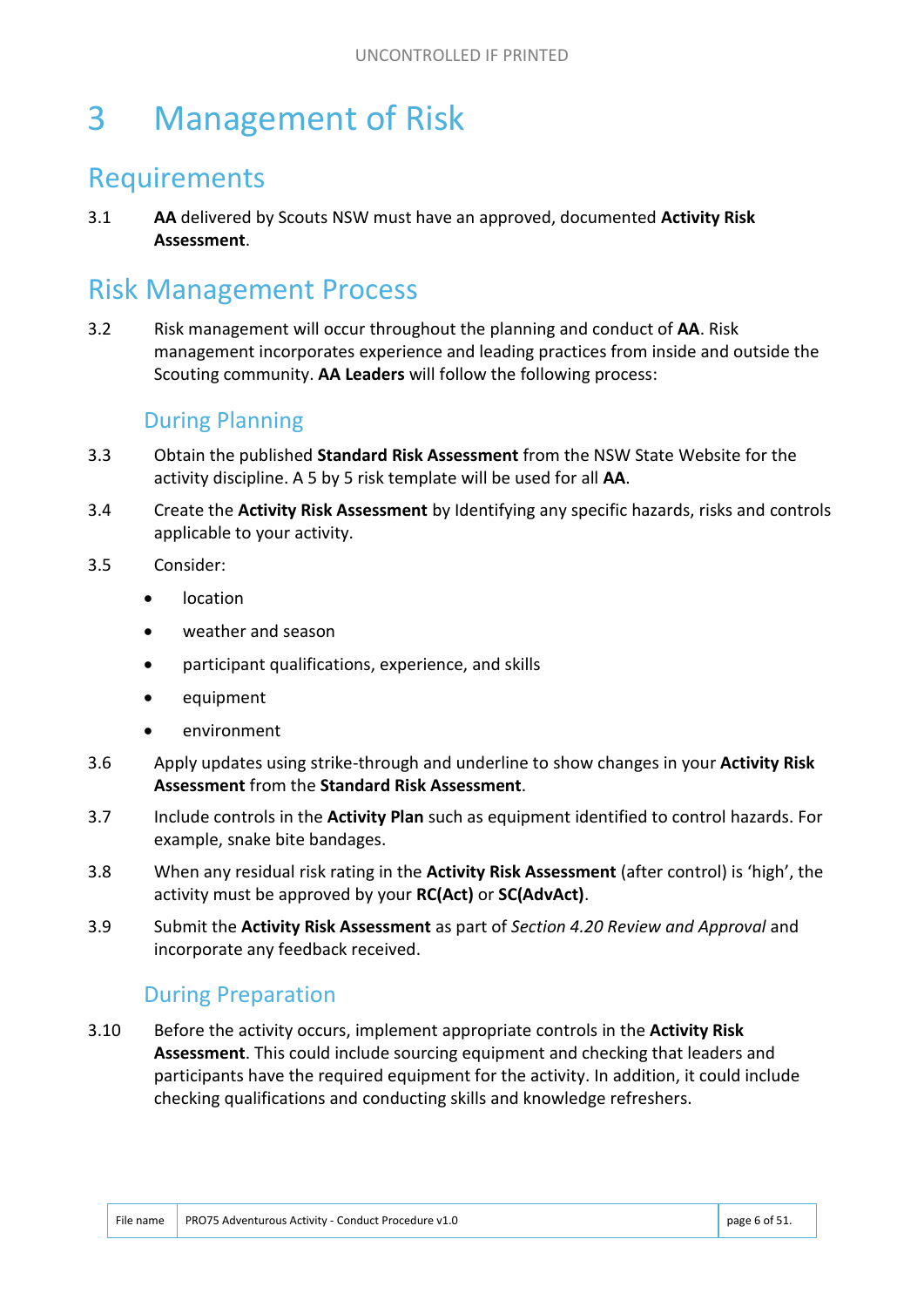#### During Conduct

- 3.11 If necessary, update the **Activity Risk Assessment** and **Activity Plan** immediately before conducting the activity. Consider changes to conditions or circumstances. Brief all Leaders (including Youth Leaders) and **Emergency Contacts** on the risks and controls as part of the **Activity Briefing.** Obtain sign-off from all involved Leaders (including Youth Leaders). Brief the participants on the risks and controls prior to the commencement of the activity. Repeat the briefing at other times when it is necessary to reinforce or modify a risk or control.
- 3.12 Dynamically review and update risks and controls during the activity. Apply controls and contingencies, as necessary.
- 3.13 If at any time, the overall risk for the activity exceeds that approved, consider adjusting or terminating the activity. Approval and consent are based on the documented risk and controls for an activity. Approval is based on the **Activity Risk Assessment** and the **Activity Plan**.

#### Post Conduct

3.14 Review the activity with the Leaders and participants involved immediately after completion. Review risks and determine if other actions could have reduced or changed any risk likelihoods, consequences or controls. If risks changed, an incident occurred or a hazard or control that was not documented in the **Activity Risk Assessment** was identified, then provide feedback**.** Provide the annotated **Activity Risk Assessment** and **Activity Plan** to the **SL(Act)** for the activity discipline. Include any changes applied during the planning and conduct of your activity. Include any incident and accident information. For example, if you have conducted a canyoning activity, provide your **Activity Risk Assessment** and **Activity Plan** to the **State Leader Vertical**. Providing this information will help strengthen the **Standard Risk Assessment**. Note that this is in addition to the Scouts NSW incident reporting policy

#### **Incidents**

- 3.15 If any **Incidents** (including near misses) occurred, log them as per Scouts NSW *PRO15 Incident Reporting and Analysis Procedure* using the online workflow.
- 3.16 Follow direction of external authorities where they are notified. Retain all equipment involved in the state it was in. Take photographs, where appropriate. Document perspectives of what happened from all involved.
- 3.17 The **State AA Council** will analyse all incidents and near misses. Analysis will determine root causes of those incidents. Analysis of Incidents and near misses help us understand where we have weaknesses in our procedures.
- 3.18 Further details on handling Incidents are provided in *Section 9 Conduct*.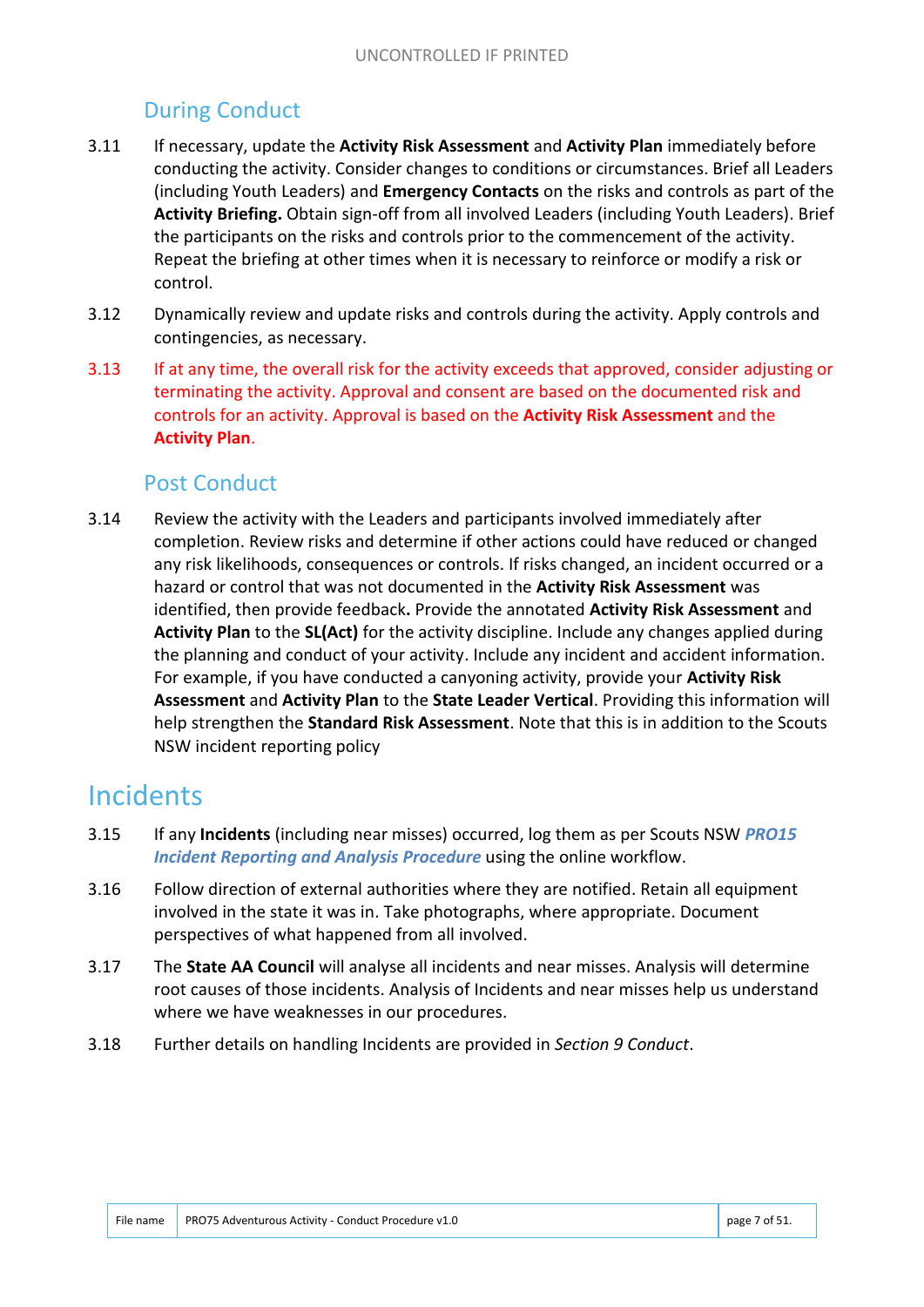# 4 Planning

- 4.1 **AA** must be planned to a level applicable to the activity in question. A simple bushwalk in the local area on Grade 1 tracks needs less planning than a multi-day canyoning expedition. For example, the **Activity Plan** for a Joey walk on suburban streets can be included in the **Activity Notification** documentation. Where you are unsure of the level of planning required, contact your **RC(Act)** or **SL(Act)**.
- 4.2 Complete an **Activity Plan, Activity Risk Assessment** and **Activity Notification** documentation when delivering an **AA**.
- 4.3 Following **The Procedure** should provide the necessary evidence for external qualification and Scout Skills for participants and **AA Leaders**.

## Considerations

- 4.4 **Legal and other requirements** follow State and Commonwealth laws. Nothing in **The Procedure** and **The Policy** overrides a legal obligation.
- 4.5 **Appropriateness of Activity** conduct activities in a manner which is both safe and appropriate to the skills, age and experience of the participants.
- 4.6 **Obtaining local information** obtain local information to assist planning. Consider local hazards such as venomous wildlife, climatic characteristics, cultural sensitivities, reliability of mobile phone reception, access, rescue considerations and the location of the nearest hospital.
- 4.7 **Personal Data Collection and Availability** follow relevant Scouts NSW procedures when collecting personal data. Medical information and emergency contact information must be available for the duration of the activity. Consider when the location is remote and internet access is not available. Leaders who use Operoo should download profile information before losing reception. Leaders using paper based E1s should carry a printout of the E1s or a compiled summary. The summary should have pertinent detail. Destroy documents with personal data at the conclusion of the activity. Retain an electronic record of the E1 for the relevant retention period either on Operoo or on another Scouts NSW system.
- 4.8 Refer to *POL38 Prohibited Activities Policy* for information on prohibited activities.

#### Commercial Activities

- 4.9 For additional detail, refer to *PRO63 Commercial Activities Procedure.*
- 4.10 For commercial activities, the operator is responsible for following legal requirements related to the activity. Use reputable operators*.*
- 4.11 Where a commercial operator is leading an activity and conditions are hazardous, the operator will normally make the decision about whether to proceed. It may do this in consultation with the Activity Leader.
- 4.12 Responsibility for participants cannot be delegated to the commercial operator.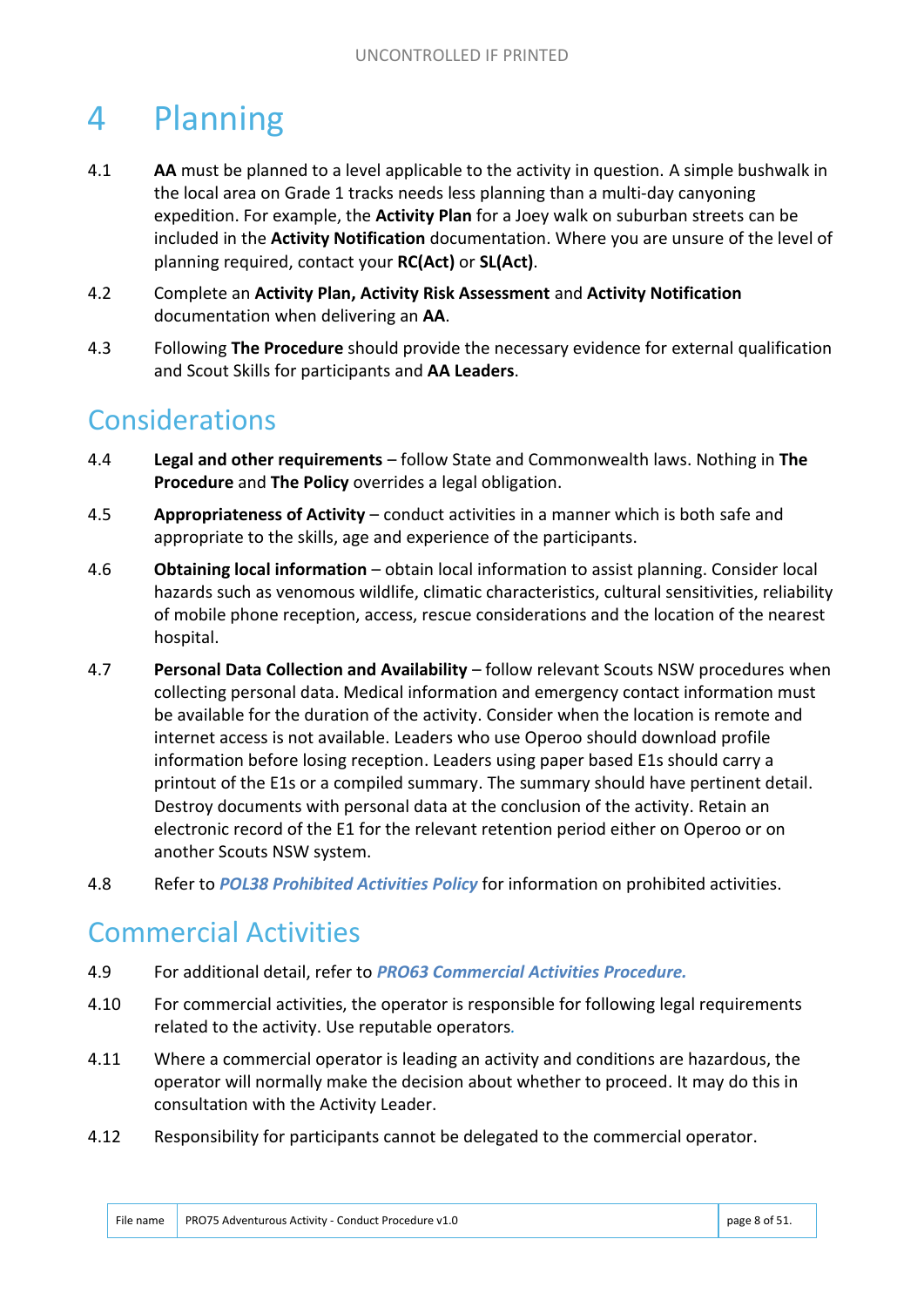- 4.13 Take reasonable steps to ensure the commercial Party has:
	- A suitable **Activity Plan**
	- A suitable **Activity Risk Assessment**
	- A suitable **Emergency Plan** (often incorporated in the Activity Plan)
	- Leaders with the appropriate competency to supervise the activity.
	- Policies and procedures that comply (where appropriate) with the *AAAS* and the appropriate *Good Practice Guide.*

## Activity Purpose

- 4.14 Understand why we are running the **Adventurous Activity.** Who are we running the activity for and what will be achieved? Planning could consider:
	- the OAS Youth Program achievement against OAS stages
	- fun and enjoyment
	- an introduction to Scouting
	- working toward externally recognised qualifications
	- developing skills in adult participants
- 4.15 For adult participants, develop the activity purpose by referring to the *National AA Framework*, workbooks, and curricula. Vocational Education and Training (VET) Outdoor Leadership unit of competency definitions can be accessed at *www.training.gov.au*.

## Activity Plan

- 4.16 An effective **Activity Plan** allows everyone to safely enjoy themselves while meeting personal goals, group goals and challenges. Plans should consider experience from previous similar activities, together with participants' interests, skills, experience, and knowledge gained from previous similar activities. Transport and fatigue considerations associated with travel should be included. Obtaining local information and preparing a written risk assessment are two aspects of the plan.
- 4.17 The **Activity Plan** template is at *Annex B – Activity Plan Template*. Note that the Activity Plan Template available on the NSW State Website will be the most current Template and may change from time to time. Activity plans generated from Terrain are acceptable if they include all the requirements below. At a minimum, an **Activity Plan** should include:

#### Risk Management

Incorporate the **Activity Risk Assessment** outcomes and any controls.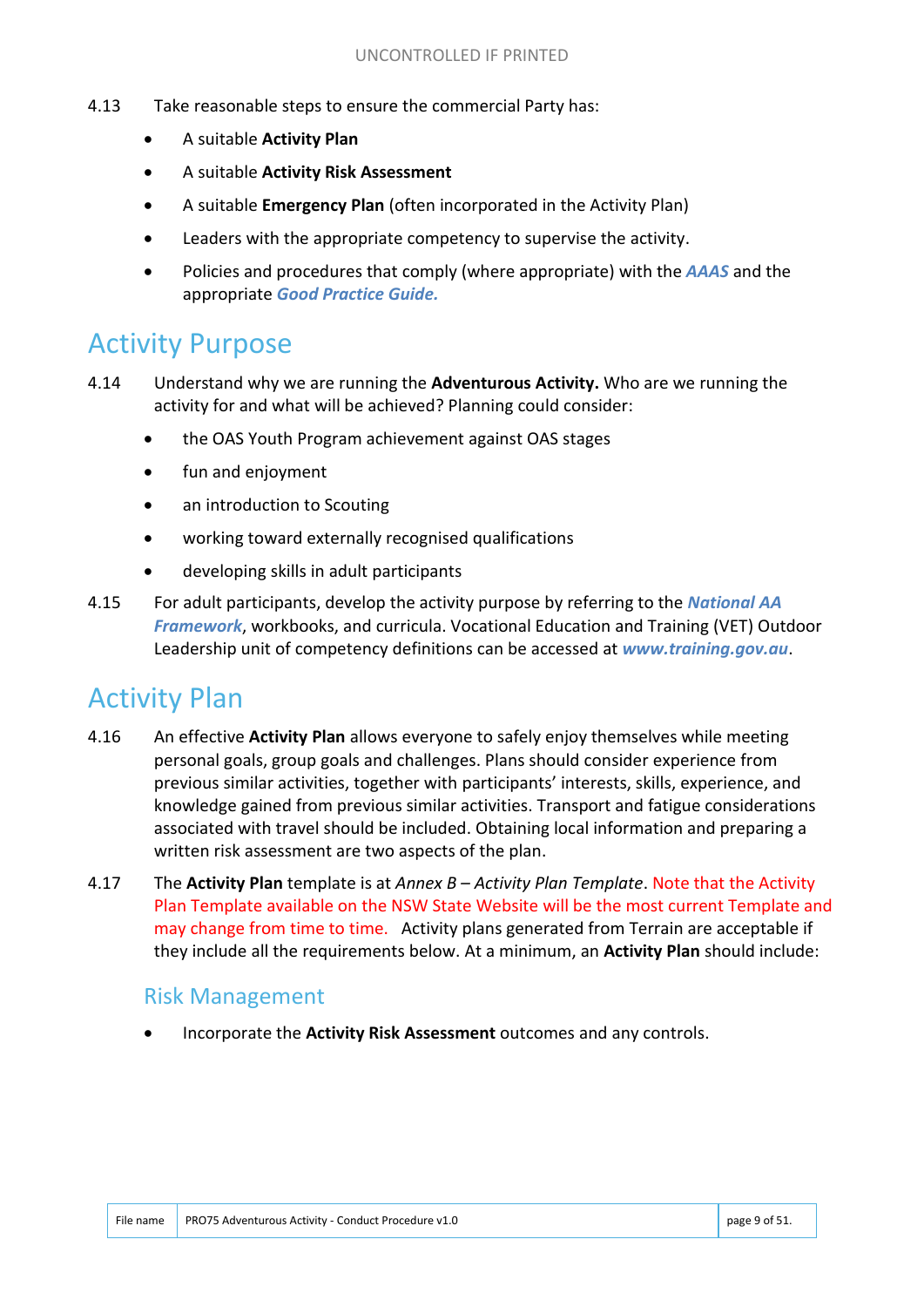#### Planning

- Date of the activity.
- The location for the activity which may refer to grid references and supporting documents such as maps and route plans.
- The **Activity Conditions** expected for the activity. Conditions and the competence of the Participants will determine the leadership qualifications required. See *Annex A – What Activities Can I Run*.
- Required pre-activity actions.
- Outline of the purpose for the activity. Use the Youth Program 'I' statements and applicable adult Scout training statements to help. How will the purpose be achieved?
- Outline of the key timings for the activity including any emergency response times.
- Outline of the key safety considerations and plans for the activity. Nominate a safety officer who has responsibility for safety on the activity.
- Outline of the **Emergency Plan.** Include safe havens, exit routes, vehicle access points, **Emergency Contacts** and details for emergency services. Outline how you will respond to specific likely scenarios. For example, the plan for a snake bite when **Remote** (see *First Aid* section) could include setting off a personal locator beacon (PLB), providing emergency first aid and notifying other party members of the situation.
- Detail any other considerations including legal concerns and approvals, and Scout NSW approvals.

#### **Participants**

- The targeted participants (both **Dependant** and **Independent**). Include numbers, section information and OAS Stage Levels targeted by the activity. Detail supervision ratios.
- Medical information for participants. Include information that could require a change in the **Activity Plan** under **Reasonable Adjustment.** Outline any limits on participation by some members.
- Details of medication and allergy and anaphylaxis plans.

#### Environment

- Outline how the activity will occur with minimal environment impact.
- Consider how respect will be shown to cultural, environmental and historical features. Consider adjusting the activity if the activity is not suitable. This includes obtaining the correct approvals and how respect will be shown to custodians.
- Application of the seven Leave No Trace sustainability principles.
- Detail the expected weather and other conditions applicable for the activity. For example, river levels on a kayak journey.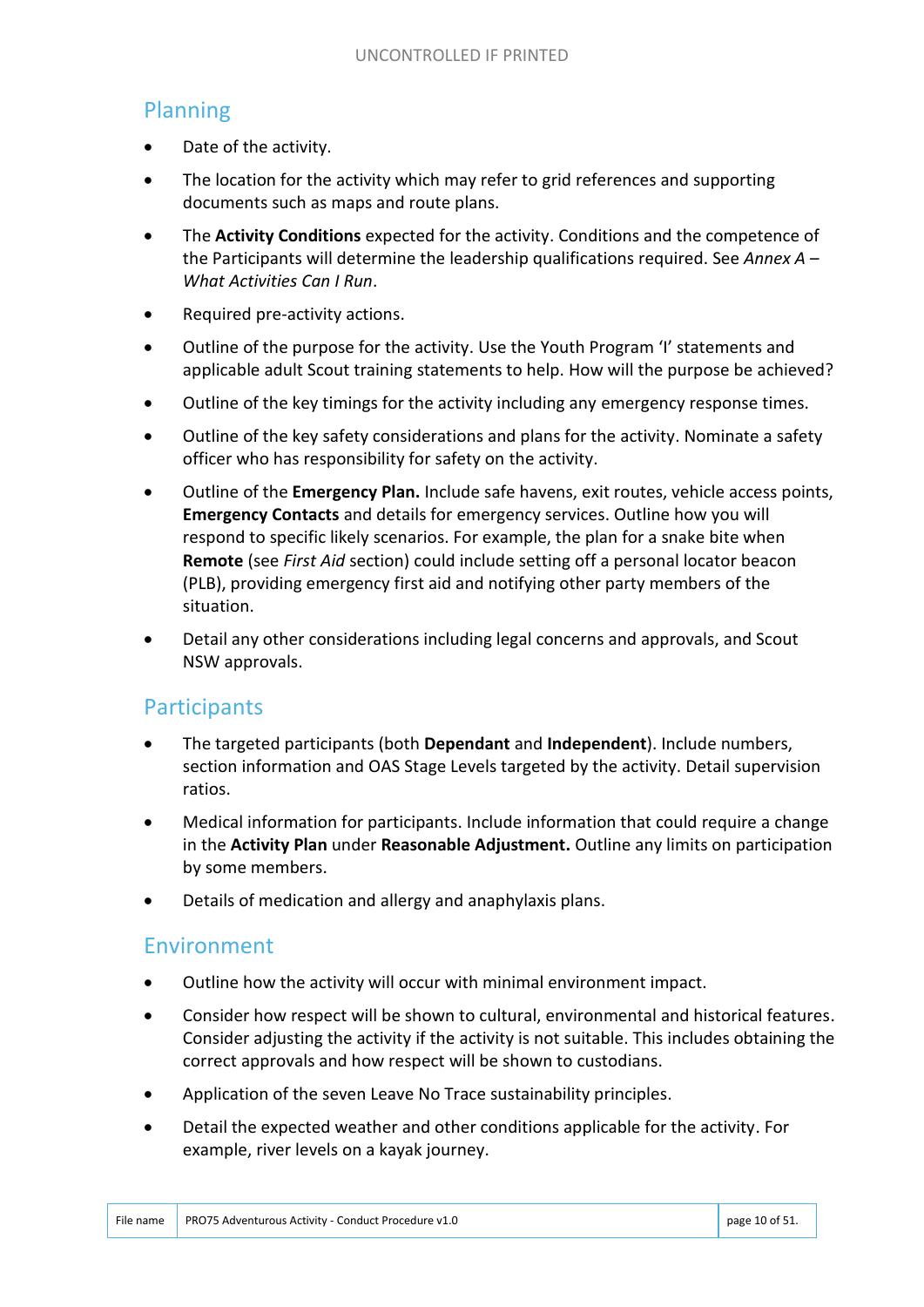Determine **Triggers** that would cause a change or abandonment of the activity. For example, bushfire danger, water levels in a river, severe weather warnings, wind warnings and speeds. Determine contingency plans.

#### Equipment and Logistics

- Detail the group equipment and logistics requirements for the activity.
- Detail the participant equipment and clothing required for the activity. Link to a participant handout.
- Detail the communications plan. Include any UHF radio frequencies and call signs. Detail other devices such as mobile phones, satellite phones, mirrors, flares, reflective sheets, and satellite-based communication devices.

#### Leadership

 Name the Leaders for the activity, detail their roles and include respective qualifications relevant to the activity planned.

## Adventurous Journeys

- 4.18 Adventurous Journeys and any unaccompanied **AA** at all levels in the Youth Program are **AA** and **The Procedure** applies. Most **Adventurous Journeys** from Scouts through to Rovers are delivered using either **Indirect** or **Remote** supervision. There is an increased risk for participants. Before conducting an Adventurous Journey with **Indirect** or **Remote Supervision**, you must:
	- Carry out a 'check' activity with an **AA Guide** (or another person authorised by the RCA(Act) in the discipline of the intended journey. This includes a review of the planning documentation for the journey by the **AAG**. The **AAG** must accompany the patrol leader and, where possible, the intended journey patrol on an activity like the planned journey. Note: the check activity does not have to be of the same length, duration, or complexity as the journey. If the **AAG** has positive previous experience with the journey leader and intended patrol, that experience may be used instead of the check activity. The **AAG** may also be the mentor for the youth member leading the journey.
	- As part of the check activity, or in discussion with an applicable Section Leader, the **AAG** must review the youth leader's capabilities and competence. Consider the leader's ability to conduct the activity and to lead the patrol. Consider the capabilities and composition of the patrol. Focus on patrol cohesion and group dynamics.
	- Have supervising **AA Leaders** who have the qualifications as stipulated in *Annex A– 'What Activities Can I Run?'.*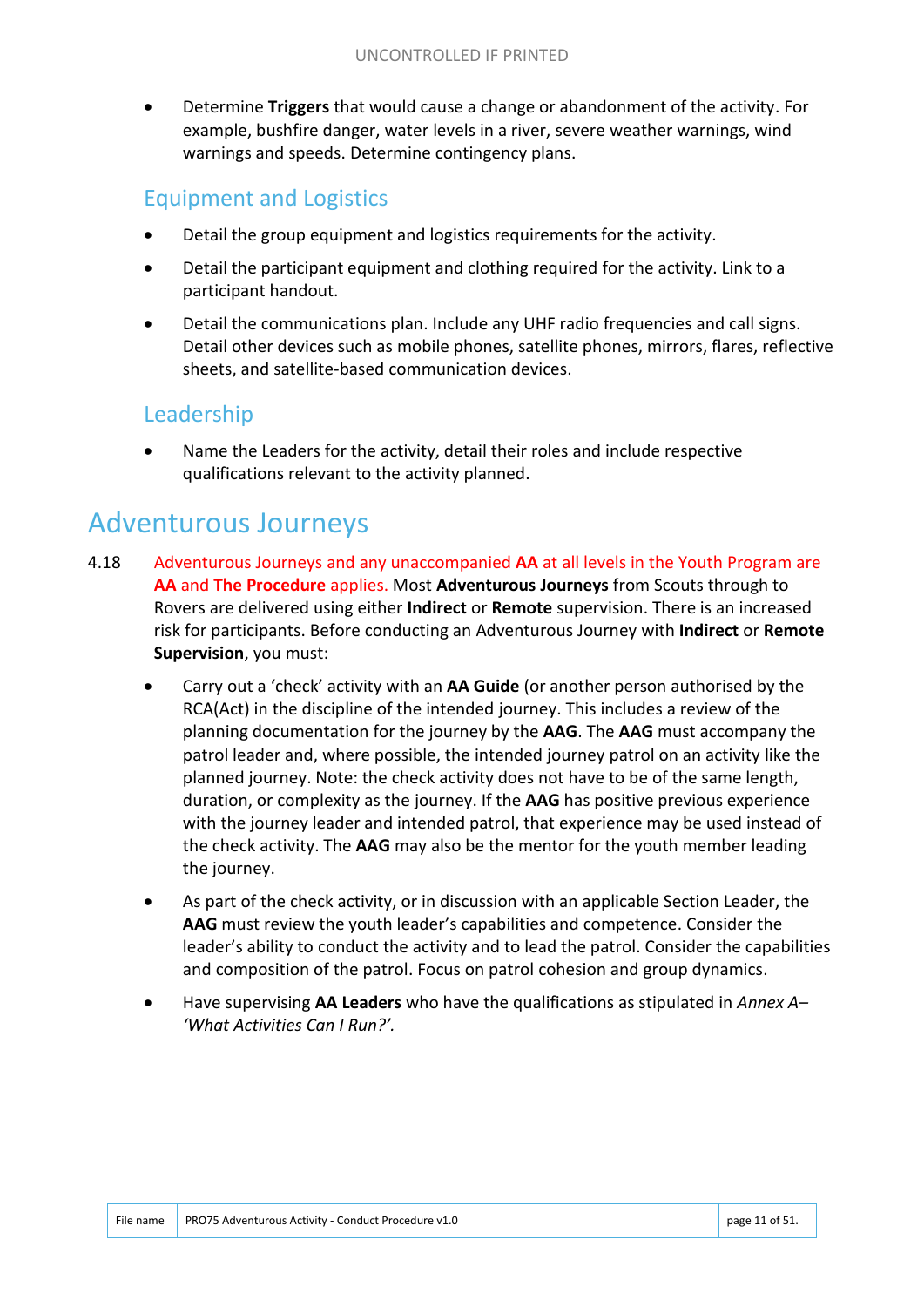# Review and Approval

- 4.19 All **AA** must be reviewed and approved before the activity starts. A peer review of the planning documentation including your **Activity Plan** and **Activity Risk Assessment** should be obtained**.** The peer should be another person with the same, or higher level of, qualifications.
- 4.20 All Group, District and Region **AA** must be approved by the approvers indicated in *Annex A 'What Activities Can I Run?'*. Approval time for an activity is typically 7 days.
- 4.21 **Activity Approval and Notification System (ANS)** will provide the approval workflow. Use of this system (once implemented) is mandatory for all **AA.**

# 5 Participants

# Dependant Participants

- 5.1 A **Dependant Participant** is a person under the age of 18 or is a participant who has little or no experience in the activity. They depend on the **Activity Guide** for supervision, guidance, and instruction to facilitate their safe participation in the activity.
- 5.2 All adults on **AA** with members under 18 years of age, must have a valid working with children check, a satisfactory police check, and hold an appointment (Rover, Leader or Supporter) in Scoutlink if they are participating in the activity in any capacity.
- 5.3 Refer to *Organisation and Information* for details on how a child safe environment is maintained.

#### Exclusion from activities

- 5.4 There may be occasions when an **AA Leader** must exclude a participant from participation in an activity. The decision to exclude is solely the responsibility of the **AA Leader**. Section Leaders present should be informed when making an exclusion decision. They should assist once the decision has been made to exclude.
- 5.5 Reasons for exclusion include (but are not limited to):
	- Drug or alcohol influence
	- Injury or illness
	- Failure to follow safety directions
	- Behaving in a reckless manner and/or endangering others
	- Lack of suitable personal equipment
	- Lack of adequate fitness/physical ability
	- Cognitive impairment that precludes safe participation in the activity
	- Physical impairment that prevents safe participation in the activity
	- When supervision ratios are exceeded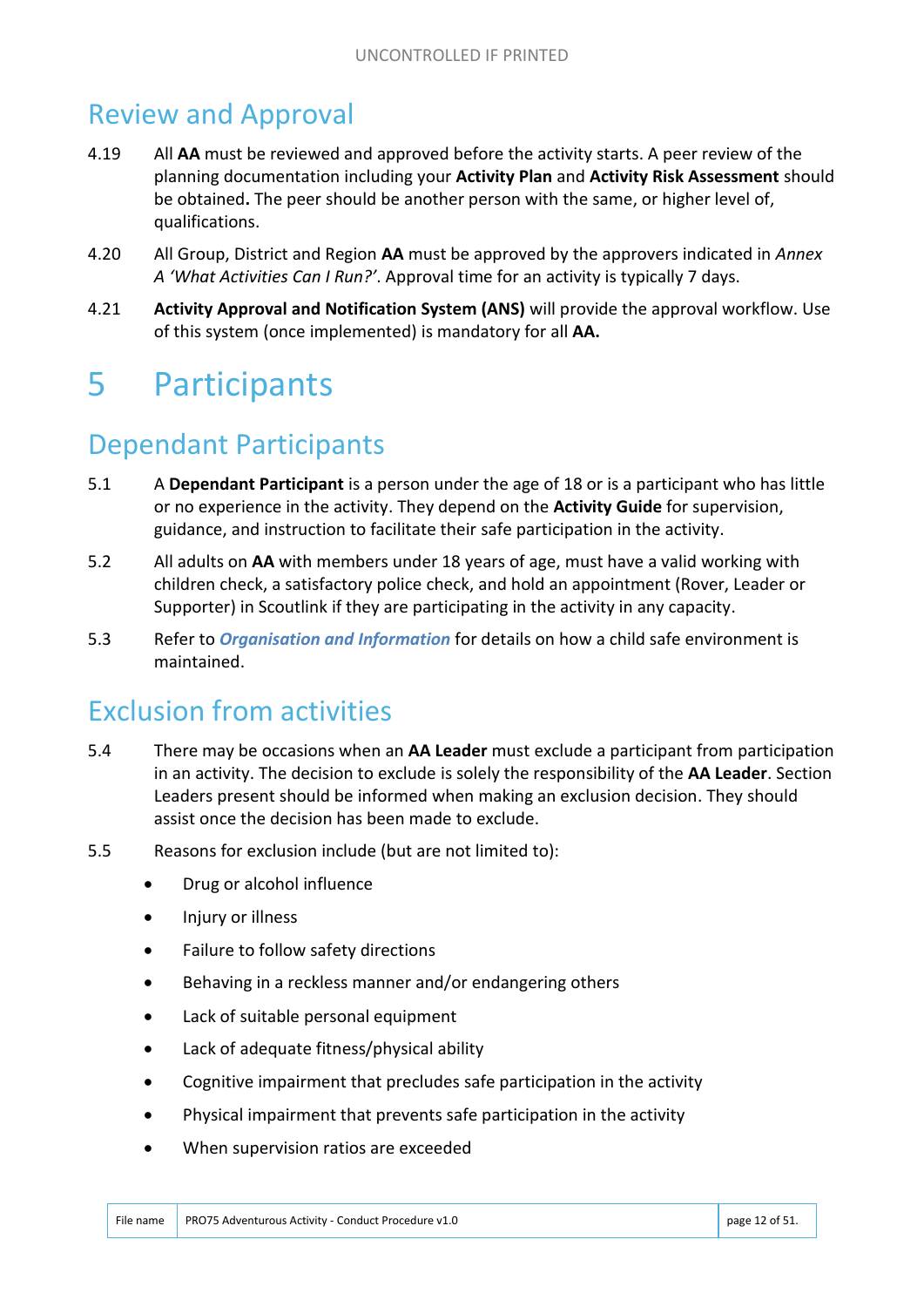- Details on activity notification do not match actual abilities or restrictions
- 5.6 Participants should select activities based on their capabilities, competence and experience. Not all activities will be suitable for all participants.
- 5.7 Where a participant has been accepted on an activity, care must be taken not to exclude a participant based on the perception of their ability. Consideration of **Reasonable Adjustment** must be made. If an **AA Leader** has concerns, they should consult with the relevant Section Leader and/or primary carers. This group should identify suitable modifications to the activity to allow for supported participation. The final decision is one for the **AA Leader**. They may, if necessary, cancel the activity.

## Publicise Activity and Gain Consent

- 5.8 Advertise approved **AA** to the target participants with sufficient time to obtain informed consent from the participants or their parent/guardian/caregiver. Obtain consent must be obtained on either a paper E1 form or through an approved electronic system such as Operoo.
- 5.9 Obtain consent for all participants at least 24 hours prior to activity commencement where no cancellation penalty applies or before the time that a cancellation penalty would apply, whichever is sooner.
- 5.10 No participant is allowed to attend an **AA** if they do not have appropriate consent.
- 5.11 The **AA Leader** should ensure that Section Leaders of nominating participants are aware of the nomination to attend. The Section Leader must validate that the participant has the capability, skills, experience, and equipment to attend the activity.

#### Notify Activity

- 5.12 The **AA Leader** must notify all relevant parties that an activity is proceeding. Before doing so, they should check that no conditions have changed, that could impact the safety of the activity.
- 5.13 Notification is done using the E1 Part III form. In early 2022 **ANS** will replace the E1 Part III used for notification. At a minimum, the notification will be provided to:
	- The Formation Leader for an activity. For example, the Group Leader for a Group activity.
	- The nominated **Primary** and **Secondary Emergency Contacts** for the activity. The **AA Leader** must check the **Emergency Contacts** are briefed prior to the activity. **Emergency Contacts** must have information on the activity including:
		- The **Activity Plan** (including the **Emergency Plan**) and **Activity Risk Assessment**
		- Participants and participant emergency contact details
		- The time at which the *Overdue Response Process* will be invoked
		- How to contact the formation leader for the activity and the relevant commissioner. In most cases, this will be the **RC(Act)**.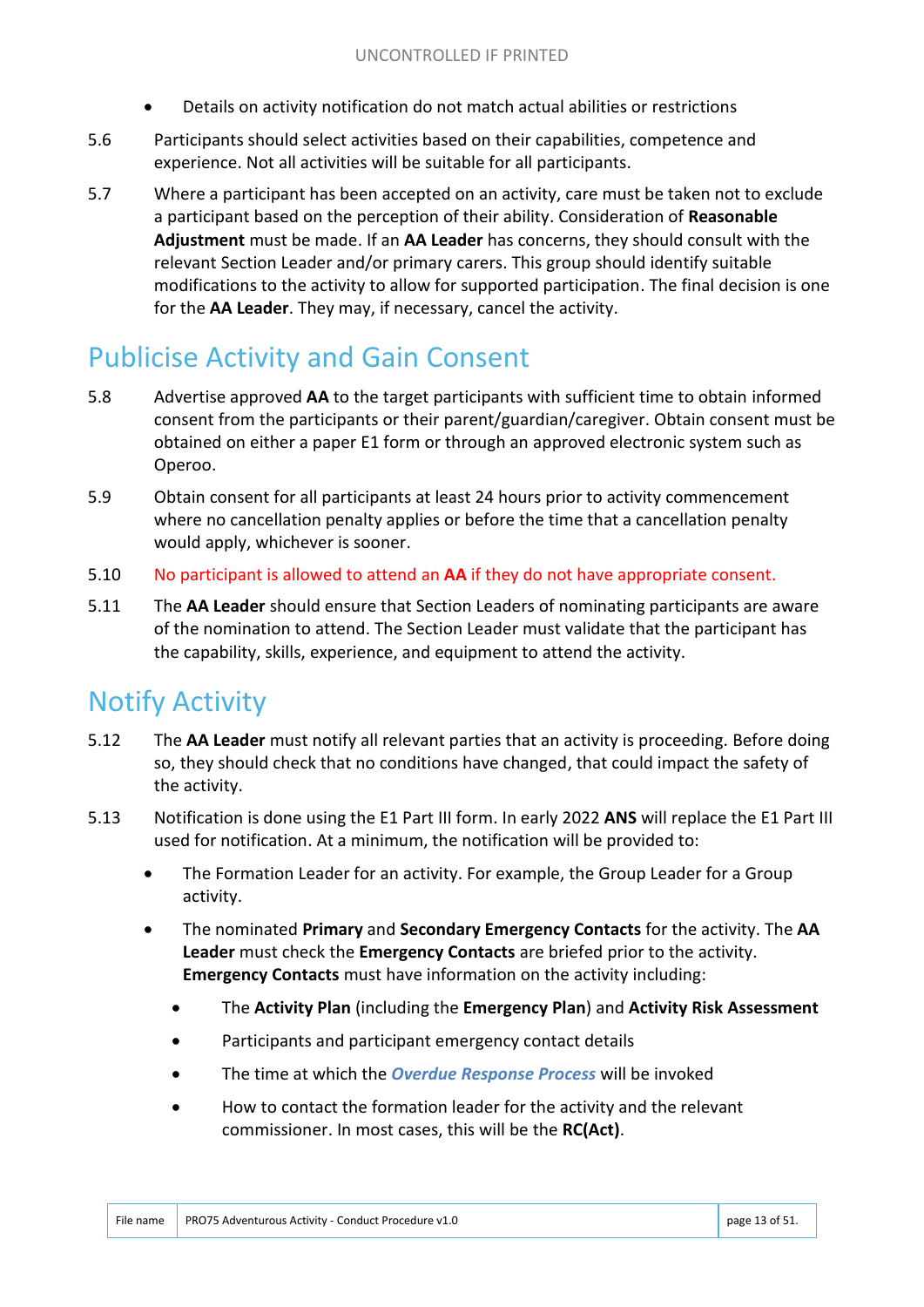- The **RC(Act)** and **Region Commissioner (RC)** for the Region which is responsible for the activity.
- The **RC(Act)** and **RC** for the Region in which the activity will occur (if different). See *Annex C – Region Map*.
- **SC(AdvAct)** and other State Commissioners where appropriate.
- Land holder authorities (for example National Parks) and Police as appropriate.
- 5.14 **Emergency Contacts** must provide confirmation that they understand their role, including initiating *Overdue Response Processes* if required.
- 5.15 Using **ANS** will allow for awareness of activities by the **SC(AdvAct)**, and other State Commissioners including the Chief Commissioner in case there is an accident, incident, or public enquiry. Information provided through **ANS** must include the **Activity Plan**, **Risk Assessment,** activity consent documentation and participant list. Where the participant list is not known at the time of **ANS** submission, it must be provided to at least the **Emergency Contacts** when finalised. These documents should provide sufficient information to allow senior stakeholders to understand the criticality of an incident, overdue situation, or an accident, and respond appropriately.
- 5.16 The **AA Leader** must load relevant activity details into Personal Locator Beacons(PLBs) when they are required.

# 6 Environment

- 6.1 **Triggers** are objective and measurable environment conditions that would force change to an activity. All **AA** should have a relevant **Trigger** that would determine the bounds or safety for an activity. The **Triggers** must be included in the **Activity Plan**. Changes include modifying the activity, ceasing the activity, or evacuating an area. The **AA Leader** should monitor conditions and act if a **Trigger** is reached. Consideration should be given to having access to meteorological information whilst remote. **Triggers** could include:
	- Wind speed
	- Heavy or torrential rain
	- Change in river levels
	- Oceans swells and tides
	- Fire danger ratings and total fire bans
	- Temperature
	- Forecast for lightning or severe weather
	- Avalanche risk
	- Time (especially loss of day light)
- 6.2 Plan **AA** considering the climate and weather. **AA Leaders** should understand weather forecasts and synoptic charts. A good knowledge of local conditions would help with the safe conduct of an activity. **AA Leaders** should adjust their activities to address issues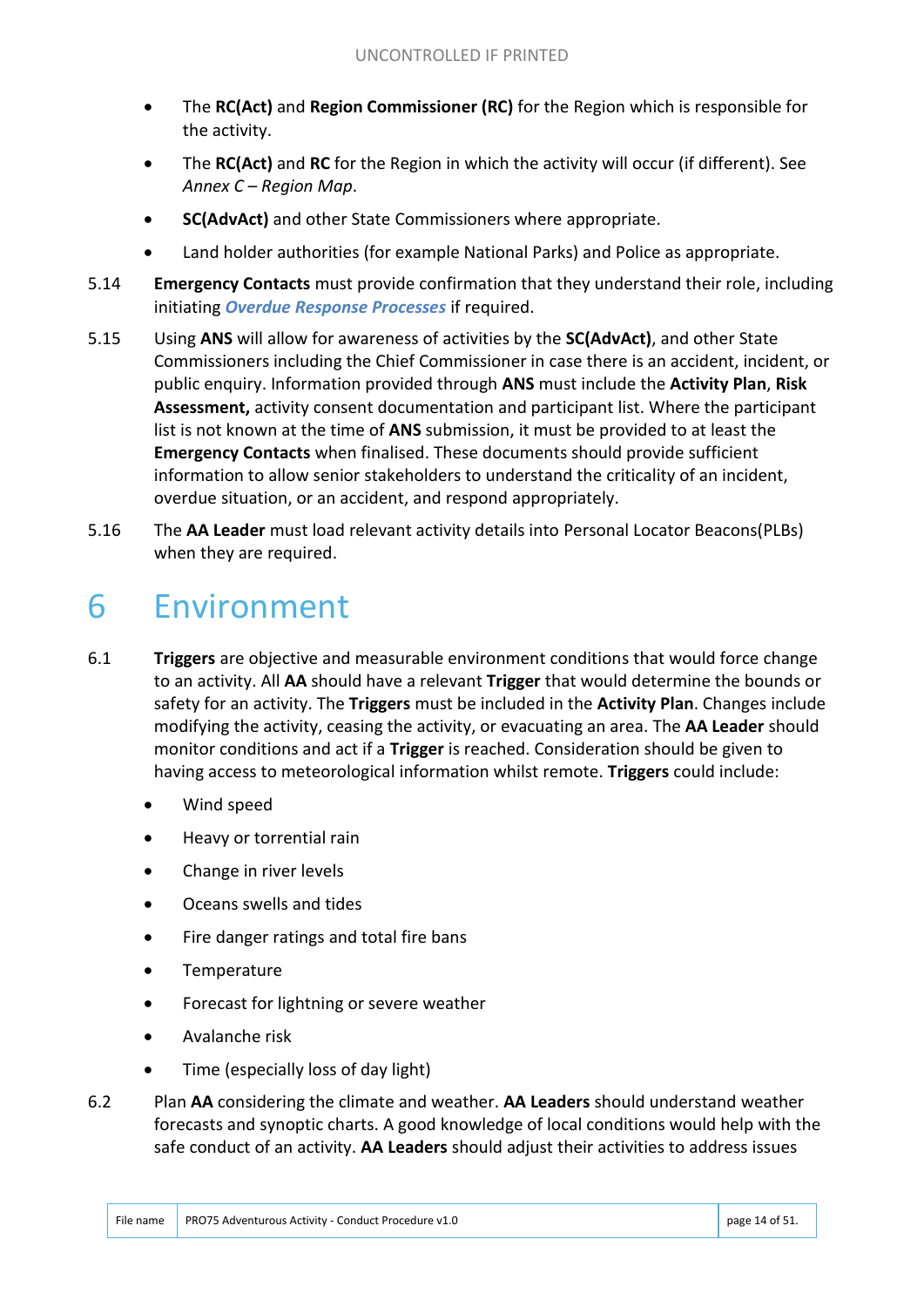such as extreme heat or cold. They should monitor for exposure related conditions such as hypothermia or hyperthermia.

- 6.3 Plan **AA** considering protection from the weather and in particular, sun safety. Participant gear lists must include as mandatory items:
	- sun appropriate clothing including: hats, long sleeve shirts, sunglasses, and sunscreen
	- water poof rain jackets /pants
	- thermals and layered clothing for cold.
- 6.4 Plan breaks with shade in mind especially for younger participants. Include additional equipment such as a tarpaulin where there is insufficient natural shade or shelter.
- 6.5 Follow all landholder and regulatory direction on bushfire conditions, bushfire risks and land access after bushfires. **AA** are prohibited when bushfire fire danger risks are Severe or above in the **AA** area. Consider the bushfire conditions, weather anticipated, the degree of remoteness and ability to exit the activity area where the fire danger is rated High or above. Approvers must determine if the activity should continue.
- 6.6 Australian trees tend to lose branches. This is more likely after a fire, heavy rain, drought, or in high winds. **AA Leaders** should consider tree safety when planning camp sites, activities, rest stops, and emergency plans.
- 6.7 Camp fires, if required, must be small and aim to minimise the impact on the environment.
- 6.8 Respect wildlife and the natural environment. Observe wildlife from a distance and give them space. Do not feed wildlife.
- 6.9 Comply with all directions from landowners.
- 6.10 Plan **AA** using the seven Leave No Trace sustainability principles.
	- Plan ahead and prepare
	- Travel and camp on durable surfaces
	- Dispose of waste properly
	- Leave what you find
	- Minimise the impact of fire
	- Respect wildlife
	- Be considerate of your hosts and other visitors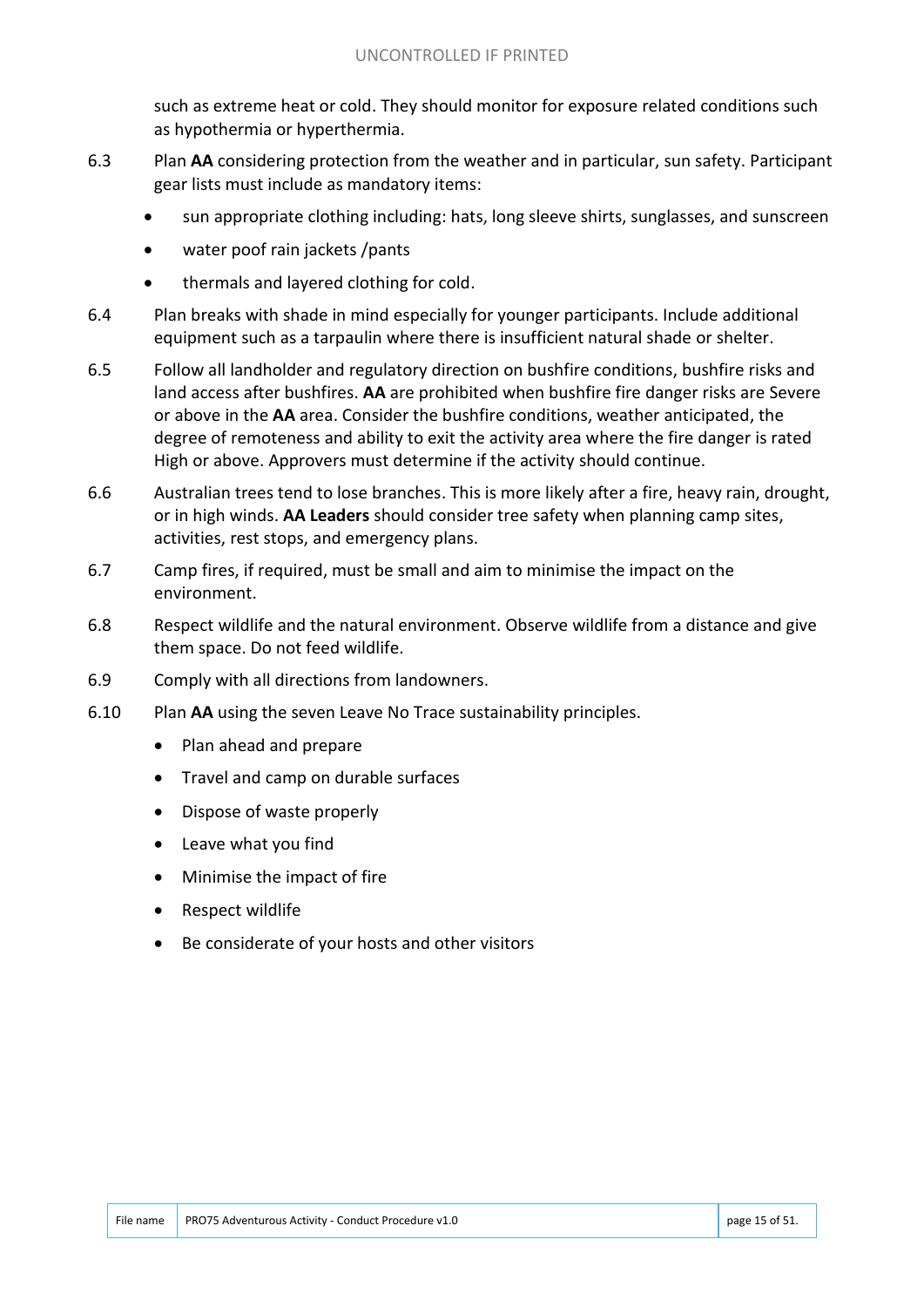# 7 Equipment and Logistics

- 7.1 Sufficient water must be carried on all **AA**. Planning should determine the right amount of water to be carried. Calculate the amount of water taking into consideration weather conditions, expected water sources, activity intensity, and event duration. Carry water purification on all **AA** where sufficient potable water is not available. Carry additional water containers if water sources are not near campsites or arrange for delivery of water to the participants. Take care not to pollute drinking water sources. Toilet and wash at least 100 m from water sources (including drinking water, creeks, rivers, lakes etc), campsites and tracks. All water collected from a natural water source is to be purified before drinking.
- 7.2 **AA Leaders** should plan appropriate menus for activities. Provide guidance to participants on appropriate food and calorie budgets. Include guidance on how food should be prepared and stored prior to and during an activity. Carry contingency food (typically an additional half to full day of food) on overnight **Remote** activities. Monitor participant food handling, cooking, and storage as well as general hygiene.
- 7.3 Equipment requirements and guidance for activity disciplines are documented in the activity discipline procedures.
- 7.4 Inform participants of the type and quality of equipment they should bring. Note anticipated weather conditions and seasonal factors.
- 7.5 Section Leaders must check that a participant has the correct equipment. Total weight for packs should be no more than 20% of the body weight of a participant. Be careful not to sacrifice essential clothing for a few grammes of weight.
- 7.6 Specify group equipment in the **Activity Plan.**
- 7.7 Use and maintain equipment according to the manufacturer's recommendations. Equipment must meet recognised standards where such standards exist. Where the operating manual is no longer available, seek advice from an **Activity Guide** regarding appropriate maintenance.
- 7.8 Participants may have their own equipment. Participants should ensure their equipment is in working order. The **AA Leader** must check that the participant's equipment is suitable for the activity and well maintained. Participants remain responsible for and maintaining their equipment.
- 7.9 The **AA Leaders** must check that participants can use equipment in accordance with manufacturer's instructions.
- 7.10 Where a fault is identified with an item of equipment owned by Scouts NSW, raise a maintenance report. Send the report to the person responsible for maintaining that equipment. In most cases, an email is sufficient to document the equipment fault. Include details of the fault, what you were doing when the fault occurred and any impact due to the failure.
- 7.11 Carry appropriate navigation equipment. The **AA Leader** must carry and be competent in and carry appropriate non-electronic means of navigation.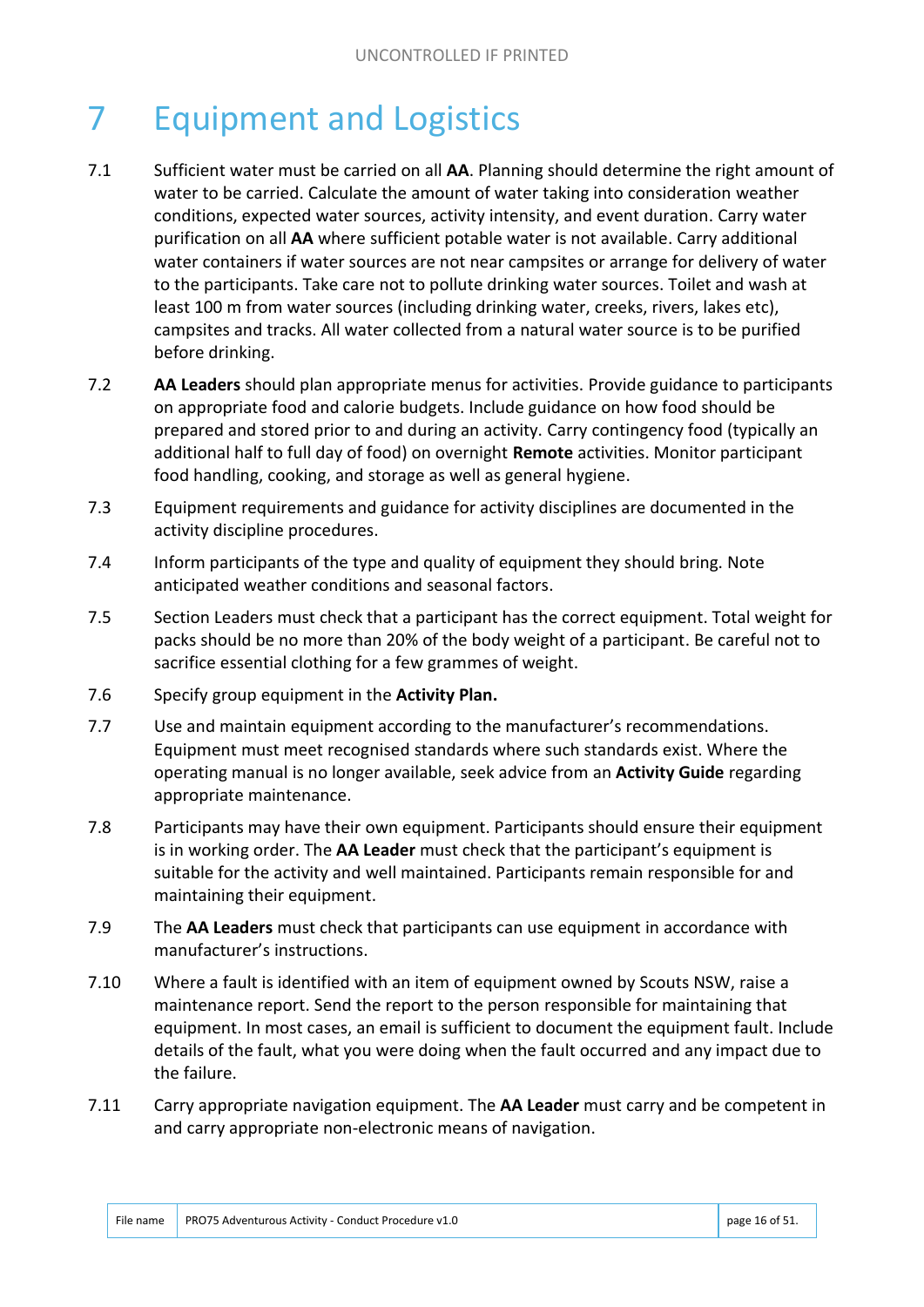7.12 Have available and ready for use communication equipment suitable for the location (for example, mobile phone, radio, PLB, etc). A PLB or EPIRB is to be carried on all **Remote Activities**. **Remote Activities** are more than one hour from emergency response. When using a mobile phone as an emergency communications and location device, check that there will be reliable coverage for the duration of the activity.

# First Aid

- 7.13 A suitable first aid kit must be available for the activity. Individual participants must bring any personal medications, sufficient for the duration. They must notify the **AA Leader** that they are taking those medications on arrival. Individuals should carry a first aid kit where practical. The owner of the first aid kit is responsible for keeping the contents up to date.
- 7.14 An **AA Leader** or a member of the activity group must have a level of first aid training appropriate to the activity. The factors that determine the level of first aid training and support include the:
	- Size of the group
	- Age and characteristics of the participants
	- Remoteness of activity
	- Ease of contact for emergency services and likely response times
	- Nature and severity of likely injuries
- 7.15 The **AA Leader** must be aware of any medical issues that could impact the activity. Specific parent/guardian consent is required to provide pain and other simple medications on activities.
- 7.16 The following approach for determining remoteness (distance and time from emergency response) is as follows. This will dictate the level of First Aid training, or other measures, that should be taken by the **AA Leader**. The time limits are guidelines only, and **AA Leaders** must consider risk.
	- **Urban** –applies in parks and urban areas easily accessible by emergency services. Distance from roads with vehicular access should be no more than 15 to 30 minutes walking time. At least one person on the activity should have Provide First Aid and able to care for someone who is unconscious or choking, treat for shock, manage bleeding, and provide CPR.
	- **Standard** –any situation where access to professional medical care is less than 1 hours from roads with vehicular access. **AA Leaders** must have Provide First Aid or have a member in the group who has Provide First Aid.
	- **Remote** –any situation where access to professional medical care is greater than 1 hour from roads with vehicular access. At least one person must have the Wilderness First Aid Skill Set where access to professional medical care is greater than 4 hours. A PLB must be carried in remote situations where other forms of communication like mobile phone is not possible.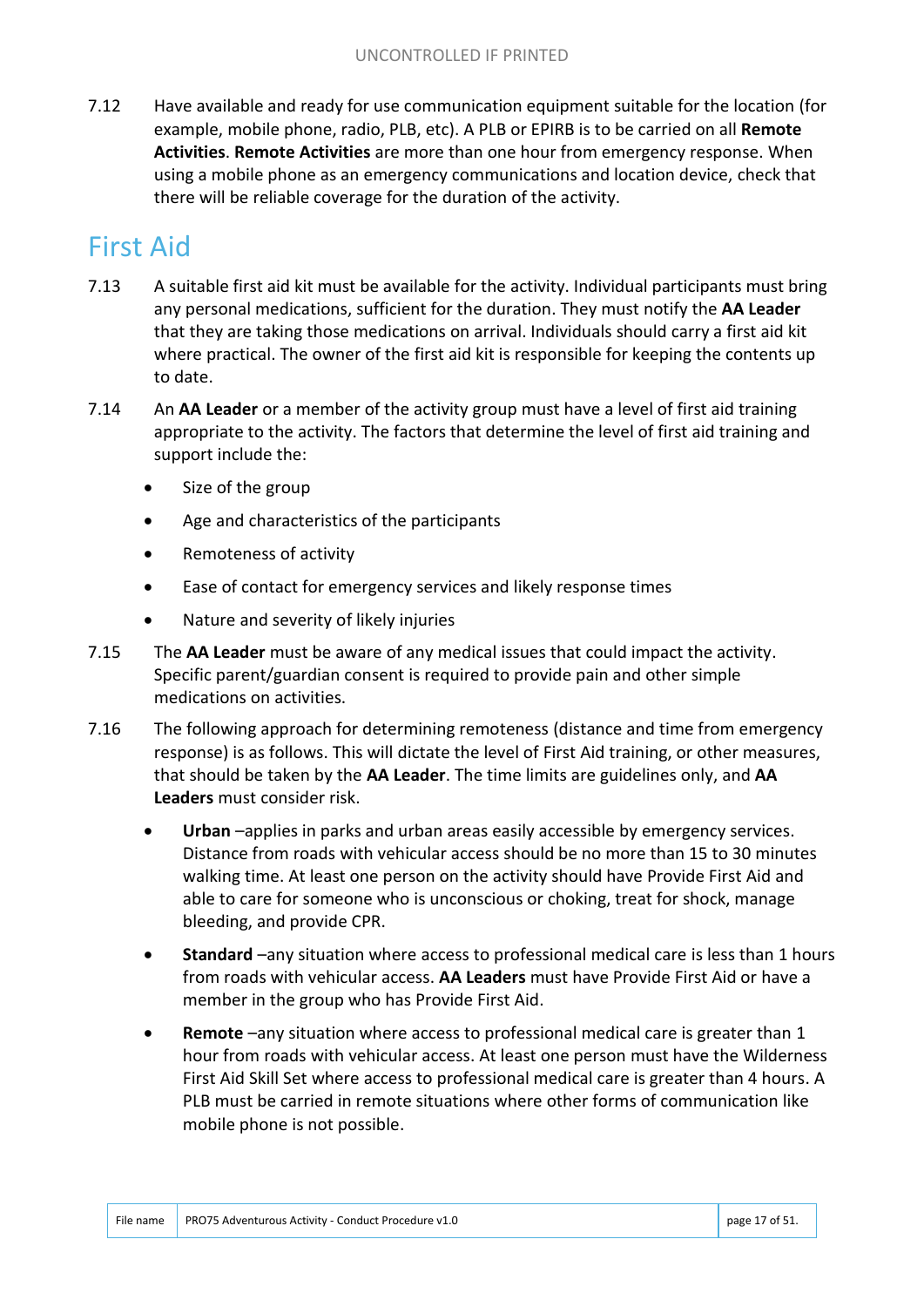# **Transport**

- 7.17 Follow all laws and regulations concerning transportation to and from an activity location. Where possible, public transport and carpooling should be used to reduce the impact on the environment.
- 7.18 Refer to *PROC02 Youth Protection* for additional guidance on transportation.

# 8 Leadership

- 8.1 Refer to **The Policy** for details of roles and responsibilities involved in the management of **AA** within NSW. These roles include the **Regional Commissioners for Activities (RC(Act))**, the various **State Leaders for Activities (SL(Act))**, and the **State Commissioner for AA (SC(AdvAct))**.
- 8.2 There must be a single suitably qualified member of the Scout Association listed as being **'in charge'** of an **AA**. Multiple people can be nominated as **AA Leaders** on an **AA.** The Leader **'In Charge'** is equivalent to the Responsible person in the *NAAF* and *AAAS*.
- 8.3 **AA Leader**  An adult or youth member of Scouts NSW whose role is to lead **AA**. This person will hold Scouts NSW recognised **AA** skills and qualifications. This role is identical to the Activity Leader role in the *NAAF* and the *AAAS*. The **AA Leader** is responsible for:
	- Planning the activity including developing an **Activity Plan**.
	- Developing an **Activity Risk Assessment**.
	- Obtaining review and approval for the activity.
	- Obtaining parental informed consent for Youth participants.
	- Briefing activity participants before starting the activity.
	- Conducting the activity in accordance with **The Policy**, **The Procedure**, other applicable procedures, **Practice Guides** and **Practice Notes.**
	- Carrying out and documenting a review of the activity after its completion.
- 8.4 **Youth Led** the Program provides for Youth members to plan and lead activities and are expected to carry out appropriate responsibilities of an **AA Leader** under the direction and guidance of an **AA Leader**. The **AA Leader** retains a duty of care for the Youth member and any other **Dependant Participants** involved in the **AA**.
- 8.5 **Adventurous Activity Guide**  a member of Scouts NSW who holds the units required for an **Adventurous Activity Guide** in the *NAAF*. Ideally, they hold at least a SIS30619 Certificate III in Outdoor Leadership (until July 2022 a Certificate III in Outdoor Recreation is equivalent). They must have a Certificate of Adult Appointment (unless they are a Rover) and possess a capability to mentor and motivate youth members. They must be appointed as a NSW **AA Guide** by the **SC(AdvAct)**. Certain higher risk activities must be **Directly Supervised** by an **Activity Guide** who acts as the **AA Leader 'in charge'.**
- 8.6 **Adventurous Activities Assistant Guide** an adult or youth member who is progressing on a journey to become a **Guide**. Holds the units required for an **Assistant Guide** in the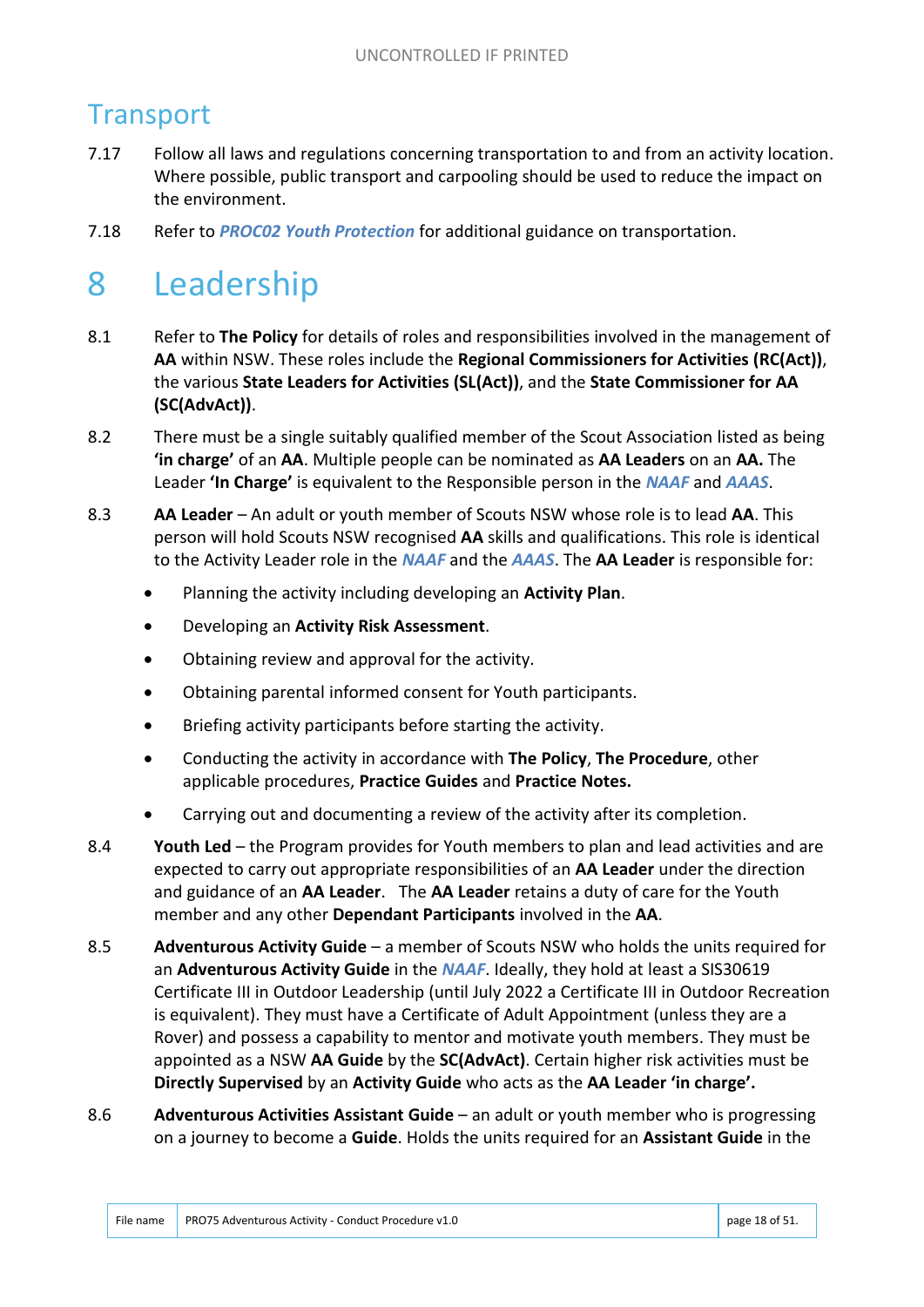*NAAF*. Ideally, they hold at least a SIS20419 Cert II in Outdoor Recreation. They should have sound leadership skills. Appointed by **SC(AdvAct)**. Acts as an **AA Leader** under the supervision of an **Adventurous Activity Guide**. An **Adventurous Activity Assistant Guide** will be paired with a mentor **Guide** to assist in their development.

- 8.7 **Activity Specialist**  An **Adventurous Activity Guide** who holds higher level units in various activities. They should hold at least a SIS40619 Certificate IV in Outdoor Leadership. Appointed by **SC(AdvAct)**.
- 8.8 **Activity Leader**  a member of Scouts NSW who is overall **'in charge'** of an Activity. This could be the person 'in charge' of organising an *overall* activity. The **AA Leader** may oversee the *specific* **Adventurous Activity.** The **AA Leader** could be the **Activity Leader.**  The **Activity Leader** does not need to be an **AA Leader.**
- 8.9 **Subject Matter Expert (SME)** A person considered an expert, based on skills, qualifications, and experience. They need not be members of Scouts NSW. They must have a valid WWCC. They work under the supervision of a Scouts NSW Leader.
- 8.10 **Section Leader**  A Leader in the context of **The Procedure** with a Certificate of Adult Appointment. They provide ancillary supervision for **Dependant** participants, and emergency response support. They need not have activity skills. They are responsible for the conduct of Youth members in their care. They are to:
	- Provide a reasonable level of supervision to participants during activities.
	- Exercise a duty of care towards participants.
	- Follow direction from the qualified **AA Leader.**
	- Initiate an emergency response as required, appropriate to skills and experience.
	- Not assume responsibility for technical aspects of the activity.

#### Ratios and party sizes

- 8.11 The appropriate ratio of leaders to participants varies depending on the activity context. This is determined through the risk assessment process based on considerations such as:
	- Level of difficulty and skills required.
	- Type of activity.
	- Anticipated environmental conditions, remoteness, and duration.
	- Weather conditions and forecasts.
	- Prior experience of leaders and participants.
	- Requirements from landowners and managers.
	- Availability of communications and access.
	- Environmental sustainability.
	- Gender balance and '2 deep' leadership.
	- Redundancy in the event of leader incapacitation.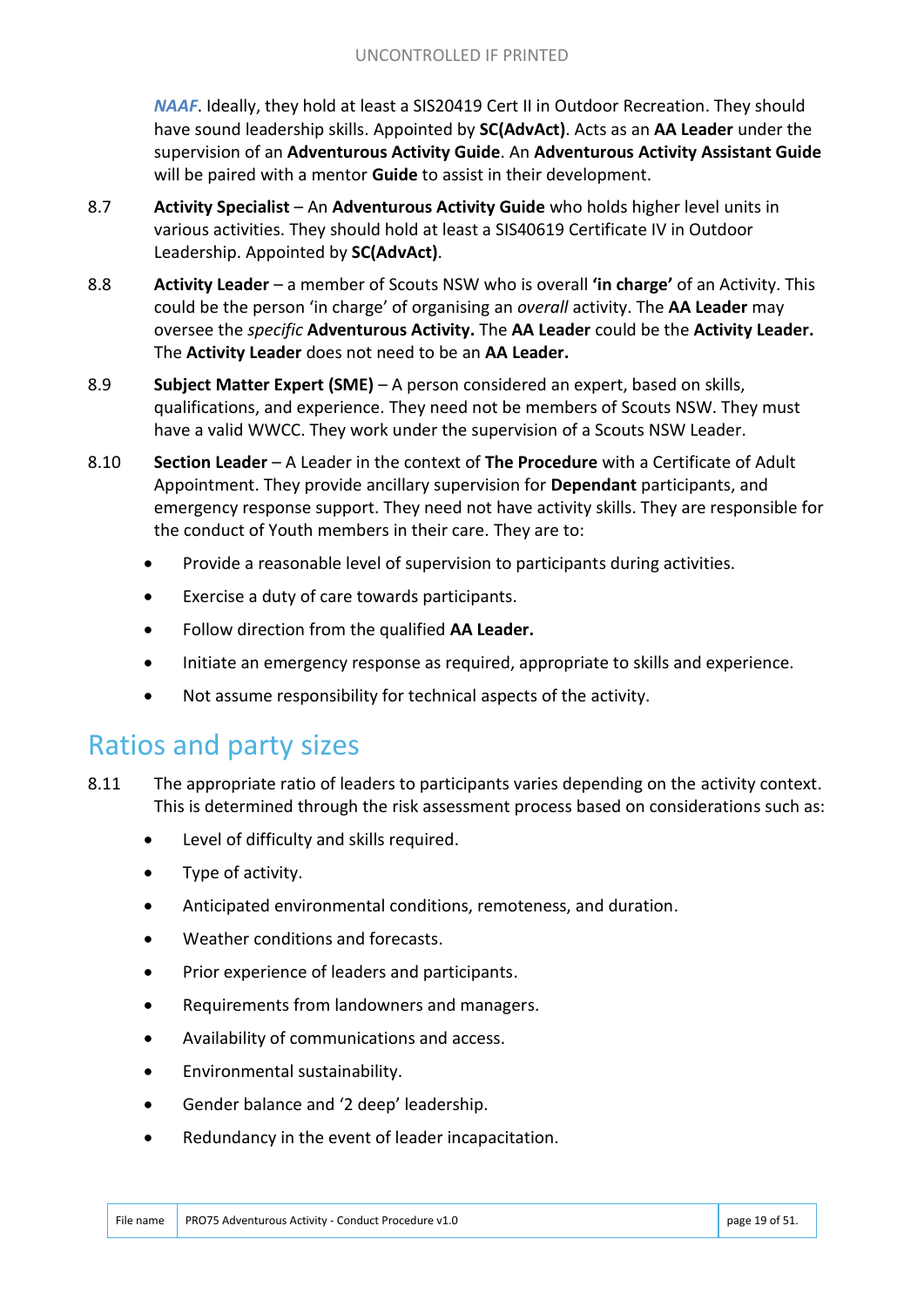- 8.12 Specific guidance on ratios for activity disciplines is included in the following discipline procedures.
	- PRO41 Bushwalking Procedure
	- PRO76 Bushcraft Procedure
	- PRO74 Vertical Procedure
	- PRO77 Aquatics Procedure
	- PRO78 Paddling Procedure
	- PRO13 Boating Procedure
	- PRO33 Alpine Procedure
	- PRO80 Cycling Procedure
	- PRO79 Flying Fox Procedure
	- PRO81 Motoring Procedure
	- PRO82 Archery procedure
- 8.13 Additional youth sections party size restrictions are detailed in the *Organisation and Information Handbook*. These apply to the Joey and Cub unit only.
- 8.14 The **AA Leader** must ensure that maximum numbers do not exceed requirements set by land holders and managers.

## Qualifications and Skill Currency

- 8.15 An **AA Leader** may only lead an activity for which they have qualifications. Refer to *Annexure A – 'What Activities Can I Run?'* which includes a mapping of activities, activity conditions, and participant competencies to Leader qualifications. These matrices have been developed from the *National Adventurous Activities Framework (NAAF)*.
- 8.16 Refer to **The Policy** for details on how skills and qualifications are gained, assessed, and kept current including skills refresh obligations. All **AA** must be logged in a **Personal Logbook**.

## Supervision

8.17 The level of supervision and leader qualifications on an **AA** varies based on the context of the activity and the level of competence of participants. A leader's qualifications are recorded in *Scoutlink*. There are three levels of supervision:

#### Direct Supervision

- 8.18 The **AA Leader** can supervise, guide and instruct directly within minutes. Specific guidance is provided in the Discipline Procedures. Most **AA** will be supervised directly.
- 8.19 Details of which activities can be supervised directly are included in *Annex A – 'What Activities Can I Run?'.*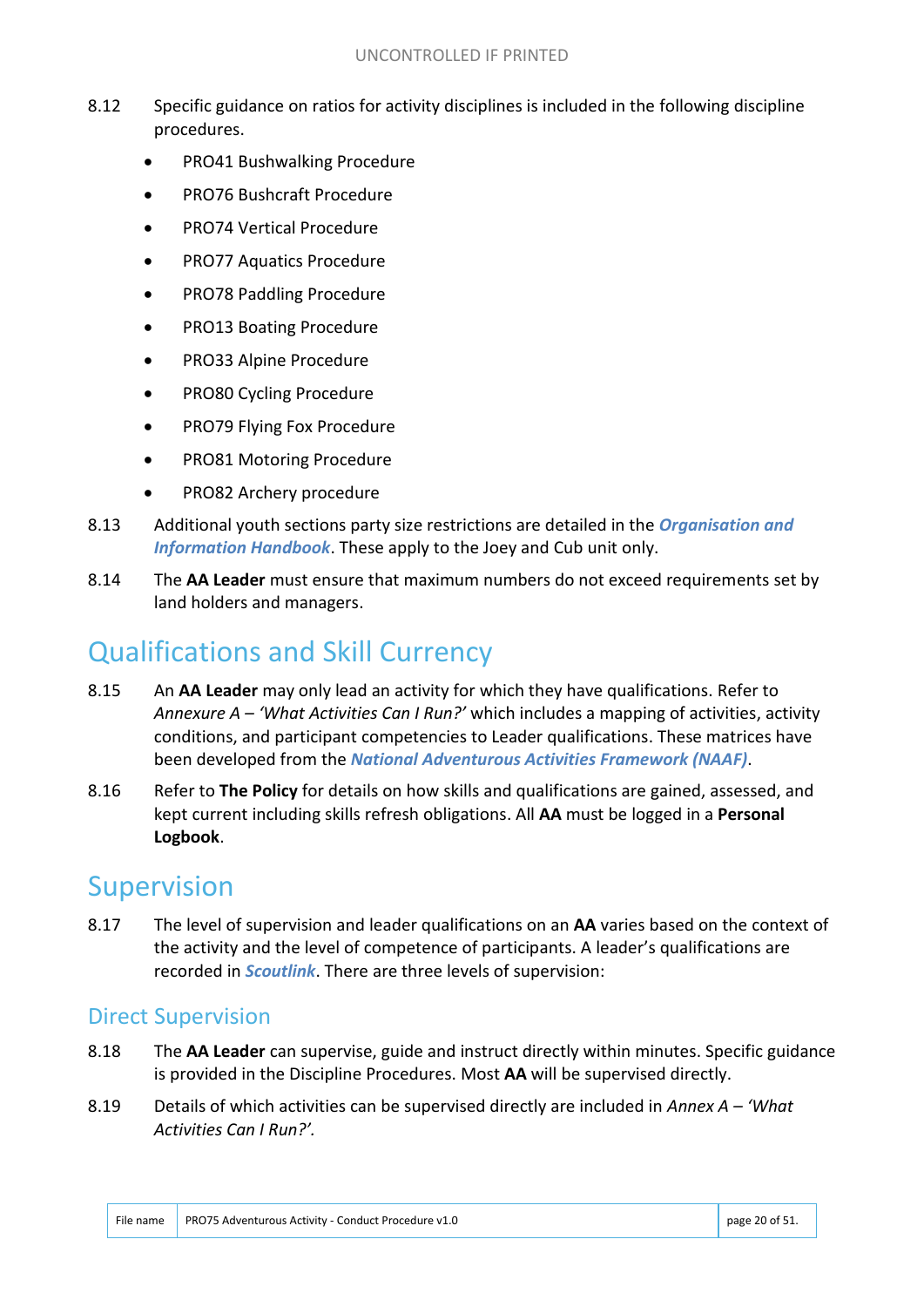#### Indirect Supervision

- 8.20 The **AA Leader** is in the vicinity but is unable to intervene for up to one hour. For example, they are trailing the participants or are in a nearby camp in radio contact. Use **Indirect Supervision** only where the competence of the **AA Leader** and participants is sufficient to conduct the activity safely. The **Activity Risk Assessment** must demonstrate such competence.
- 8.21 Where using **Indirect Supervision**, you must include details on the activity notification (E1, Operoo or equivalent) to allow informed consent.
- 8.22 Before using **Indirect Supervision**, the **AA Leader** must:
	- Have considered all relevant risks and controls in the **Activity Risk Assessment**.
	- Confirm that all participants have the necessary training and competence.
	- Confirm all participants can conduct the activity safely and apply any emergency or safety procedures.
	- Confirm that all participants are appropriately equipped.
	- Set clear boundaries for the participants including boundaries associated with geography and behaviour.
	- Establish clear communication channels between the participants and the **AA Leader.**
	- Track progress of the activity. Consider electronically tracking Youth parties.
	- Establish a clear point and time when the activity must complete.
	- Establish clear arrangements for adjusting the activity dynamically if safety cannot be maintained.
- 8.23 Details of which activities can be supervised indirectly, and required leadership qualifications, are included in *Annex A – 'What Activities Can I Run?'.*
- 8.24 Adventurous Journeys are examples of **AA** which may have **Indirect Supervision**.

#### Remote Supervision

- 8.25 The **AA Leader** is not in the vicinity and is unable to intervene for between 1 and 12 hours. Use **Remote Supervision** only where the competence of the **AA Leader** and participants is sufficient to conduct the activity safely. The **Activity Risk Assessment** and **Activity Plan** must demonstrate such competence.
- 8.26 Where using **Remote Supervision** you must include details on the activity notification (E1, Operoo or equivalent) to allow informed consent.
- 8.27 Before using **Remote Supervision**, the **AA Leader** must:
	- Have considered all relevant risks and risk mitigation in the **Activity Risk Assessment**.
	- Confirm that all participants have the necessary training and competence for the planned activity.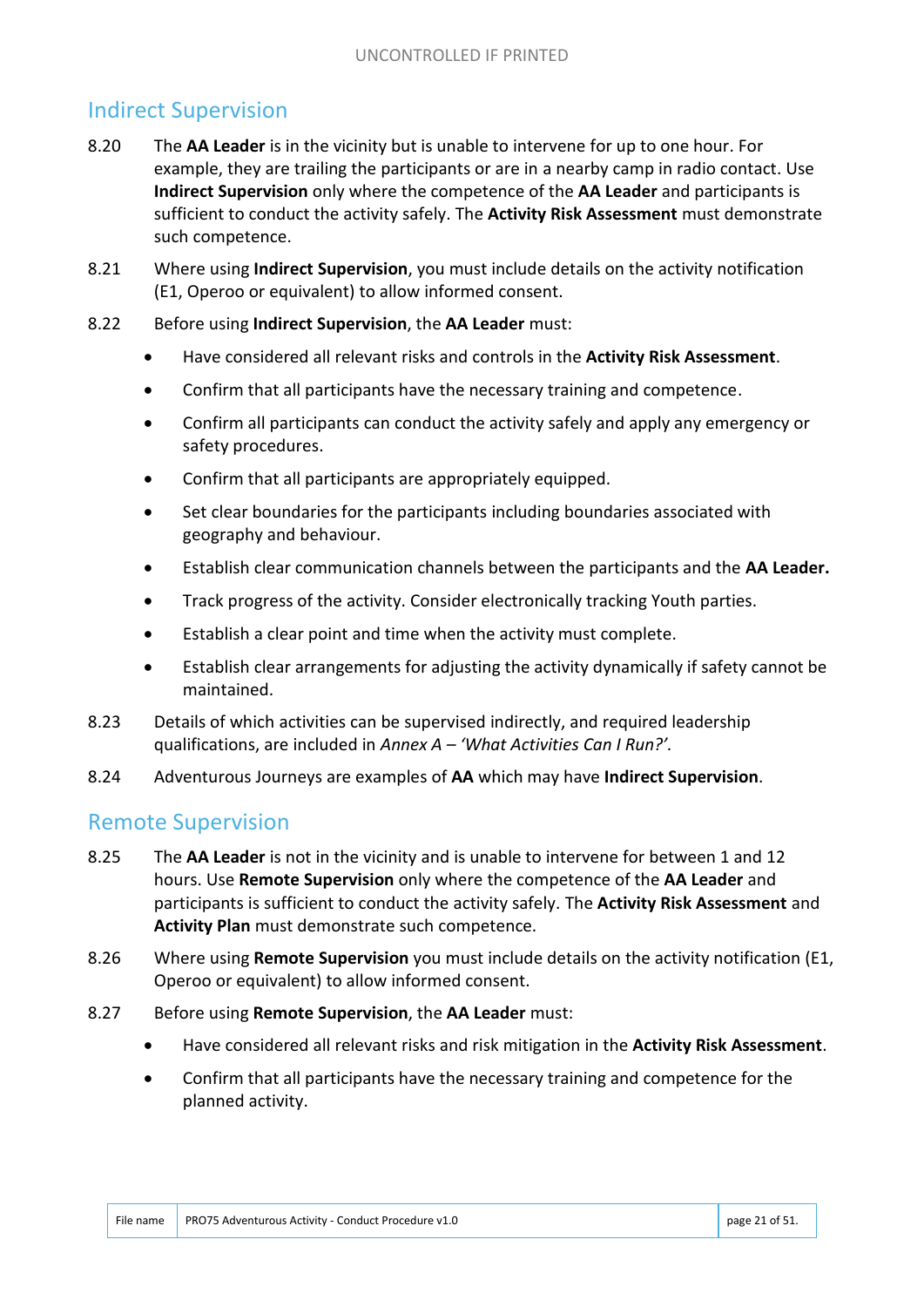- Confirm that participants can conduct the activity safely and apply any emergency or safety procedures.
- Confirm that all participants are appropriately equipped.
- Set clear boundaries for the participants.
- Ensure participants understand activity difficult and any challenges they may face.
- Establish clear communication channels between the participants and the **AA Leader.**
- Ensure the party carries emergency communication equipment including PLBs when outside mobile coverage.
- Track progress of the activity and the party electronically and monitor the well-being of each member of the party.
- Establish a clear point and time when the activity must complete.
- Establish clear arrangements for adjusting the activity if safety cannot be maintained.
- Obtain approval for **Remote Supervision** from the **RC(Act)**.
- 8.28 The **RC(Act)** will only consider approval for **Remote Supervision** after considering the **Activity Plan** and **Activity Risk Assessment**.
- 8.29 Considerations in establishing **Remote Supervision** may include:
	- Setting start and finish times and locations and the processes to communicate status.
	- Establishing clear geographic boundaries.
	- Documenting required and prohibited activities.
	- Explaining responsibilities that the party is accepting.
	- Detailing how and when the remote supervisor can contact the party and vice versa. This may not be the **AA Leader**.
	- Identifying an active means available to track the party progress and location.
	- Documenting steps and **Triggers** which might see a pause in **Remote Supervision.**
- 8.30 Adventurous Journeys are examples of **AA** which may be remotely supervised. Activities led by youth members, where no adults will be present or in the vicinity and thus cannot response within 1 hour, would have **Remote Supervision**. Remote supervision is prohibited for some **AA** due to the risks involved. Details are in *Annex A – 'What Activities Can I Run?'.*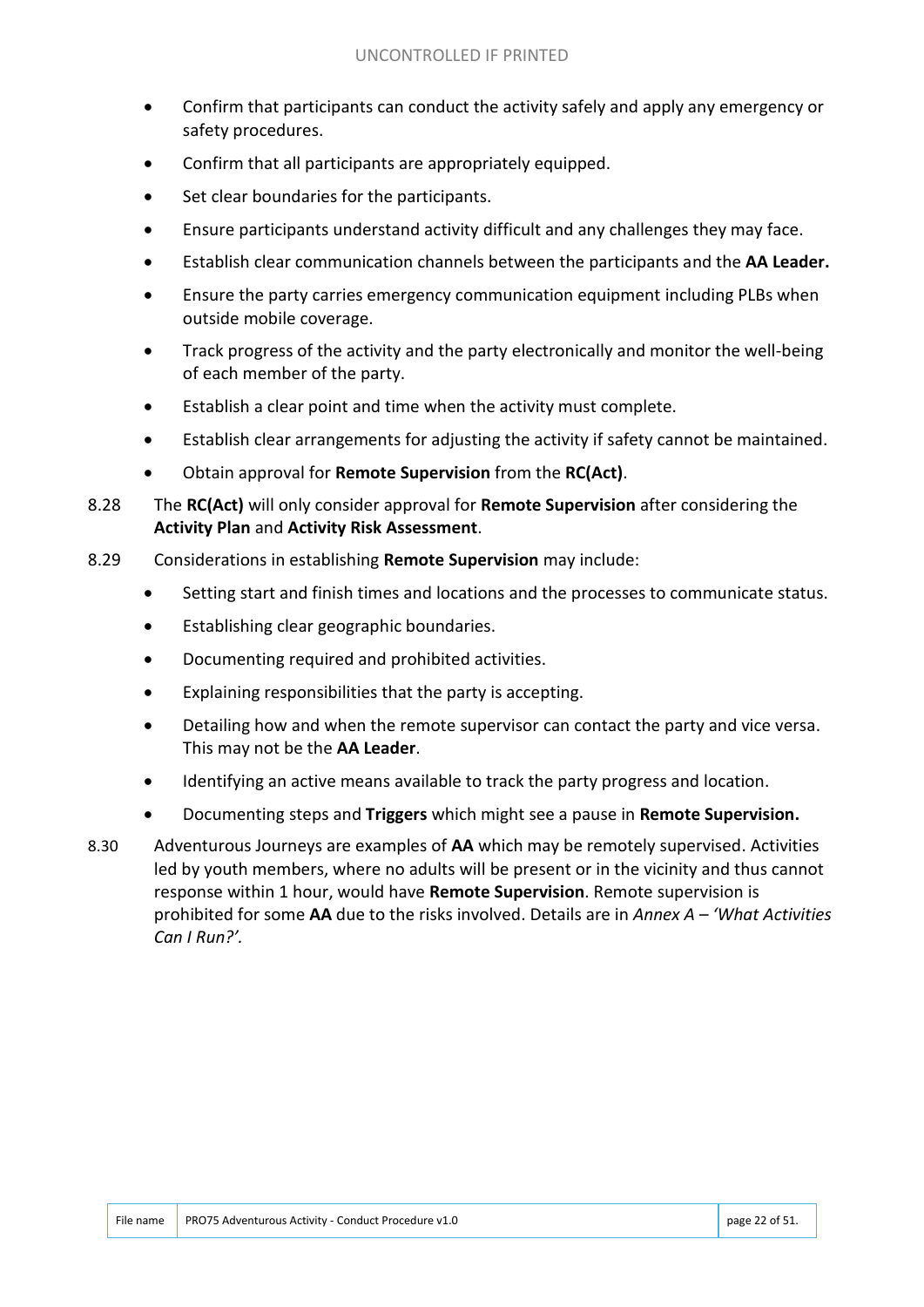## State Organisation

- 8.31 The **State AA Council** will govern **AA** in NSW. This body includes the **RC(Act)s, SL(Act)s, SC(AdvAct),** and Youth representation chaired by the **SC(AdvAct)**. This council meets monthly and is responsible for:
	- Safe conduct of **AA** in NSW.
	- Establishing and delivering the NSW **AA Program** including coordination and cooperation between Regions.
	- Organising and arranging training. Training includes regular safety and rescue skills refresh training and core capability training. For example, activity planning and risk assessment.
	- Building and maintaining the NSW **AA Leader Capability.**
	- Developing and maintaining **AA** policies, procedures, and **Practice Guides**.
	- Promulgating urgent **Practice Notes.**
	- Oversight of the **Discipline Activity Councils.**
- 8.32 **Discipline Activity Councils** will govern specific disciplines in NSW. **Activity Councils** will include the **SL(Act)** for that discipline, **Activity Specialists** in that discipline, Youth representation, and **Guide** representatives from each Region and sub-discipline. Chaired by the **SL(Act)**. Councils will be established for:
	- Bushwalking
	- Bushcraft and Camping
	- Vertical
	- Cycling
	- Alpine
	- Aquatics
	- Boating
	- Paddling
	- Motoring
	- Archery
	- Flying Fox
	- Other **AA** when required
- 8.33 These councils meet monthly and are responsible for:
	- Safety of activities in the respective discipline
	- Creating, maintaining, and publishing **Practice Guides** and the **Standard Risk Assessment.**
	- Drafting specific **Practice Notes** on important topics.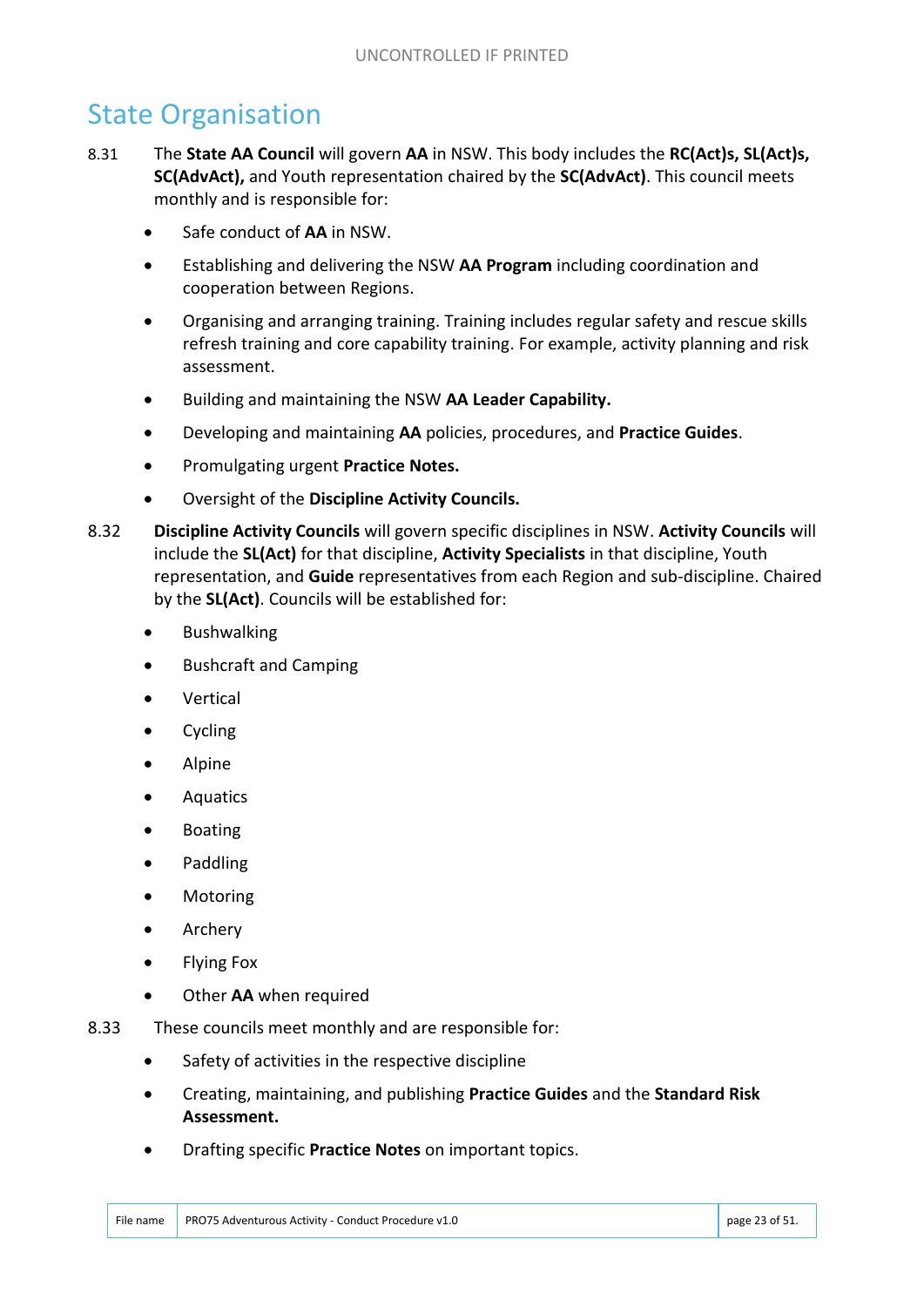- Revising incident and accident data from Scouts and outside the movement.
- Determining required changes to policies, procedures, guides, techniques, equipment, risk, and other practices.
- Liaising with Industry and other external bodies to identify and apply leading practice.
- Liaising with colleagues from other Branches to identify ways to increase the opportunity for NSW Youth.
- Establishing and running regular skills workshops (which may be online) to broaden and deepen the skills, and consistency of application of those skills, for **Guides** in NSW.
- Organising and running regular safety and skills days.
- Updating workbooks and other learning materials to support capability development.
- Creating a broader **Activity Team** in that discipline. Help that team deliver activities on the **AA Program**. Nurture and develop skills of members of that team.
- 8.34 A discipline **Activity Team** is the inclusive and supportive group of all **Guides**, **Assistant Guides** and other members who have an interest in a particular discipline looking to develop and mentor skills and capabilities. There is one **Activity Team** for each discipline listed above. **Activity Teams** are open to all members who have a desire to deliver the **AA Program** to the Youth of NSW.

## Procedures, Guides, and Notes

- 8.35 **The Procedure** provides core guidance for planning and conducting **AA** in NSW. It does not include the specifics for each activity discipline which is in specific **Discipline Procedures**. Each **Discipline Procedure** includes the same sections as **The Procedure,** allowing for an easy collection of considerations for each specific activity. **Safe Activity Practices**, outline the steps and actions to maintain safety on an activity are included in the **Discipline Procedures. Safe Activity Practices** are similar to safe working practices in a commercial setting.
- 8.36 **Practice Guides** provide further information which will guide activity planning and conduct. These guides may provide detailed technical information and technique guidance.
- 8.37 **Practice Notes** are issued when there is an urgent need to communicate a change to **The Policy, The Procedure** or **Discipline Procedures**. They may have varied applicability, compliance requirements, and currency. **Practice Notes** have the same authority as policy and procedure. **Practice Notes** will be typically short (one page) and cover a single topic. **SC(AdvAct)** will issue **Practice Notes**. Several variations of **Practice Notes** are anticipated:
	- **Safety:** When there is a requirement to issue urgent and mandatory guidance. This includes safety concerns that if unaddressed could lead to significant injury or death. **Safety Practice Notes** will have a red and white striped border at the top and bottom of the note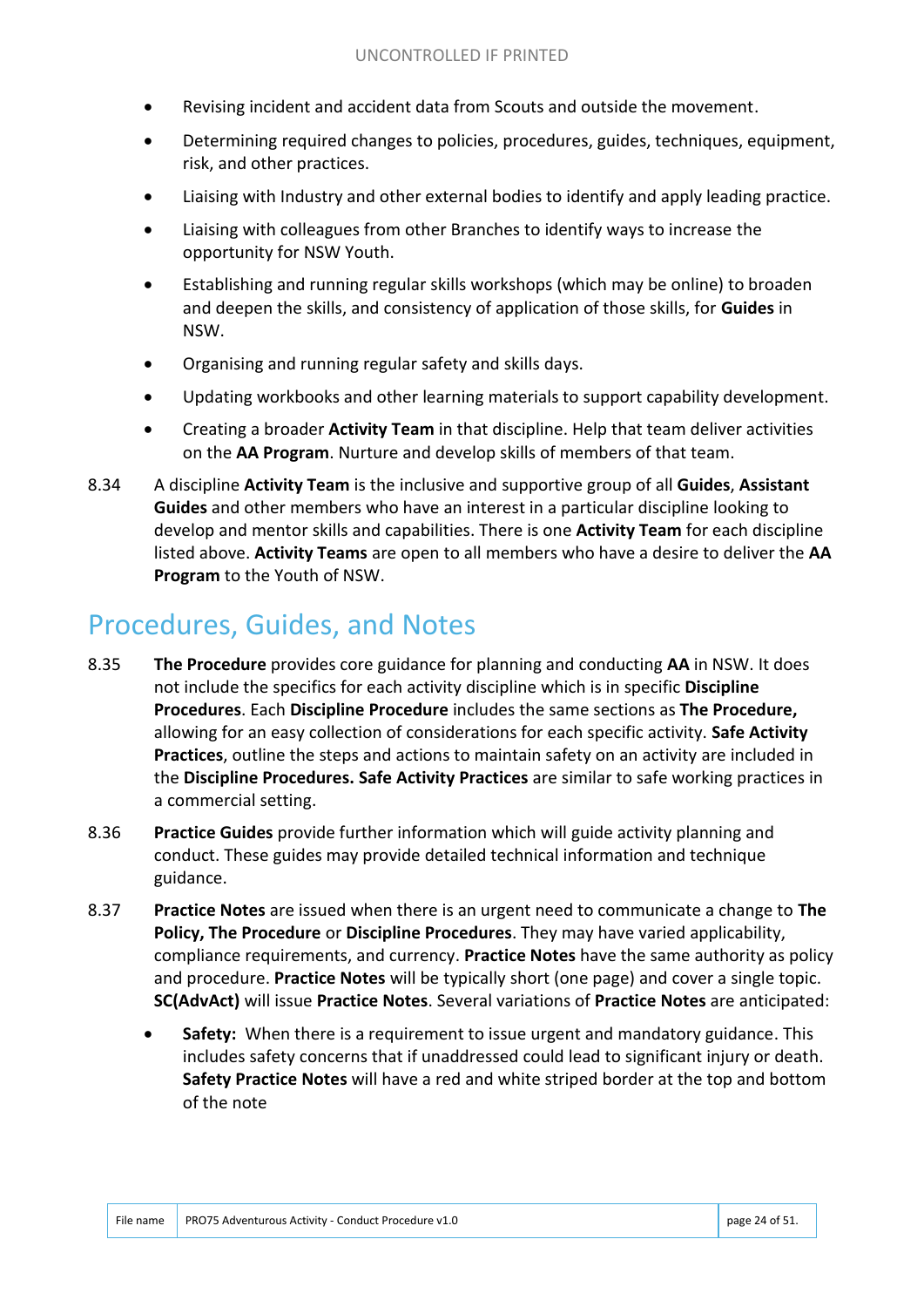- **Caution:** When there is a requirement to issue cautionary advice. This includes issues which if not addressed could see an impact on an activity or equipment but does not fall into the **Safety** category. **Caution Practice Notes** will have a black and yellow striped border at the top and bottom of the note.
- **General:** For all other advice. **General Practice Notes** will not have a border.

# 9 Conduct of Activities

9.1 Prior to the specific activity, the **AA Leader** shall monitor local conditions. Use sources such as the Bureau of Meteorology (BOM) and Rural Fire Services (RFS). If conditions predicted on the day meet **Triggers**, the **AA Leader** shall decide whether to cancel the activity or to substitute with a less hazardous activity or safer location.

## Briefing

- 9.2 Immediately before commencement of **AA**, the **AA Leader** must conduct an activity briefing. Brief all Leaders and participants on the activity. Where possible, include **Emergency Contacts** at this or a previous briefing. This briefing must include an overview of the risks and identification of any changes required to the **Activity Risk Assessment**. It should also:
	- Outline the activity.
	- Outline and obtain agreement for accepting all roles and responsibilities by all Leaders.
	- Detail what participants will do and what is expected of them.
	- Discuss any site-specific concerns, safety considerations, **Safe Activity Practices**, and emergency responses with Leaders present.
	- Outline how to respond to incidents and emergencies.
	- Discuss any planned equipment and techniques and ensure that all Leaders understand these elements.
	- Detail any communication systems and calls or terminology.
- 9.3 All Leaders must sign that they understand the **Activity Risk Assessment** and **Activity Plan** and their respective roles before commencing an activity.
- 9.4 For commercially run activities, the **AA Leader** is responsible for confirming that the operator will provide the safety briefing for the activity.
- 9.5 The **AA Leader** is responsible for briefing all participants. The briefing must include details of the activity, Leader roles, risks and any safety considerations for the activity and the activity site.
- 9.6 Briefings should continue through the activity to reinforce key points and controls. This keeps information fresh in the minds of participants. For example, brief critical points on river crossing when you are about to cross a river.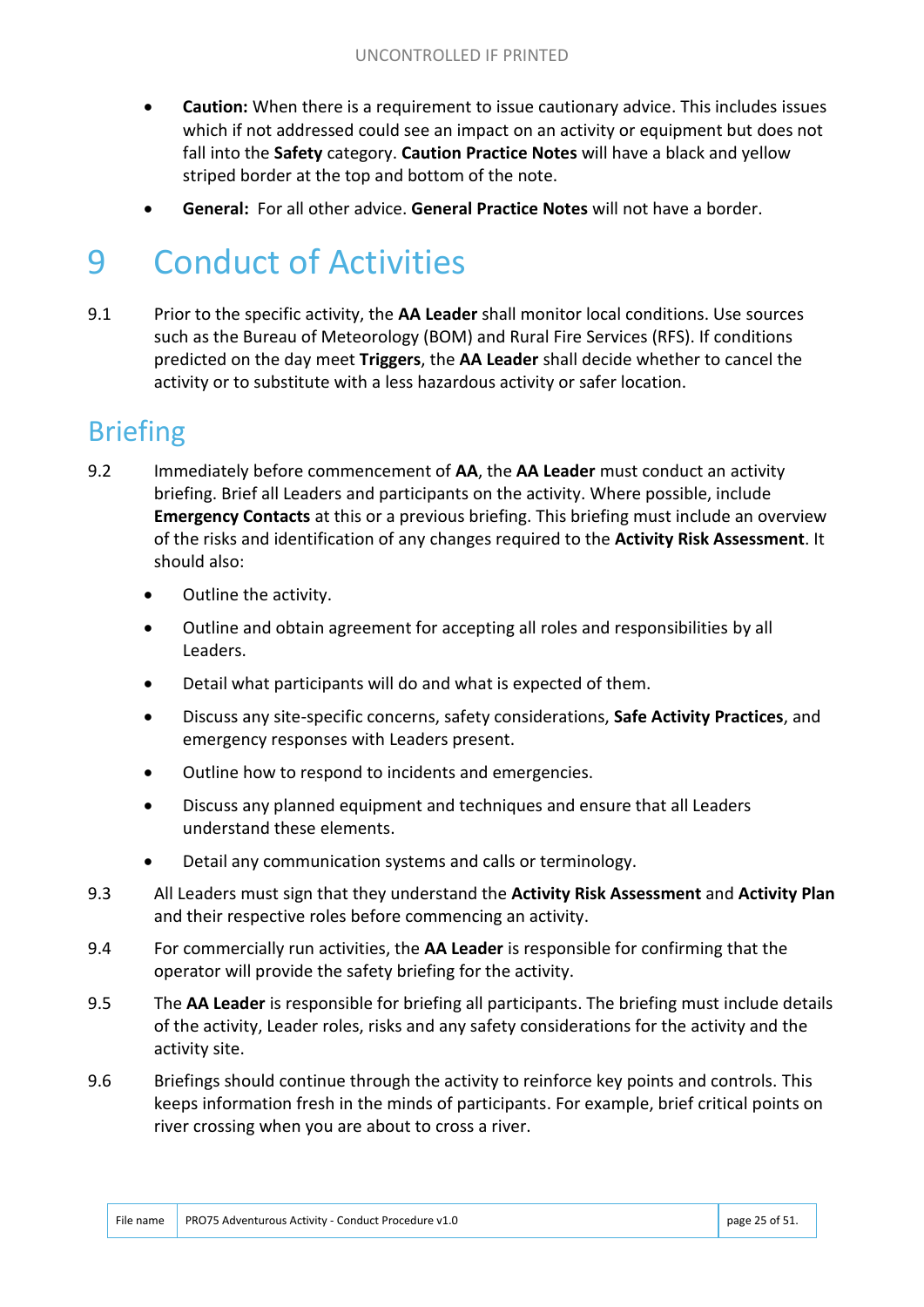# **Conduct**

- 9.7 The **AA Leader** is responsible for running the activity as per the plan. Specifically, all leaders on an activity must:
	- Apply appropriate technical skills and knowledge.
	- Provide reasonable levels of supervision for **Dependant Participants** during the activity.
	- Exercise duty of care to all participants.
	- Establish and maintain rapport with participants, maintain the well-being of participants and others in the group.
	- Evaluate participants against OAS Level 'I' Statements. Where possible, communicate these achievements to the Section Leader of each participant. The **AA Leader** can be recorded as the verifier for an OAS Level 'I' Statements.
	- Continue to evaluate risks and adjust controls.
	- Monitor fatigue and overload in the party. Increased fatigue leads to an increased risk of an incident. Share loads, take breaks, and monitor participants closely.
	- Monitor weather, conditions, and **Triggers** during the activity and adjust the activity as appropriate. For example, there may be floods or bushfires along the route that could present hazards or prevent movement. On some occasions it might be safer to remain in place. If this happens, notify the **Emergency Contact**.
	- For commercially-run activities, the operator generally will monitor conditions. The **Activity Leader** will need to monitor conditions for aspects not within the operator's control. For example, travel arrangements.
	- Handle situations where judgement calls are required to solve situations and problems and maintain safety.
	- Delegate responsibility to others and include Youth Members in decision making as appropriate. Consider the principle of 'Youth Leading, Adult Supporting'. Utilise the patrol system to organise participants.
	- Respond rapidly and effectively to emergencies, including the provision of first aid and notification to management.
	- Maintain two-deep leadership on **AA** wherever practicable. In scenarios where it is unavoidable to split the group into smaller entities; for example, into multiple kayaks or walkers spread out along a trail; the principle of two-deep leadership applies to the group. The leaders shall arrange the activity so that all individuals are within general eyesight of one another as much as possible.
- 9.8 All reasonable attempts should be made to provide participants with prior notice of any changes or cancelation. There will be occasions where the event must be cancelled at late notice due to unacceptable safety risk. Safety must be considered over any inconveniences or disappointments that arise because of cancellation or substitution.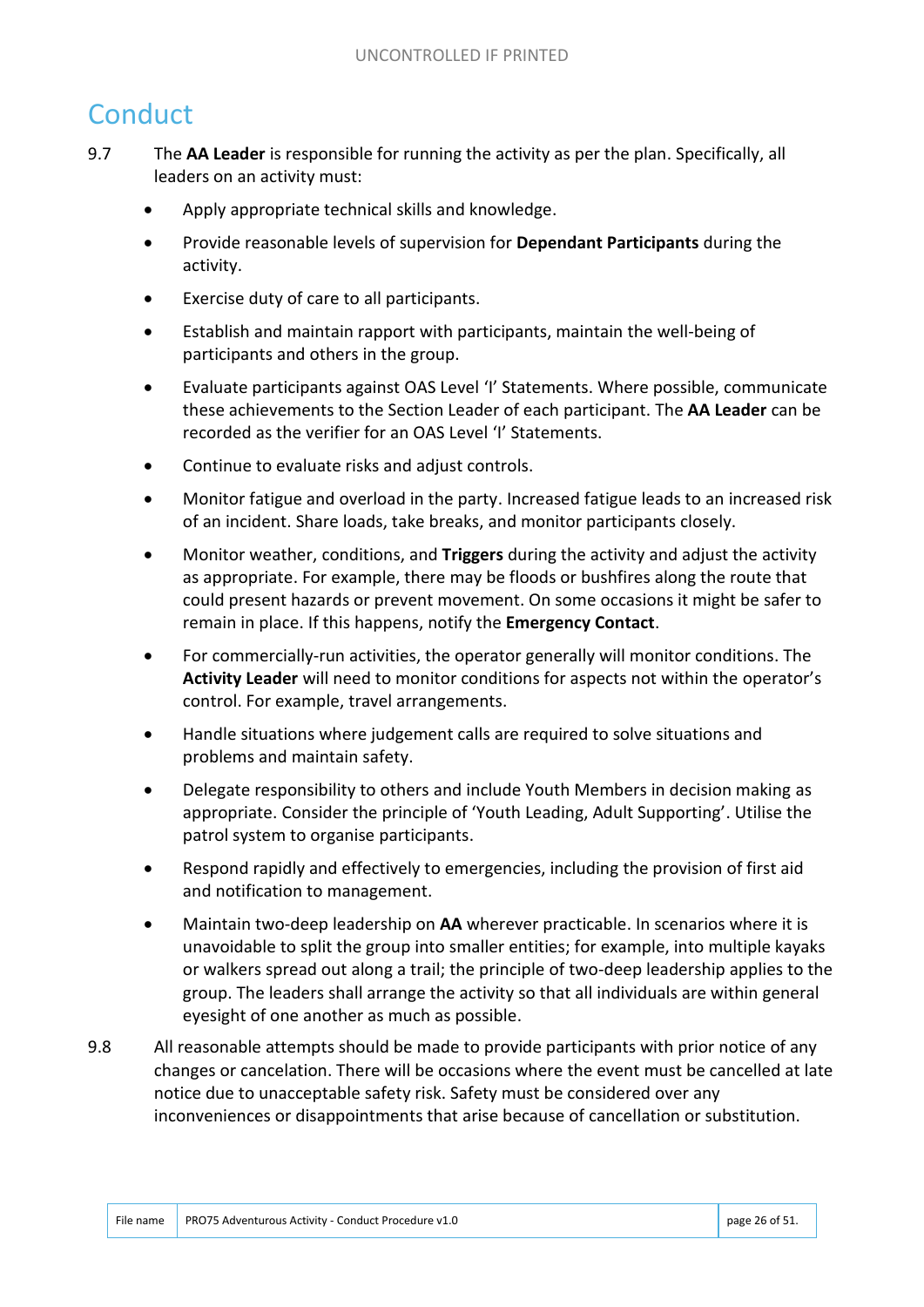9.9 After an activity, the **AA Leader** must conduct an activity review with all participants. Consideration should be given to surveying participants and leaders following significant events. The survey should gauge participant satisfaction and the achievement of learning outcomes.

# **Incidents**

- 9.10 All incidents and near misses must be logged. Use the on-line tool available through the Scouts NSW website in line with Scouts NSW *PRO15 Incident Reporting and Analysis.*
- 9.11 The **AA Leader** is responsible for logging incidents. Incidents can arise outside of the **AA Leader's** knowledge so anybody may complete an on-line incident report.
- 9.12 Whenever on-line access is not available, for example due to remoteness, complete the on-line logging as soon as practical. If a paper form is used to report the incident initially, that information must then be re-entered on the on-line system once access becomes available.
- 9.13 If a serious incident occurs, call your **Formation Leader**, **RC(Act)** and/or **SC(AdvAct)** as soon as possible once the initial situation is under control. This person, **Responsible Leadership,** will escalate the matter to the appropriate level of Scouts NSW management. Serious incidents typically endanger life or include injures that require admission to a hospital as an inpatient for immediate treatment or emergency care. Cease the activity at least temporarily, to preserve the scene and equipment for possible investigation. If appropriate, ask witnesses to write down what they witnessed. Continue to liaise with **Responsible Leadership** as necessary to plan a course of action.
- 9.14 *Scouts NSW Privacy policy* and *Social Media Policy* apply to any incidents. Members should seek guidance before communicating outside of this policy and avoid speaking with the media.

# Overdue Process

- 9.15 If a party has not returned by the time indicated in the activity **Notification Forms**, the **Emergency Contact** should:
	- Attempt to contact the **AA Leader** though all available communications devices. If contact is made, determine when the party will return and if there are any concerns. Communicate updated information on return date/time to participant emergency contacts and the relevant **Formation Leader** and activity commissioner (**Responsible Leadership**).
	- If contact cannot be made, the **Emergency Contact** should contact the **Formation Leader** and the relevant activity commissioner and seek their support. Continue to keep the participant emergency contacts informed.
	- The relevant activity commissioner and **Formation Leader** should determine the appropriate next steps and support for the **Emergency Contacts**. This could include contacting and briefing relevant authorities including emergency services and management. One of **Responsible Leadership** should assume responsibility as the coordinator for managing the overdue situation.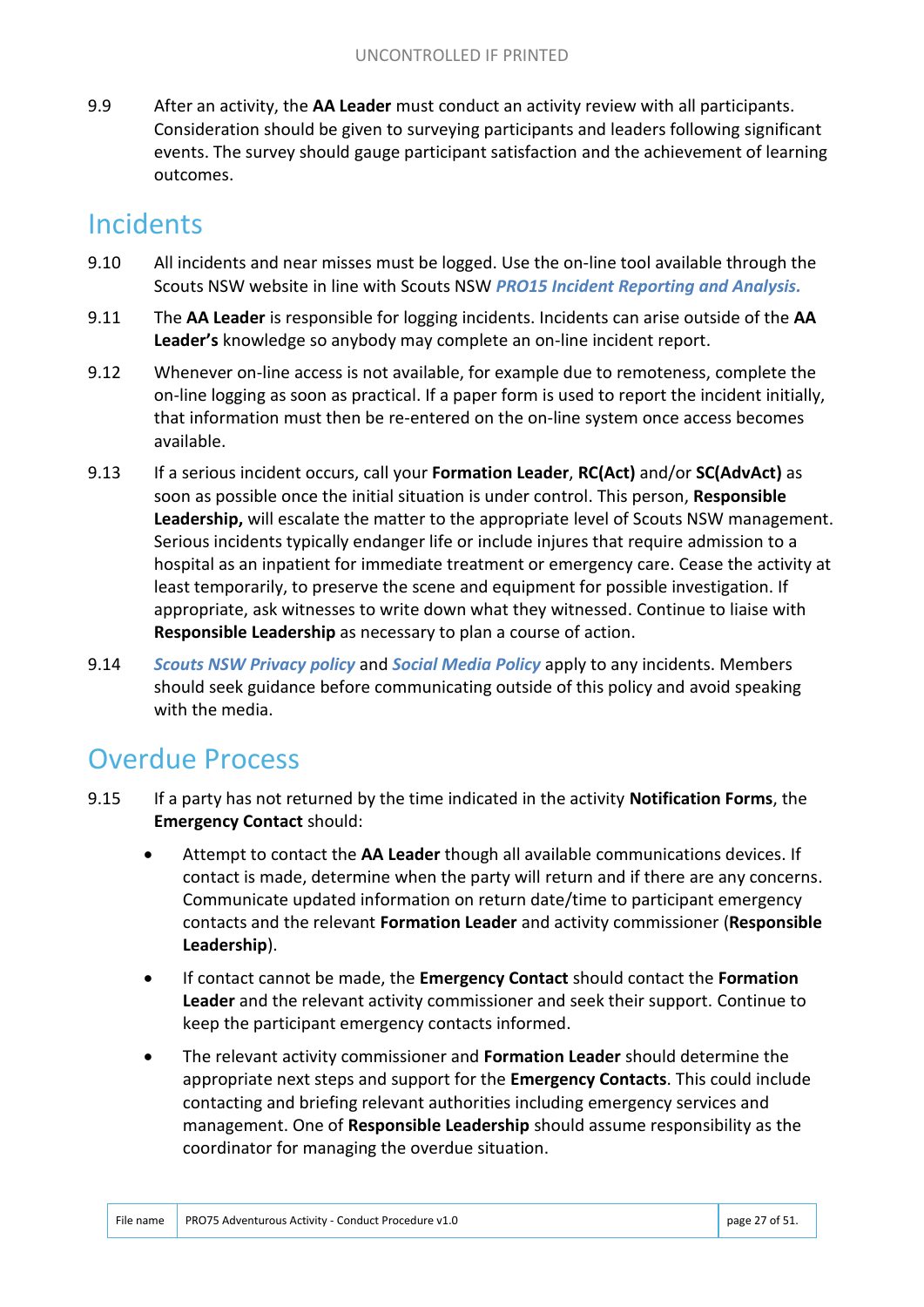- The **Emergency Contact** will retain management of communication with participant emergency contacts.
- 9.16 Follow the steps in the *Overdue Parties Procedure*.

## Activity Review

- 9.17 An **Activity Review** should conclude an activity. Depending on the activity, this could be as simple as an email. For a more complex activity, write a more significant document. Elements that should be considered in an Activity Review include:
	- Adequacy of the **Activity Plan** and any suggested improvements
	- Suitability of the **Activity Risk Assessment** and any suggested changes to the **Standard Risk Assessment**.
	- Achievement of any set learning objectives for the Youth Participants. Documentation of individual 'I' statements for communication to Section Leaders.
	- Complete reporting and follow-up of any Incidents or near misses that occurred on the activity.
- 9.18 Conduct a survey of participants perceptions of the **AA** at the conclusion of the activity.
- 9.19 Collect all activity documentation and submit them to the **SL(Act)** for archiving. This ensures that documentation is available for other leaders in the future.
- 9.20 Provide details to participants so that they can add specifics to their **Personal Logbooks**.
- 9.21 **Activity Councils** will consider **Activity Reviews** and determine how to incorporate any lessons learned into future activities.

# 10 Glossary

- 10.1 **Activity Briefing** A comprehensive brief on the activity before it commences. Includes the Leaders and Participants (usually delivered separately). It should ensure that the **Activity Plan** and **Activity Risk Assessment** is well understood by all involved Leaders. The **Activity Briefing** should also detail any risks previously not identified are captured and addressed. It should ensure that roles are understood and that everyone understands the activity objectives, equipment, and techniques.
- 10.2 **Activity Notification** Historically, the E1 Parts I to III documentation but increasingly, provided through electronic means such as Operoo and Folio **ANS**.
- 10.3 **Activity Plan** A document that outlines how an activity will run and may include details such as: location, emergency response, participant roles, logistics, communications, transportation, weather, and budgets.
- 10.4 **Activity Risk Assessment** The specific risk assessment for an activity which is developed by adjusting the **Standard Risk Assessment** considering the context of the activity.
- 10.5 **Adventurous Activites (AA)**  typically outdoor pursuits requiring a level of skill to engage. An activity which has inherent risks and uncontrolled hazards, usually in a natural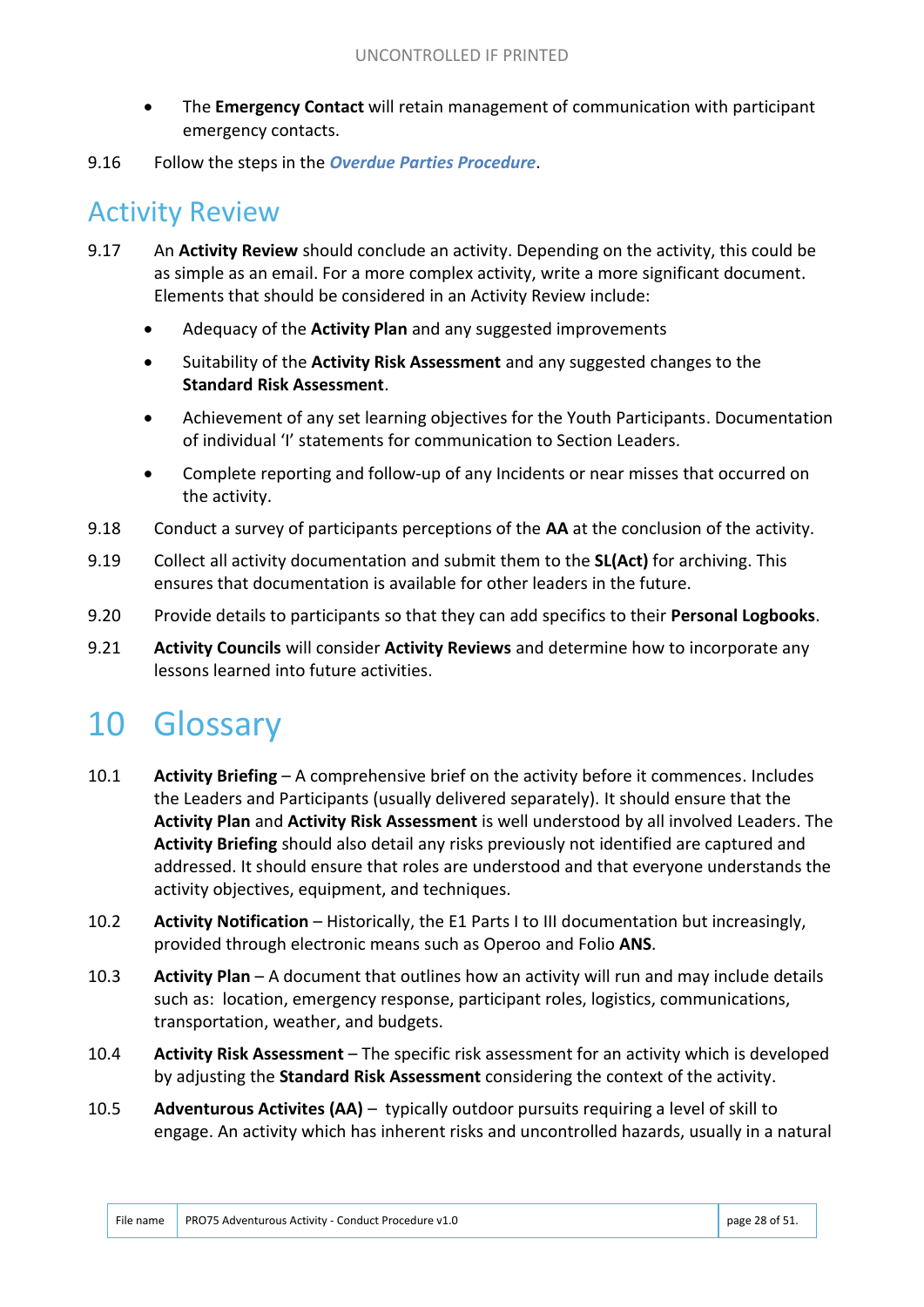environment. The range of activities that are covered by **The Procedure** and related procedures are based on the OAS areas in the Program as well as, but not exclusively, Archery, Flying Fox, Challenge Ropes and Motoring.

- 10.6 **Adventurous Activity Leader Capability**  the total set of all Leaders who have developed or are developing activity qualifications.
- 10.7 **Adventurous Activity Program**  the program of all activities above Group level in NSW. Addresses needs across all activity disciplines, Sections, Regions, and from OAS Stages 1 through 9. Communicated as a single calendar and open to participation from all members in NSW.
- 10.8 A **Dependant Participant** is a person who is under the age of 18 or is a participant who has little or no experience in the activity. They depend on the **Activity Guide** for supervision, guidance, and instruction to facilitate their safe participation in the activity.
- 10.9 **Emergency Contact**  an adult member of Scouting who is the nominated person responsible for providing safety watch over an **Adventurous Activity**. This person is responsible for communication with stakeholders and declaring any emergency responses if contact is not possible with the **Adventurous Activity Leader** or the party is overdue.
- 10.10 **Independent Participant**  A person with enough skills and knowledge to safely participate in an adventurous activity without dependence on an **Adventurous Activity Leader**. This person understands and acknowledges inherent risk and assumes responsibility for their own safety and welfare.
- 10.11 **Personal Activity Logbook**  An individual's record detailing involvement in **Adventurous Activities**. The logbook helps demonstrate currency. It can be a variety of formats but must contain dates, type of activity, participant's role, list other participants, activity descriptions and a validation contact. All experience within Scouting must be recorded. Experience gained externally to Scouting, should be recorded.
- 10.12 **Practice Guide**  A collection of current leading and standard practices, approved equipment and techniques for a specific discipline which should be reviewed and applied subject to a specific activity. Is expected to be updated quarterly and is practice guidance for the conduct of adventurous activities. It may include both mandatory and suggested elements.
- 10.13 **Practice Note**  A short, typically urgent, communication on a single topic that is required guidance to all **Adventurous Activity Leaders**.
- 10.14 **Reasonable Adjustment**  changes made to enable a participant to participate on an equal basis safely and productively as others. To determine whether an adjustment is considered 'reasonable', the **Adventurous Activity Leader** must consider the need for the change with the expense or effort involved in making the change and the impact on other participants. If an adjustment requires a disproportionately high expenditure or disruption, it is not likely to be reasonable.
- 10.15 **Responsible Leadership**  the leadership who must be notified in an emergency or overdue event or if an incident or accident occurs and who must take appropriate actions in the event of an accident, incident, or overdue situation.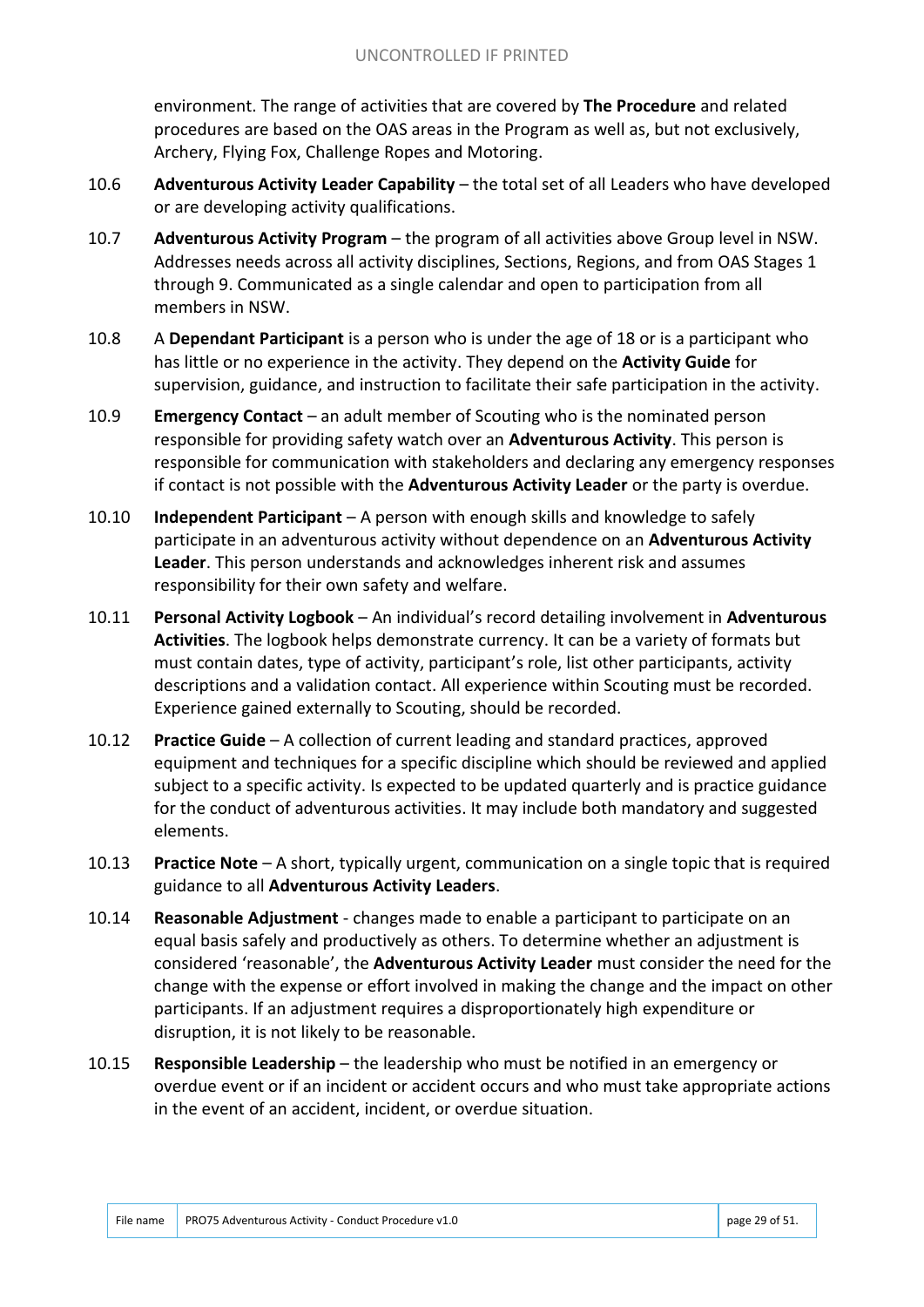10.16 **Standard Risk Assessment** – a risk assessment developed based on consideration of leading practice understanding of the key typical risks on a specific activity discipline. Considers what are the recommended mitigations and approaches.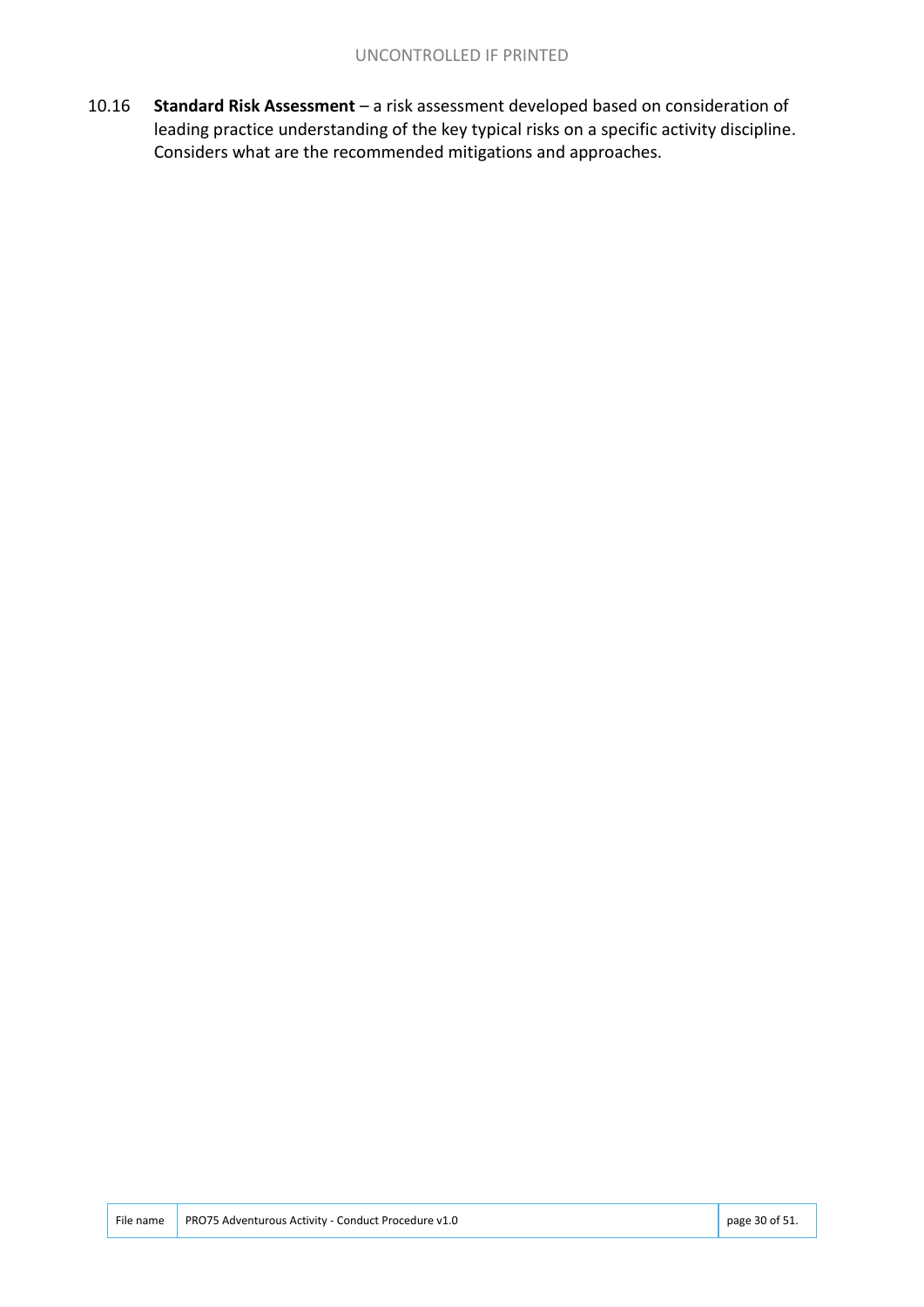# Annex A – 'What Activities Can I Run?'

This annex provides guidance to Leaders on the **AA** they can run. It includes consideration of the conditions, participant's competence and leader qualifications and experience. The matrices indicate the supervision methods allowed. Also included is the approver for such an activity which will be encoded in Folio **ANS**. The matrices are the starting point for an **AA Leader** planning their activity. A modification of the restrictions in these matrices is possible on the approval of the nominated approver.

Where this is especially important is when considering the party competence. Whilst the guided *Participant Competence* might be OAS Stage 4 and above, it may be permissible to build a party; that includes some Stage 3 participants. If doing so, consider including some Stage 5 participants who have the additional skills required to support the Stage 3 participants. Additionally, if the activity planned aims to build skills along the OAS pathway and the **AA Leader** has higher skills than that in the matrix and participant ratios are low, it may be possible to have Youth with lower capability in the party. In all cases, carry out a risk assessment and discuss with the nominated approver.

Further, the **AA Leader** may look to other methods to gauge participant competence where a new Youth member does not have any OAS progression recorded. Such methods may include age and section but should always be backed up by a discussion with the participants to understand their capabilities.

Where there is a Youth party under **Indirect Supervision**, consideration of first aid skills in the party is critical, at least two Youth Members must hold a first aid qualification. Likewise, as part of risk assessment consider whether key rescue skills (for example deep water rescue) are mastered and ensure these skills are in the Youth party in the right quantity.

Some activities may require a combination of disciplines. For example, a bushwalk into a remote canyon would need to comply with both the Bushwalking and Canyoning matrices.

Discipline Procedures include significant detail on how to conduct AA safely and should be referenced with these matrices.

The matrices are designed for delivery of **AA** to Youth Sections. Where adults are attending, the AA Leader must ensure they have adequate competence.

Several activities allow for the carriage of non-active participants or passengers. These participants are not subject to the Minimum Participant Qualification requirement.

Qualifications are indicating using the *NAAF*. To assist leaders who have qualification in the old framework, the following mapping guideline is provided:

- 'Scouting Adventure' is generally equivalent to the 'BOS'
- Safe Participant is generally equivalent to L1
- Trained Participant is generally equivalent to L2 or L3
- Guide remains Guide

#### Mapping can be confirmed in Scoutlink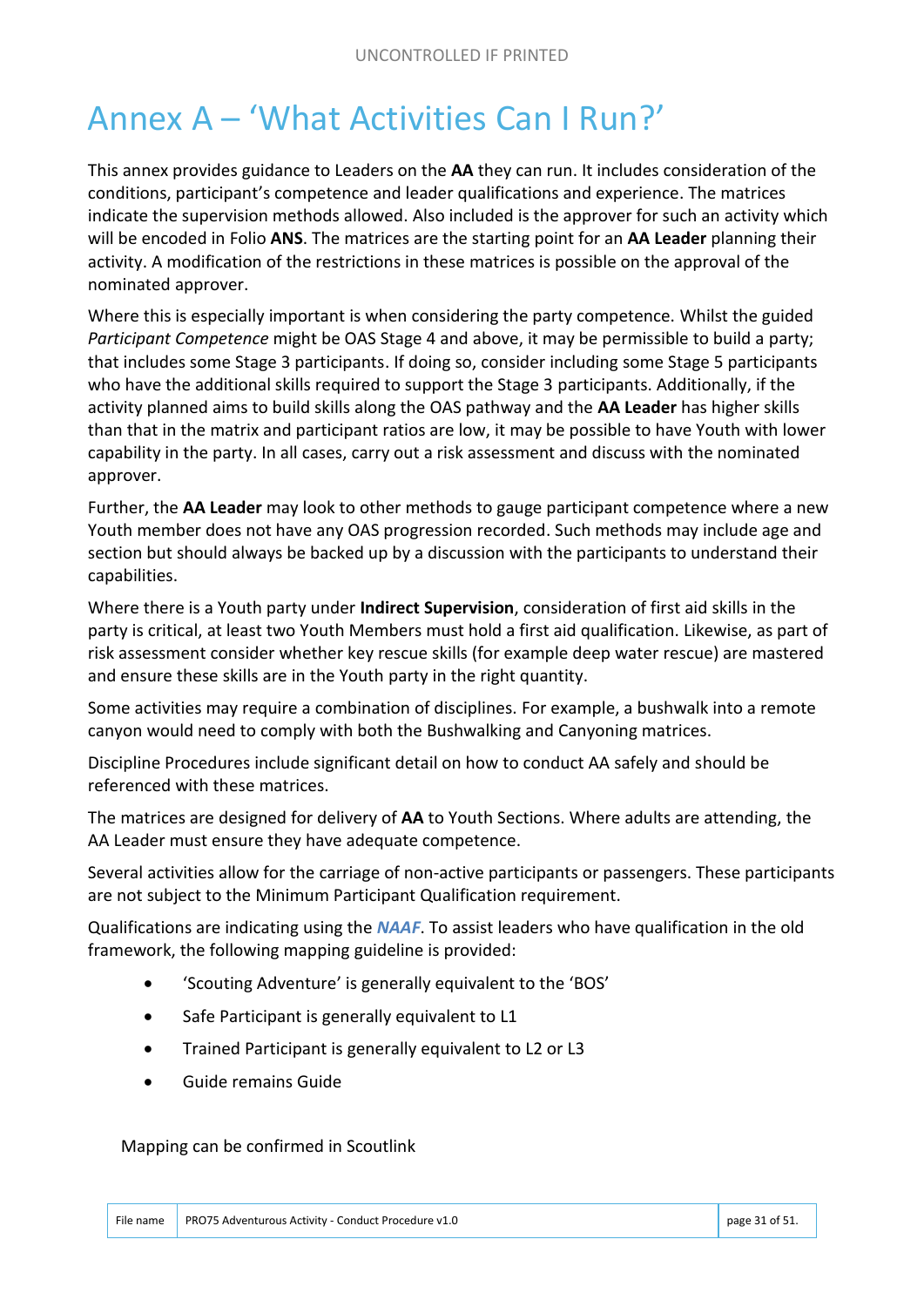To help with mapping OAS to Adult qualifications, the following mapping is provided:

- OAS Stage 1 to 4 generally maps to Novice to Safe Participant
- OAS Stage 4 to 6 generally maps to Trained Participant
- OAS Stage 5 to 9 maps variously to Assistant Guide, Guide and Activity Specialist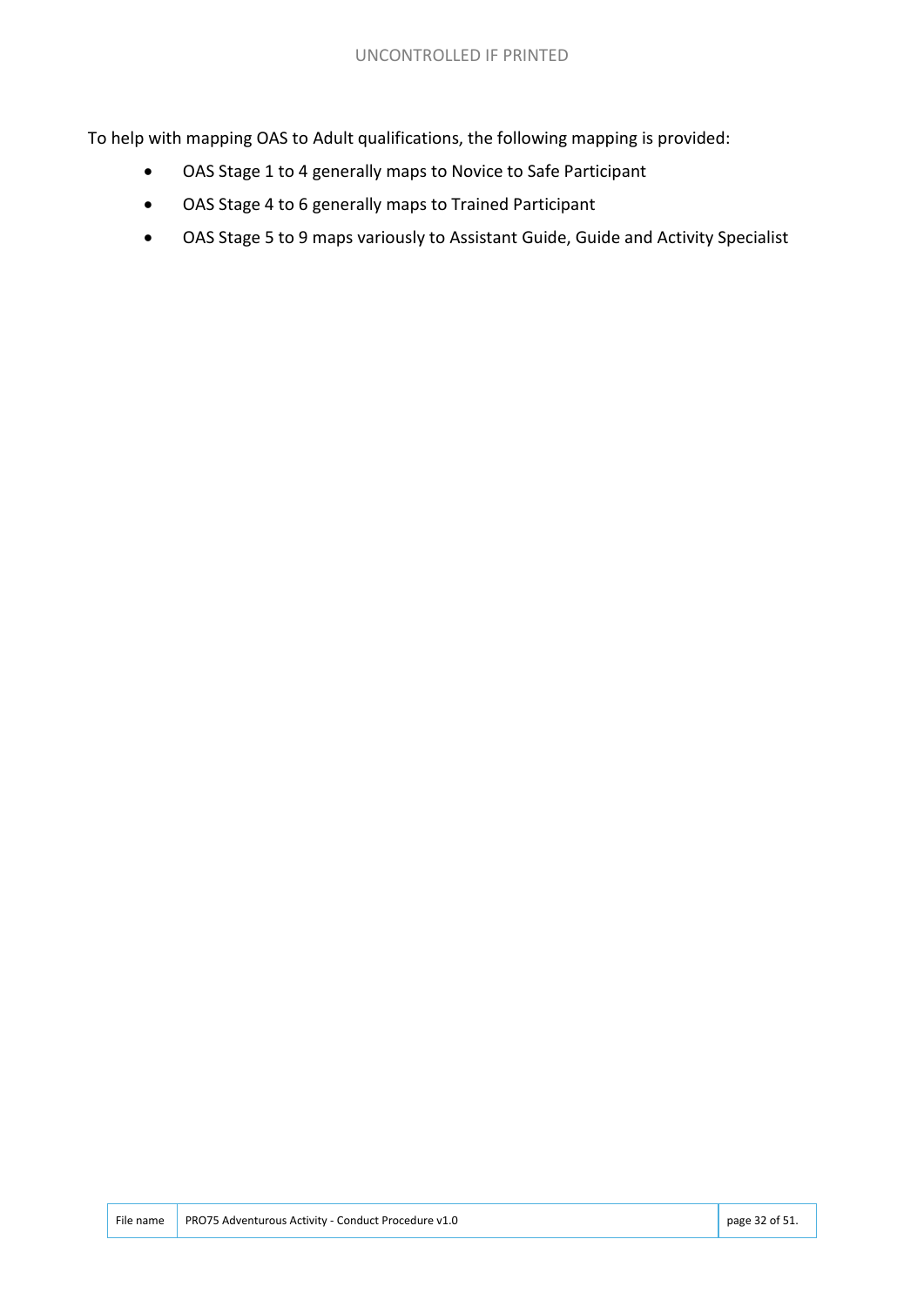# Bushcraft

|                        |                        |                                                                                                                                               | <b>Direct Supervision</b>               |                                                                                 |                          |                                         | <b>Indirect Supervision</b>                                                     |                                     | <b>Remote Supervision</b>                      |                                                                                 |                          |
|------------------------|------------------------|-----------------------------------------------------------------------------------------------------------------------------------------------|-----------------------------------------|---------------------------------------------------------------------------------|--------------------------|-----------------------------------------|---------------------------------------------------------------------------------|-------------------------------------|------------------------------------------------|---------------------------------------------------------------------------------|--------------------------|
| <b>Activity Domain</b> | <b>Activity</b>        | <b>Conditions</b>                                                                                                                             | Minimum<br>Participant<br>Qualification | <b>Minimum</b><br><b>Adventurous</b><br><b>Activity Leader</b><br>Qualification | <b>Approval Required</b> | Minimum<br>Participant<br>Qualification | <b>Minimum</b><br><b>Adventurous</b><br><b>Activity Leader</b><br>Qualification | <b>Approval Required</b>            | <b>Minimum</b><br>Participant<br>Qualification | <b>Minimum</b><br><b>Adventurous</b><br><b>Activity Leader</b><br>Qualification | <b>Approval Required</b> |
| ð                      | <b>Basic Bushcraft</b> | Introductory Bushcraft Skills,<br>no construction > 2 M in<br>height, participants remain on<br>the ground at all times,<br>chariots excepted | None                                    | Minimum<br>requirements as<br>detailed in section<br>2.6                        | <b>Formation Leader</b>  |                                         | Prohibited                                                                      |                                     |                                                | Prohibited                                                                      |                          |
|                        |                        | Basic Pioneering,<br>constructions up to 5m in<br>height, participants remain on<br>the ground at all times,<br>chariots excepted             | <b>OAS Bushcraft</b><br>Stage 3         | Minimum<br>requirements as<br>detailed in section<br>2.6                        | <b>Formation Leader</b>  | <b>OAS Bushcraft</b><br>Stage 3         | Trained<br>Participant<br>Pioneering                                            | Formation Leader                    |                                                | Prohibited                                                                      |                          |
| <b>Bushcraft</b>       | Pioneering             | Intermediate Pioneering, over<br>5M, participants may be in<br>structure, belays if<br>participants over 2M above<br>ground                   | <b>OAS Pioneering</b><br>Stage 4        | Trained<br>Participant<br>Pioneering                                            | <b>Formation Leader</b>  | <b>OAS Pioneering</b><br>Stage 5        |                                                                                 | Guide Pioneering   Formation Leader |                                                | Prohibited                                                                      |                          |
|                        |                        | Complex Pioneering, natural<br>constructed materials                                                                                          | <b>OAS Pioneering</b><br>Stage 6        | Guide Pioneering                                                                | RC(Act)                  | OAS Pioneering<br>Stage 7               | Guide Pioneering                                                                | RC(Act)                             |                                                | Prohibited                                                                      |                          |
|                        |                        | <b>Basic Survival</b>                                                                                                                         | <b>OAS Bushcraft</b><br>Stage 3         | Minimum<br>requirements as<br>detailed in section<br>2.6                        | <b>Formation Leader</b>  | <b>OAS Bushcraft</b><br>Stage 3         | Trained<br>Participant<br>Survival                                              | Formation Leader                    |                                                | Prohibited                                                                      |                          |
|                        | <b>Survival</b>        | Intermediate Survival                                                                                                                         | <b>OAS Survival</b><br>Stage 5          | Minimum<br>requirements as<br>detailed in section<br>2.6                        | RC(Act)                  | <b>OAS Survival</b><br>Stage 5          | Guide Survival                                                                  | RC(Act)                             |                                                | Prohibited                                                                      |                          |
|                        |                        | Complex Survival                                                                                                                              | <b>OAS Survival</b><br>Stage 8          | Guide Survival                                                                  | RC(Act)                  | <b>OAS Survival</b><br>Stage 8          | Guide Survival                                                                  | RC(Act)                             |                                                | Prohibited                                                                      |                          |

#### **Notes:**

- Survival skills are common across many disciplines.
- Lightweight camping skills are included in other disciplines.
- Fixed camping is a Sectional responsibility not within **AA**.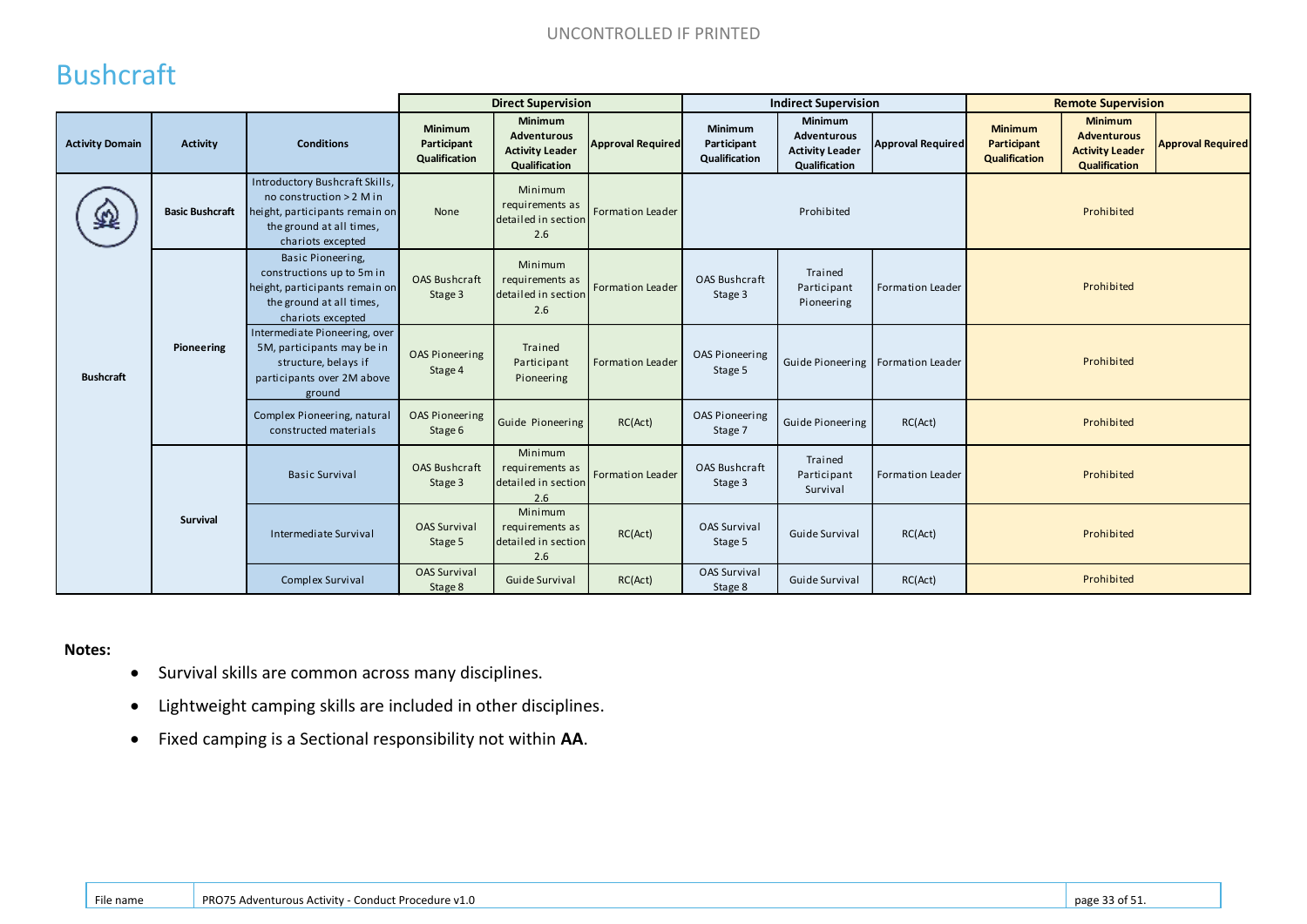# Bushwalking

|                        |                 |                                                                                                             | <b>Direct Supervision</b>                      |                                                                                  |                          | <b>Indirect Supervision</b>                    |                                                                                  |                          | <b>Remote Supervision</b>                      |                                                                                  |                          |
|------------------------|-----------------|-------------------------------------------------------------------------------------------------------------|------------------------------------------------|----------------------------------------------------------------------------------|--------------------------|------------------------------------------------|----------------------------------------------------------------------------------|--------------------------|------------------------------------------------|----------------------------------------------------------------------------------|--------------------------|
| <b>Activity Domain</b> | <b>Activity</b> | <b>Conditions</b>                                                                                           | <b>Minimum</b><br>Participant<br>Qualification | <b>Minimum</b><br><b>Adventurous</b><br><b>Activity Leader</b><br>Qualification  | <b>Approval Required</b> | <b>Minimum</b><br>Participant<br>Qualification | <b>Minimum</b><br><b>Adventurous</b><br><b>Activity Leader</b><br>Qualification  | <b>Approval Required</b> | <b>Minimum</b><br>Participant<br>Qualification | <b>Minimum</b><br><b>Adventurous</b><br><b>Activity Leader</b><br>Qualification  | <b>Approval Required</b> |
|                        |                 | Grade 1 (tracked environment)<br>day or local urban areas /<br>parks in residential areas<br>(day or night) | None                                           | Minimum<br>requirements as<br>detailed in section<br>2.6                         | <b>Formation Leader</b>  | OAS Bushwalking<br>Stage 3                     | Trained<br>Participant<br>(Tracked)                                              | Formation Leader         | <b>OAS Bushwalking</b><br>Stage 4              | Guide (Tracked)                                                                  | RC(Act)                  |
|                        |                 | Grade 1 night / Grade 2 or 3<br>tracks daytime (tracked<br>environment) - no overnight<br>camping           | None                                           | Safe Participant<br>(Tracked)                                                    | Formation Leader         | OAS Bushwalking<br>Stage 4                     | Guide (Tracked)                                                                  | RC(Act)                  | <b>OAS Bushwalking</b><br>Stage 4              | Guide (Tracked)                                                                  | RC(Act)                  |
| <b>Bushwalking</b>     |                 | Grade 1 - 3 daytime tracked<br>environment) with overnight<br>camping                                       | None                                           | Trained<br>Participant<br>(Tracked)                                              | <b>Formation Leader</b>  | <b>OAS Bushwalking</b><br>Stage 4              | Guide (Tracked)                                                                  | RC(Act)                  | <b>OAS Bushwalking</b><br>Stage 4              | Guide (Tracked)                                                                  | RC(Act)                  |
|                        |                 | Grade 4 tracks (difficult<br>tracked environment) or night<br>time Grades 2 to 3                            | OAS Bushwalking<br>Stage 3                     | Trained<br>Participant<br>(Difficult Tracked)                                    | <b>Formation Leader</b>  | OAS Bushwalking<br>Stage 4                     | Guide (Difficult<br>Tracked)                                                     | RC(Act)                  | <b>OAS Bushwalking</b><br>Stage 4              | Guide (Difficult<br>Tracked)                                                     | RC(Act)                  |
|                        |                 | Grade 5 (extremely difficult<br>tracked environment) or<br>Untracked                                        | OAS Bushwalking<br>Stage 5                     | <b>Activity Specialist</b><br>(Extremely<br>Difficult Tracked<br>and Un-tracked) | RC(Act)                  | OAS Bushwalking<br>Stage 6                     | <b>Activity Specialist</b><br>(Extremely<br>Difficult Tracked<br>and Un-tracked) | SC(AdvAct)               | <b>OAS Bushwalking</b><br>Stage 6              | <b>Activity Specialist</b><br>(Extremely<br>Difficult Tracked<br>and Un-tracked) | SC(AdvAct)               |

**Notes:**

- River crossings require holding the Cross Rivers Unit as the minimum qualification for **Direct** and **Indirect Supervision**. A river is defined as a stream over knee deep and with flow sufficient to unbalance a person.
- Grading here refer to the Australian Walking Track Grading System (AWTGS) and not to classifications under AS2156.1-2001. Where a walk is rated under AS2156 as Class 1-5, this can be treated as the same Grade level. For Class 6, this can be treated as Grade 5.
- Daytime is defined as taking place entirely between hours of sunrise and sunset. Night-time is defined as any part of a hike taking place between hours of sunset and sunrise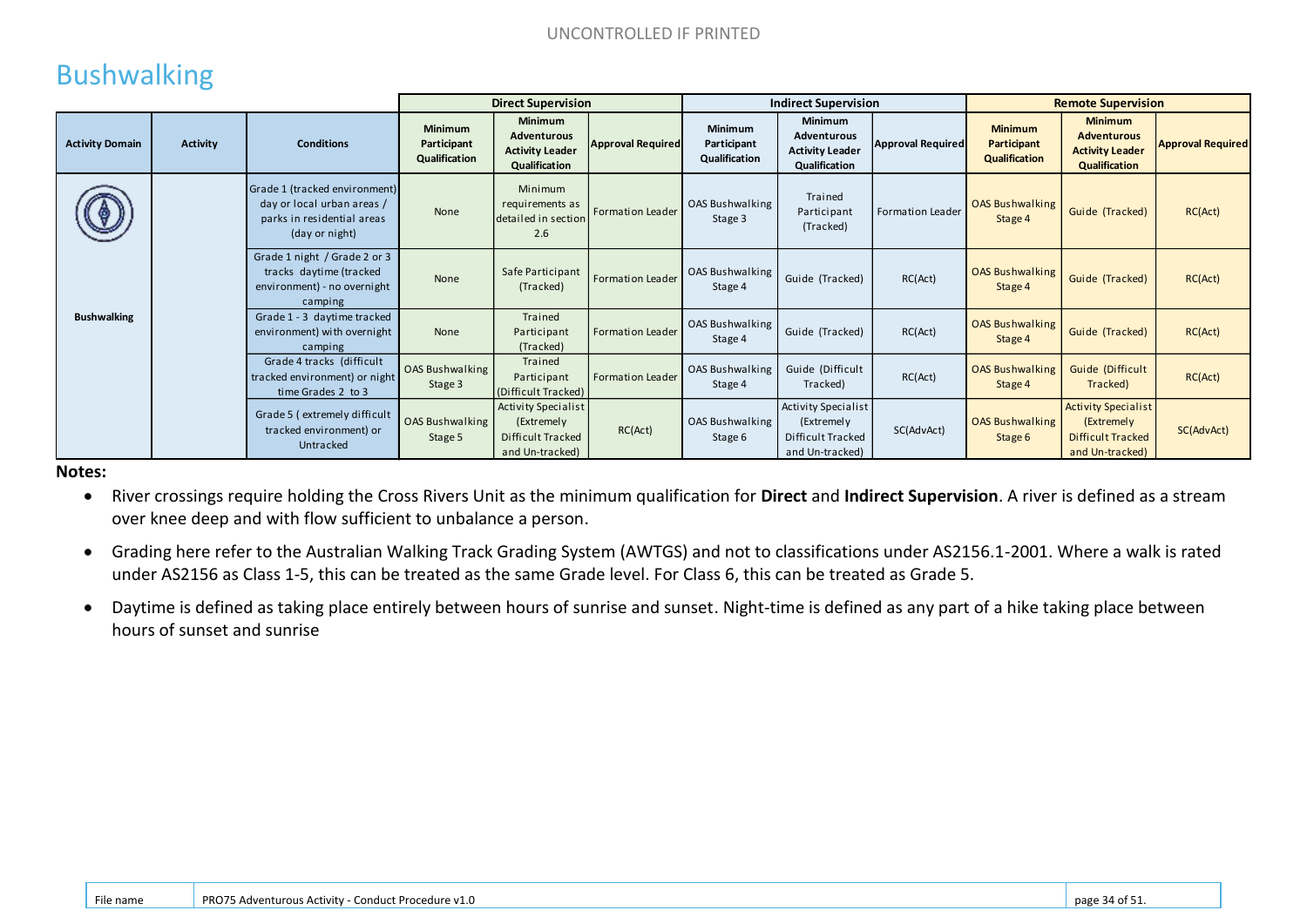## Alpine

|                        |                                            |                                                           | <b>Direct Supervision</b>                        |                                                                                 |                          | <b>Indirect Supervision</b>                      |                                                                   |                                                                         | <b>Remote Supervision</b>                      |                                                                                 |                          |
|------------------------|--------------------------------------------|-----------------------------------------------------------|--------------------------------------------------|---------------------------------------------------------------------------------|--------------------------|--------------------------------------------------|-------------------------------------------------------------------|-------------------------------------------------------------------------|------------------------------------------------|---------------------------------------------------------------------------------|--------------------------|
| <b>Activity Domain</b> | <b>Activity</b>                            | <b>Conditions</b>                                         | <b>Minimum</b><br>Participant<br>Qualification   | <b>Minimum</b><br><b>Adventurous</b><br><b>Activity Leader</b><br>Qualification | <b>Approval Required</b> | Minimum<br>Participant<br>Qualification          | Minimum<br>Adventurous<br><b>Activity Leader</b><br>Qualification | <b>Approval Required</b>                                                | <b>Minimum</b><br>Participant<br>Qualification | <b>Minimum</b><br><b>Adventurous</b><br><b>Activity Leader</b><br>Qualification | <b>Approval Required</b> |
| 缕                      | <b>Downhill Skiing</b><br>and Snowboarding | Within Resort Boundaries                                  | None                                             | Minimum<br>requirements as<br>detailed in section<br>2.6                        |                          | Formation Leader OAS Alpine Stage 3              | Minimum<br>requirements as<br>detailed in section<br>2.6          | Formation Leader                                                        |                                                | Prohibited                                                                      |                          |
|                        | <b>Cross Country</b>                       | Day trips, Patrolled Areas                                | None                                             | Trained<br>Participant Cross<br>Country Skiing -<br>Daytime Patrolled           |                          | Formation Leader OAS Alpine Stage 4              | <b>Guide Cross</b><br>Country Skiing -<br>Daytime Patrolled       | Formation Leader                                                        |                                                | Prohibited                                                                      |                          |
| <b>Alpine</b>          | <b>Skiing</b>                              | Overnight trips or Unpatrolled OAS Cross Country<br>areas | Skiing Stage 4                                   | Guide Cross<br>Country Skiing -<br>Overnight or<br>Unpatrolled                  | RC(Act)                  | <b>OAS Cross Country</b><br>Skiing Stage 6       | Guide Cross<br>Country Skiing -<br>Overnight or<br>Unpatrolled    | RC(Act)                                                                 |                                                | Prohibited                                                                      |                          |
|                        |                                            | Day trips, Patrolled Areas                                | None                                             | Trained<br><b>Participant Snow</b><br>Shoeing                                   |                          |                                                  | Trained<br>Shoeing                                                | Formation Leader OAS Alpine Stage 3 Participant Snow   Formation Leader |                                                | Prohibited                                                                      |                          |
|                        | <b>Snow Shoe</b>                           | Day trips, Unpatrolled Areas   OAS Alpine Stage 3         |                                                  | <b>Guide Snow</b><br>Shoeing                                                    | RC(Act)                  | <b>OAS Snow</b><br>Camping and<br>Hiking Stage 4 | <b>Guide Snow</b><br>Shoeing                                      | RC(Act)                                                                 |                                                | Prohibited                                                                      |                          |
|                        |                                            | Overnight trips                                           | <b>OAS Snow</b><br>Camping and<br>Hiking Stage 4 | <b>Guide Snow</b><br>Shoeing                                                    | RC(Act)                  | <b>OAS Snow</b><br>Camping and<br>Hiking Stage 6 | Activity Specialist<br>Snow Shoeing                               | RC(Act)                                                                 |                                                | Prohibited                                                                      |                          |

**Notes:** 

 Alpine disciplines contain an additional level of risk. Approvers may require additional qualifications for leaders depending on the activity (e.g. navigation in Extremely Difficult Untracked Terrain).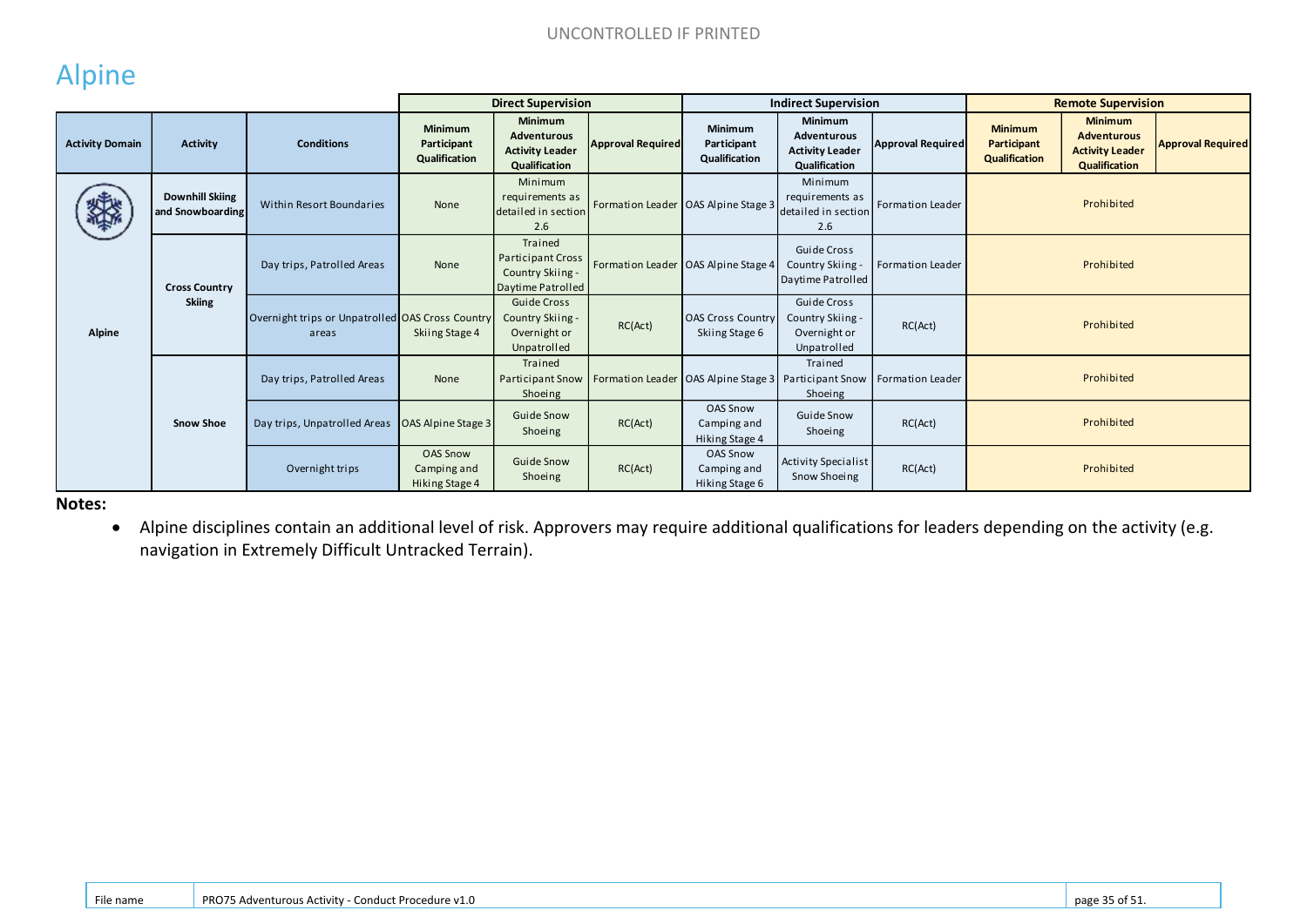# **Cycling**

|                        |                 |                                                                                                                               | <b>Direct Supervision</b>                    |                                                                                        |                          | <b>Indirect Supervision</b>                  |                                                                          |                          | <b>Remote Supervision</b>                        |                                                                                 |                          |
|------------------------|-----------------|-------------------------------------------------------------------------------------------------------------------------------|----------------------------------------------|----------------------------------------------------------------------------------------|--------------------------|----------------------------------------------|--------------------------------------------------------------------------|--------------------------|--------------------------------------------------|---------------------------------------------------------------------------------|--------------------------|
| <b>Activity Domain</b> | <b>Activity</b> | <b>Conditions</b>                                                                                                             | Minimum<br>Participant<br>Qualification      | <b>Minimum</b><br><b>Adventurous</b><br><b>Activity Leader</b><br><b>Qualification</b> | <b>Approval Required</b> | Minimum<br>Participant<br>Qualification      | <b>Minimum</b><br>Adventurous<br><b>Activity Leader</b><br>Qualification | <b>Approval Required</b> | <b>Minimum</b><br>Participant<br>Qualification   | <b>Minimum</b><br><b>Adventurous</b><br><b>Activity Leader</b><br>Qualification | <b>Approval Required</b> |
|                        |                 | Cycle Paths, wide low gradient<br>well graded fire trails,<br>suburban, very easy (white)<br>tracks                           | None                                         | Minimum<br>requirements as<br>detailed in Section<br>2.6                               | Formation Leader         | OAS Cycling<br>Stage 3                       | Trained<br>Participant<br>Cycling (On Road<br>or Off Road)               | Formation Leader         | Stage 4                                          | OAS Cycle Touring   Guide Cycling (On<br>Road)                                  | RC(Act)                  |
|                        | On Road         | On Road with Light to<br>Moderate Traffic and Easy<br>Terrain, within 30 minutes of<br>support                                | None                                         | Trained<br>Participant<br>Cycling (On Road)                                            | <b>Formation Leader</b>  | Stage 4                                      | OAS Cycle Touring Guide Cycling (On<br>Road)                             | RC(Act)                  | OAS Cycle Touring   Guide Cycling (On<br>Stage 4 | Road)                                                                           | RC(Act)                  |
|                        |                 | On Road with Moderate<br>Traffic and Moderate Terrain                                                                         | <b>OAS Cycle Touring</b><br>Stage 4          | Guide Cycling (On<br>Road)                                                             | <b>Formation Leader</b>  | <b>OAS Cycle Touring</b><br>Stage 5          | Activity Specialist<br>Cycling (On Road)                                 | RC(Act)                  | <b>OAS Cycle Touring</b><br>Stage 5              | <b>Activity Specialist</b><br>Cycling (On Road)                                 | RC(Act)                  |
| Cycling                |                 | On Road, Moderate to Heavy<br>Traffic. Moderate to Difficult<br>Terrain                                                       | <b>OAS Cycle Touring</b><br>Stage 6          | <b>Activity Specialist</b><br>Cycling (On Road)                                        | SC(AdvAct)               |                                              | Prohibited                                                               |                          |                                                  | Prohibited                                                                      |                          |
|                        | <b>Off Road</b> | Off Road, Easy Trails, Roads<br>and Tracks with Minimal to<br>no traffic, BMX tracks, within<br>30 minutes of support (Green) | None                                         | Trained<br>Participant<br>Cycling (Off Road)                                           | <b>Formation Leader</b>  | <b>OAS Mountain</b><br><b>Biking Stage 4</b> | Guide Cycling (Off<br>Road)                                              | RC(Act)                  | <b>OAS Mountain</b><br><b>Biking Stage 4</b>     | Guide Cycling (Off<br>Road)                                                     | RC(Act)                  |
|                        |                 | Off Road, Intermediate Trails,<br><b>BMX tracks, Roads and Tracks</b><br>(Blue)                                               | <b>OAS Mountain</b><br><b>Biking Stage 4</b> | <b>Guide Cycling (Off</b><br>Road)                                                     | <b>Formation Leader</b>  | <b>OAS Mountain</b><br>Biking Stage 5        | <b>Activity Specialist</b><br>Cycling (Off Road)                         | RC(Act)                  | <b>OAS Mountain</b><br><b>Biking Stage 5</b>     | <b>Activity Specialist</b><br>Cycling (Off Road)                                | RC(Act)                  |
|                        |                 | Off Road, Difficult Trails,<br>Roads and Tracks (Black)                                                                       | <b>OAS Mountain</b><br>Biking Stage 6        | <b>Activity Specialist</b><br>Cycling (Off Road)                                       | SC(AdvAct)               |                                              | Prohibited                                                               |                          |                                                  | Prohibited                                                                      |                          |

**Notes:** 

- Supported overnight camping (ride to a location with an established camp or cached equipment) may be conducted within this approval matrix.
- Unsupported overnight camping (carry own gear) requires additional RC(Act) approval.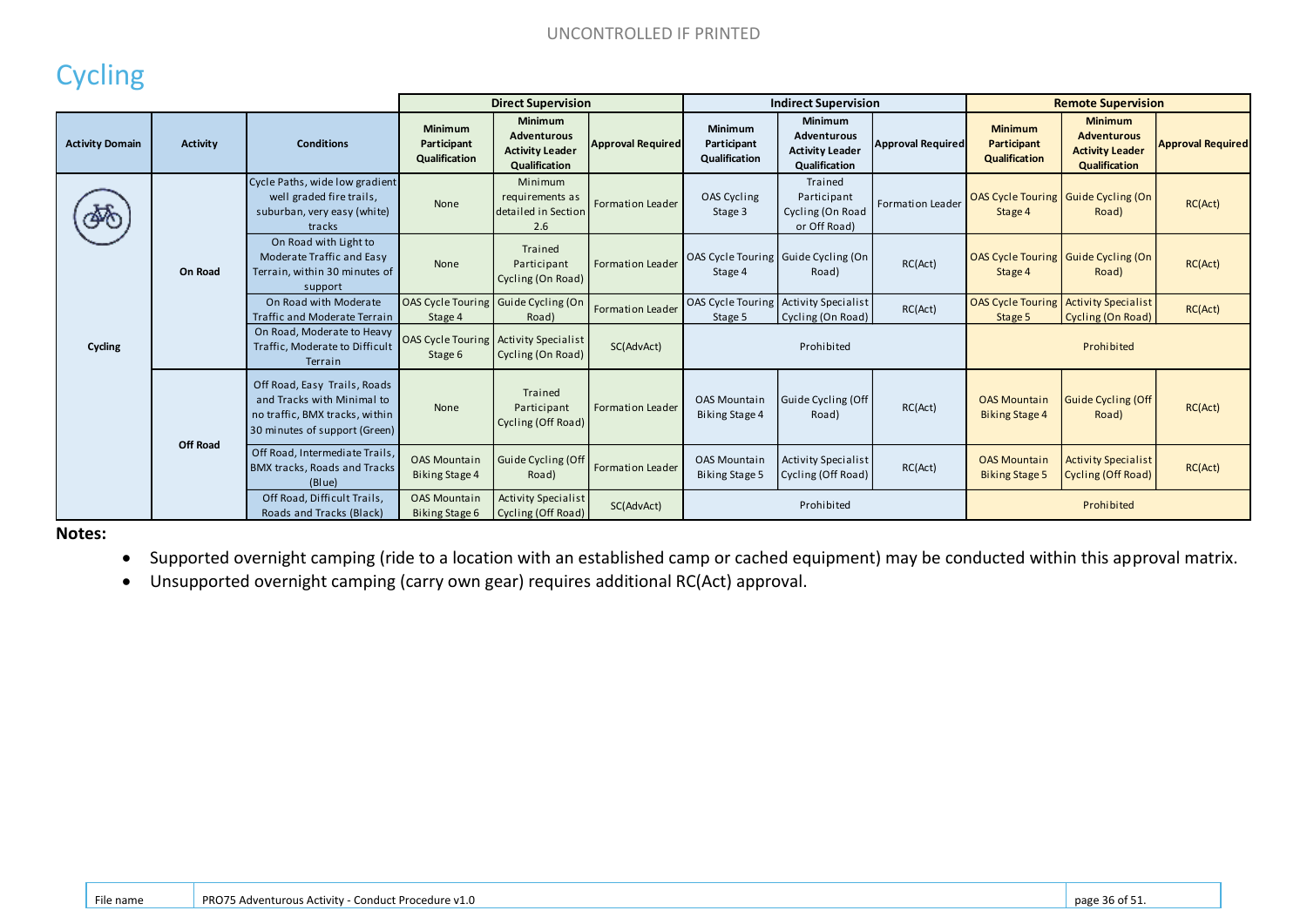## Vertical

|                        |                                         |                                              | <b>Direct Supervision</b>                      |                                                                                 |                          | <b>Indirect Supervision</b>                    |                                                                   |                          | <b>Remote Supervision</b>                             |                                                                                 |                          |
|------------------------|-----------------------------------------|----------------------------------------------|------------------------------------------------|---------------------------------------------------------------------------------|--------------------------|------------------------------------------------|-------------------------------------------------------------------|--------------------------|-------------------------------------------------------|---------------------------------------------------------------------------------|--------------------------|
| <b>Activity Domain</b> | Activity                                | <b>Conditions</b>                            | <b>Minimum</b><br>Participant<br>Qualification | <b>Minimum</b><br><b>Adventurous</b><br><b>Activity Leader</b><br>Qualification | <b>Approval Required</b> | <b>Minimum</b><br>Participant<br>Qualification | Minimum<br>Adventurous<br><b>Activity Leader</b><br>Qualification | <b>Approval Required</b> | <b>Minimum</b><br>Participant<br><b>Qualification</b> | <b>Minimum</b><br><b>Adventurous</b><br><b>Activity Leader</b><br>Qualification | <b>Approval Required</b> |
|                        |                                         | Artificial                                   | None                                           | Guide Abseiling -<br>Single Pitch<br><b>Artificial Surfaces</b>                 | RC(Act)                  |                                                | Prohibited                                                        |                          |                                                       | Prohibited                                                                      |                          |
|                        | <b>Abseiling</b>                        | Natural (Single Pitch)                       | None                                           | Guide Abseiling -<br>Single Pitch<br>Natural Surfaces                           | RC(Act)                  |                                                | Prohibited                                                        |                          |                                                       | Prohibited                                                                      |                          |
|                        |                                         | Natural (Multi Pitch)                        | OAS Abseiling<br>Stage 6                       | Guide Abseiling -<br>Multi Pitch<br>Natural Surfaces                            | RC(Act)                  |                                                | Prohibited                                                        | Prohibited               |                                                       |                                                                                 |                          |
|                        |                                         | Horizontal Canyoning (no<br>ropes or climbs) | None                                           | Guide Canyoning<br>Easy to<br>Intermediate                                      | RC(Act)                  |                                                | Prohibited                                                        |                          |                                                       | Prohibited                                                                      |                          |
|                        | Canyoning<br>(Horizontal &<br>Vertical) | Easy to Intermediate (Vertical)              | OAS Abseiling<br>Stage 4                       | Guide Canyoning<br>Easy to<br>Intermediate                                      | RC(Act)                  |                                                | Prohibited                                                        |                          |                                                       | Prohibited                                                                      |                          |
| Vertical               |                                         | Intermediate to Advanced<br>(Vertical)       | <b>OAS Canyoning</b><br>Stage 6                | Guide Canyoning<br>Intermediate to<br>Advanced                                  | RC(Act)                  |                                                | Prohibited                                                        |                          |                                                       | Prohibited                                                                      |                          |
|                        | <b>Caving (Horizontal</b>               | Easy (Horizontal - no ropes or<br>climbs)    | None                                           | <b>Guide Caving</b>                                                             | RC(Act)                  |                                                | Prohibited                                                        |                          |                                                       | Prohibited                                                                      |                          |
|                        | & Vertical)                             | Vertical Caving                              | OAS Abseiling<br>Stage 4                       | <b>Guide Caving</b>                                                             | RC(Act)                  |                                                | Prohibited                                                        |                          |                                                       | Prohibited                                                                      |                          |
|                        | <b>Climbing (Top</b>                    | Top Rope (Artificial)                        | None                                           | <b>Guide Top Rope</b><br>Climbing -<br><b>Artificial Surfaces</b>               | RC(Act)                  |                                                | Prohibited                                                        |                          |                                                       | Prohibited                                                                      |                          |
|                        | Rope)                                   | Top Rope (Natural)                           | None                                           | Guide Top Rope<br>Climbing - Natural<br>Surfaces                                | RC(Act)                  |                                                | Prohibited                                                        |                          |                                                       | Prohibited                                                                      |                          |
|                        |                                         | Lead Climbing Single Pitch                   | <b>OAS Climbing</b><br>Stage 7                 | <b>Guide Climbing</b><br>Lead - Single Pitch                                    | RC(Act)                  |                                                | Prohibited                                                        |                          |                                                       | Prohibited                                                                      |                          |
|                        | <b>Climbing (Lead)</b>                  | Lead Climbing Multi Pitch                    | OAS Climbing<br>Stage 8                        | Guide Climbing<br>Lead - Multi Pitch                                            | SC(AdvAct)               |                                                | Prohibited                                                        |                          |                                                       | Prohibited                                                                      |                          |

**Notes:** 

- Multi-pitch (abseil, Canyon, Cave) progress is made by using more than one pitch and where belay systems must be established mid-route. It includes where insufficient space between the landing of one pitch and the take-off of the next requires the establishment of a belay for the safety of participants.
- This matrix represents the lead climbing qualifications for traditional climbing (I.e. placing protection). Sport Lead Climbing can proceed with a lower participant qualification (Climbing Stage 5).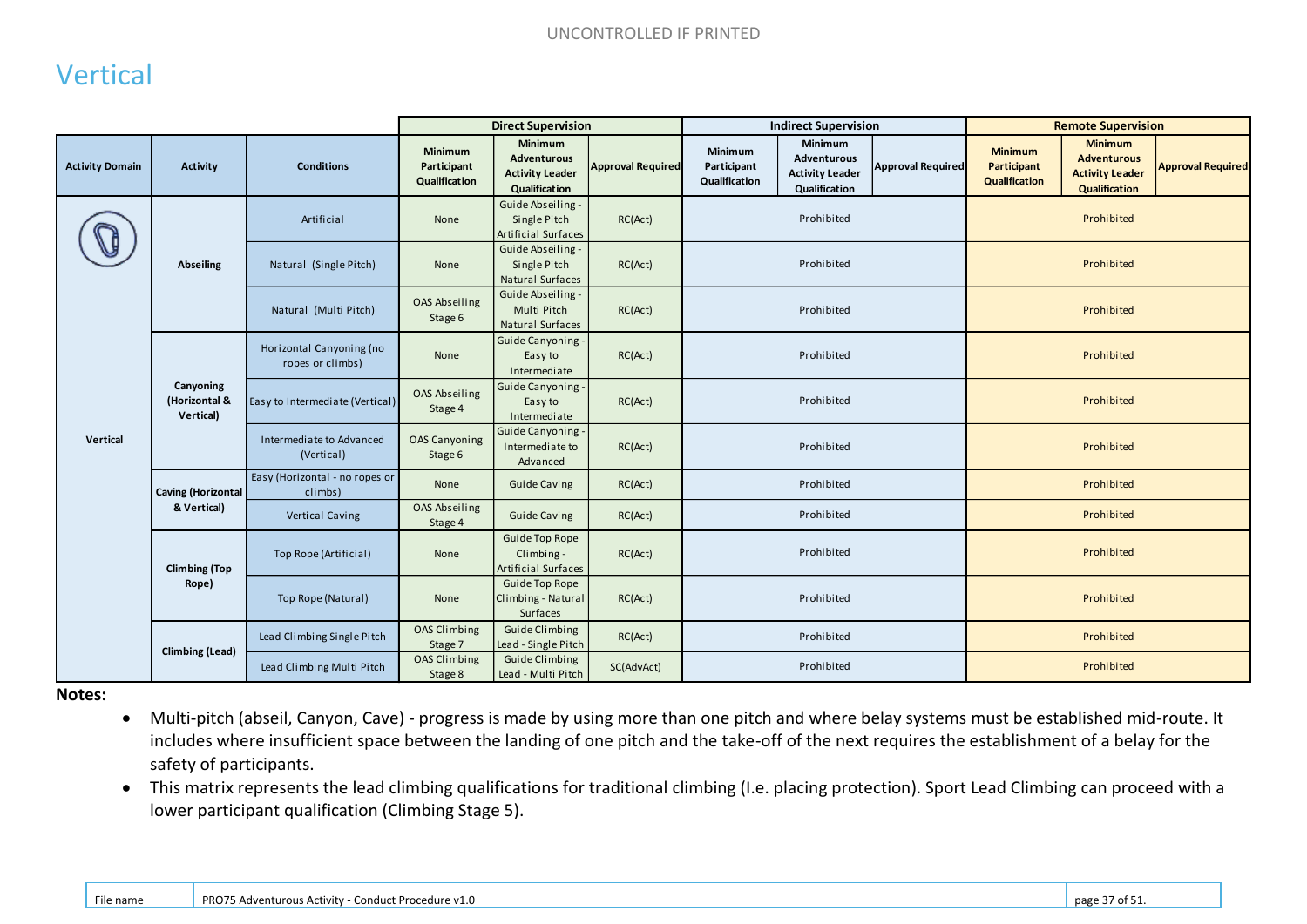# Aquatics

|                        |                 |                                                    | <b>Direct Supervision</b>               |                                                                        |                          | <b>Indirect Supervision</b>             |                                                                        |                          | <b>Remote Supervision</b>                      |                                                                                 |                          |  |
|------------------------|-----------------|----------------------------------------------------|-----------------------------------------|------------------------------------------------------------------------|--------------------------|-----------------------------------------|------------------------------------------------------------------------|--------------------------|------------------------------------------------|---------------------------------------------------------------------------------|--------------------------|--|
| <b>Activity Domain</b> | <b>Activity</b> | <b>Conditions</b>                                  | Minimum<br>Participant<br>Qualification | Minimum<br>Adventurous<br><b>Activity Leader</b><br>Qualification      | <b>Approval Required</b> | Minimum<br>Participant<br>Qualification | Minimum<br>Adventurous<br><b>Activity Leader</b><br>Qualification      | <b>Approval Required</b> | <b>Minimum</b><br>Participant<br>Qualification | <b>Minimum</b><br><b>Adventurous</b><br><b>Activity Leader</b><br>Qualification | <b>Approval Required</b> |  |
| ᅭ<br>بيب<br>ᄮ          |                 | Patrolled Beach or Swimming<br>Pool with lifeguard | None                                    | Minimum<br>requirements as<br>detailed in section<br>2.6               | Formation Leader         | <b>OAS Aquatics</b><br>Stage 3          | Minimum<br>requirements as<br>detailed in section<br>2.6               | Formation Leader         | <b>OAS Aquatics</b><br>Stage 3                 | Minimum<br>requirements as<br>detailed in section<br>2.6                        | Formation Leader         |  |
|                        | Swimming        | Unpatrolled environments<br>(flat water)           | None                                    | Trained<br>Participant Core<br>Program + Basic<br><b>Water Rescues</b> | Formation Leader         | OAS Lifesaving<br>Stage 4               | Trained<br>Participant Core<br>Program + Basic<br><b>Water Rescues</b> | RC(Act)                  |                                                | Prohibited                                                                      |                          |  |
|                        |                 | Unpatrolled environments<br>(surf)                 | None                                    | Trained<br>Participant Core<br>Program + Basic<br><b>Surf Rescues</b>  | RC(Act)                  | OAS Lifesaving<br>Stage 4               | Trained<br>Participant Core<br>Program + Basic<br><b>Water Rescues</b> | RC(Act)                  |                                                | Prohibited                                                                      |                          |  |
|                        |                 | Patrolled Beach, Swimming<br>Pool with lifeguard   | None                                    | Safe Participant<br>(Snorkelling)                                      | <b>Formation Leader</b>  | OAS Snorkelling<br>Stage 4              | Guide Snorkelling                                                      | RC(Act)                  |                                                | Prohibited                                                                      |                          |  |
| <b>Aquatics</b>        | Snorkelling     | Unpatrolled environments<br>(flat water)           | None                                    | Trained<br>Participant<br>(Snorkelling)                                | Formation Leader         | <b>OAS Snorkelling</b><br>Stage 4       | Guide Snorkelling                                                      | RC(Act)                  |                                                | Prohibited                                                                      |                          |  |
|                        |                 | Unpatrolled environments<br>(open, current, waves) | None                                    | Trained<br>Participant<br>(Snorkelling)                                | RC(Act)                  |                                         | Prohibited                                                             |                          |                                                | Prohibited                                                                      |                          |  |
|                        |                 | Small waves, basic<br>manoeuvres                   | None                                    | Trained<br>Participant<br>(Surfing - Basic)                            | <b>Formation Leader</b>  | OAS Surfing<br>Stage 4                  | Guide (Surfing -<br>Basic)                                             | RC(Act)                  |                                                | Prohibited                                                                      |                          |  |
|                        | <b>Surfing</b>  | Larger waves, intermediate<br>manoeuvres           | None                                    | Trained<br>Participant<br>(Surfing -<br>Intermediate to<br>Advanced)   | <b>Formation Leader</b>  | OAS Surfing<br>Stage 7                  | Guide (Surfing -<br>Intermediate to<br>Advanced)                       | RC(Act)                  |                                                | Prohibited                                                                      |                          |  |

#### **Notes:**

For activities in unpatrolled areas - where Joeys, Cubs or Scouts are present, there must be TWO qualified leaders, both always equipped with a lifeline on guard.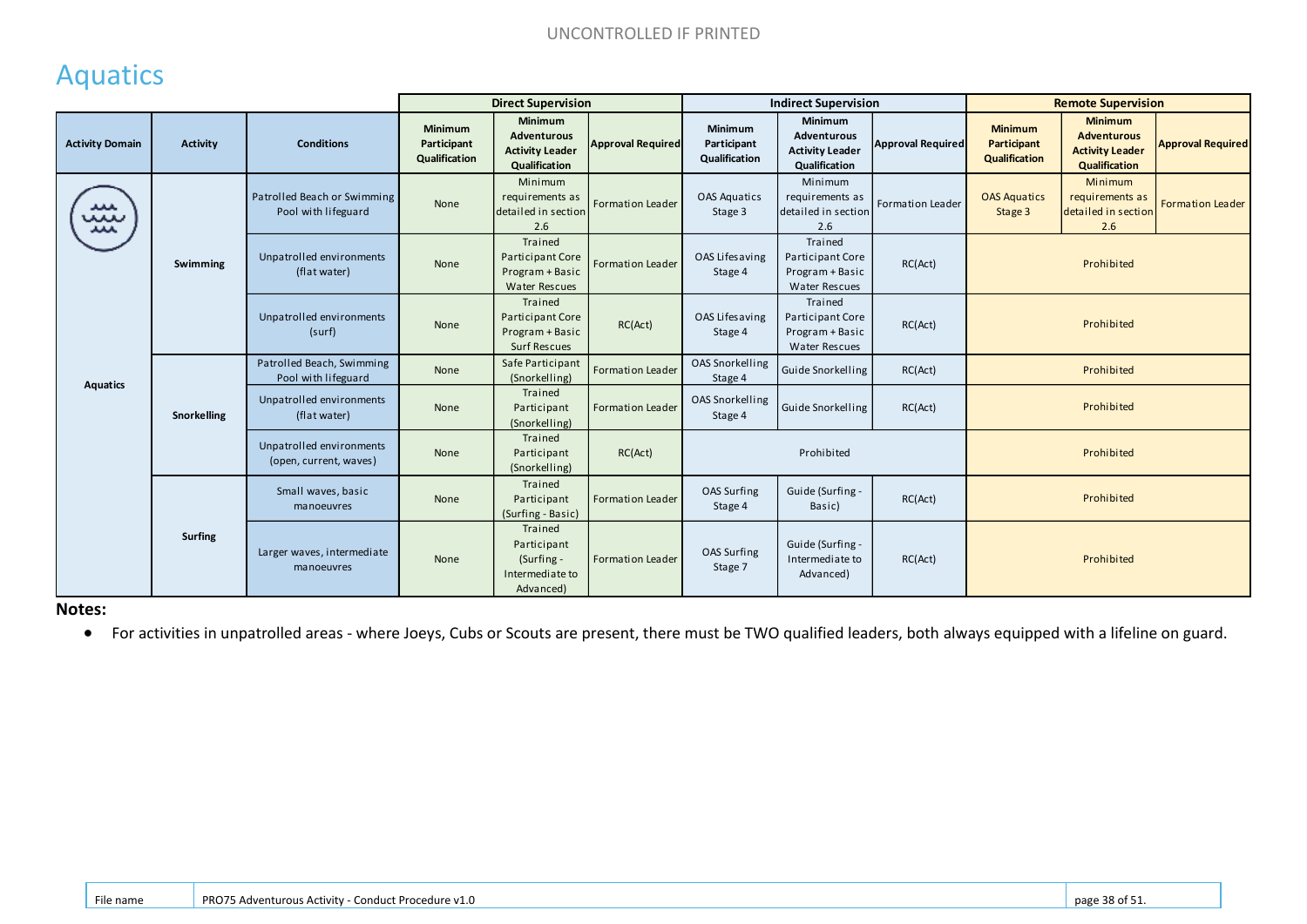#### UNCONTROLLED IF PRINTED

|                 |                                            |                                                                                                   |                                                | <b>Direct Supervision</b>            |                            |                                                | <b>Indirect Supervision</b> |                                      | <b>Remote Supervision</b> |
|-----------------|--------------------------------------------|---------------------------------------------------------------------------------------------------|------------------------------------------------|--------------------------------------|----------------------------|------------------------------------------------|-----------------------------|--------------------------------------|---------------------------|
|                 |                                            | Learn to Dive                                                                                     | None - Minimum<br>suggested age 12             | SDI Open Water<br>Instructor         | State Leader<br>(Aquatics) |                                                | Prohibited                  |                                      | Prohibited                |
| معد<br>m<br>ᄮ   |                                            | Open Water - No Overhead<br>environment - No Staged<br>Decompression (Max 18m)                    | Open Water Scuba<br>Diver                      | Guide Scuba<br>Diving                | State Leader<br>(Aquatics) | Open Water Scuba<br>Diver                      | Guide Scuba<br>Diving       | State Leader<br>(Aquatics)           | Prohibited                |
|                 | <b>Scuba Diving (SDI</b><br>Qualified)     | Open Water - No Overhead<br>environment - No Staged<br>Decompression (Max 30m/<br>21m for Junior) | Advanced<br>Adventure Diver                    | Guide Scuba<br>Diving                | State Leader<br>(Aquatics) | Advanced<br><b>Adventure Diver</b>             | Guide Scuba<br>Diving       | State Leader<br>(Aquatics)           | Prohibited                |
| <b>Aquatics</b> |                                            | Open Water - No Overhead<br>environment - No Staged<br>Decompression (Max 40m)                    | Deep Diver<br>Speciality and<br>minimum age 15 | Guide Scuba<br>Diving                | State Leader<br>(Aquatics) | Deep Diver<br>Speciality and<br>minimum age 15 | Guide Scuba<br>Diving       | State Leader<br>(Aquatics)           | Prohibited                |
|                 |                                            | Learn to Dive                                                                                     | None - Minimum<br>suggested age 12             | <b>BSAC Open Water</b><br>Instructor | State Leader<br>(Aquatics) |                                                | Prohibited                  |                                      | Prohibited                |
|                 | <b>Scuba Diving (BSAC</b><br>qualified and | Open Water - No Overhead<br>environment - No Staged<br>Decompression (Max 20m)                    | Ocean Diver                                    | Guide Scuba<br>Diving                | State Leader<br>(Aquatics) | Ocean Diver                                    | Guide Scuba<br>Diving       | <b>BSAC Branch</b><br>Diving Officer | Prohibited                |
|                 | current member<br>of BSAC)                 | Open Water Staged or No<br><b>Staged Decompression (Max</b><br>35m)                               | Sport Diver and<br>minimum age 14              | Guide Scuba<br>Diving                | State Leader<br>(Aquatics) | Sport Diver and<br>minimum age 14              | Guide Scuba<br>Diving       | <b>BSAC Branch</b><br>Diving Officer | Prohibited                |
|                 |                                            | Staged or No Staged<br>Decompression (Max 50m)                                                    | Dive Leader                                    | Guide Scuba<br>Diving                | State Leader<br>(Aquatics) | Dive Leader                                    | Guide Scuba<br>Diving       | <b>BSAC Branch</b><br>Diving Officer | Prohibited                |

**Notes:** 

 For Scuba Diving, Scouts NSW issues qualifications through BSAC, TDI and SDI. Scouts NSW will recognise other Scuba qualifications. For other recreational diving qualifications, divers may dive to the accepted equivalent of BSAC (where membership of BSAC is held) or SDI - subject to the restrictions of both SDI/BSAC and of qualification held e.g. a PADI Junior Open Water Diver may dive as per the SDI Junior open water diver but will also be depth limited as per the PADI qualification to a depth of 12 metres. Check with State Leader (Aquatics) to confirm equivalence.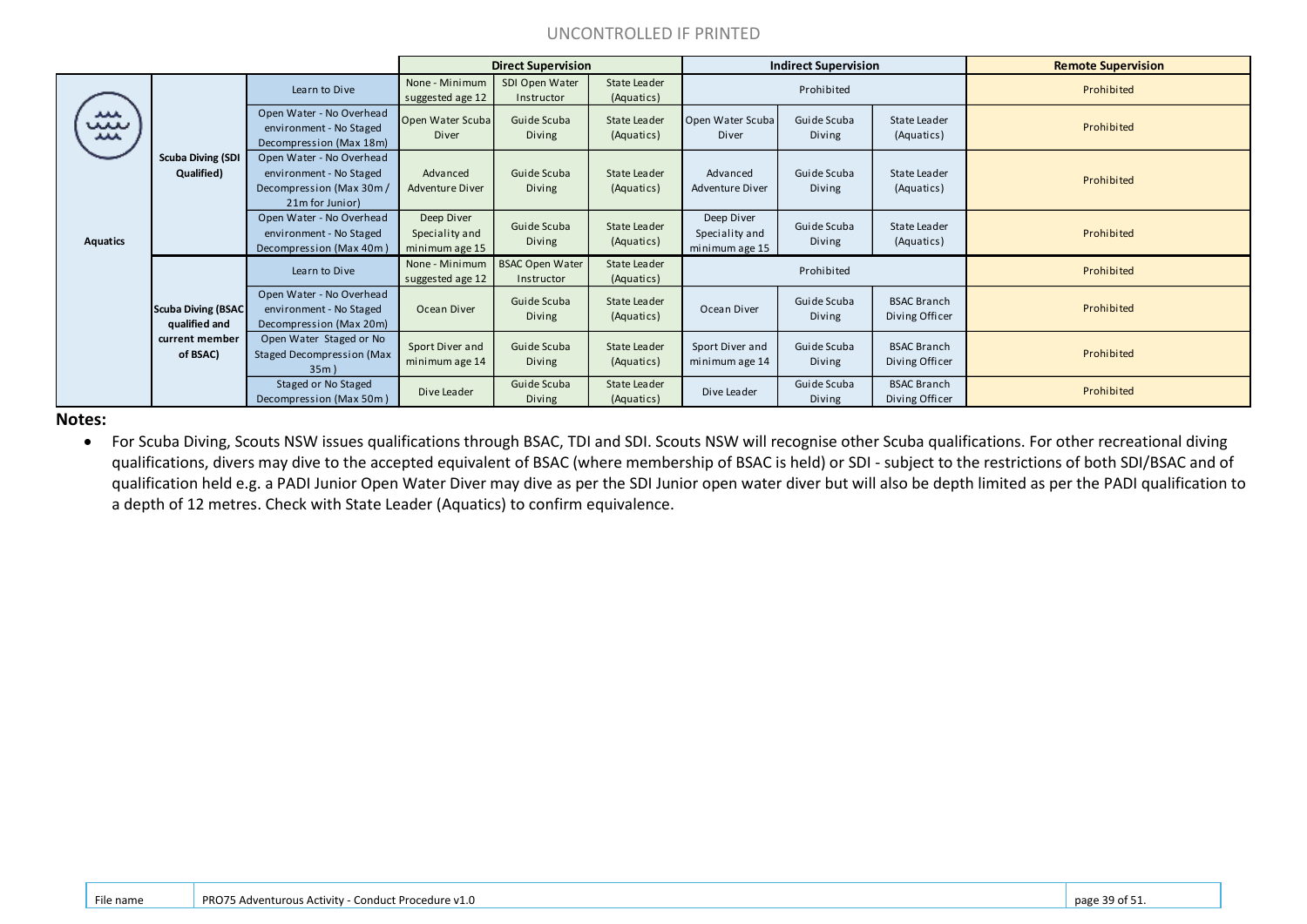# Boating

|                        |                                                  |                                                                      |                                                       | <b>Direct Supervision</b>                                                               |                          | <b>Indirect Supervision</b>                                     |                                                                                         |                          | <b>Remote Supervision</b>                      |                                                                                        |                          |
|------------------------|--------------------------------------------------|----------------------------------------------------------------------|-------------------------------------------------------|-----------------------------------------------------------------------------------------|--------------------------|-----------------------------------------------------------------|-----------------------------------------------------------------------------------------|--------------------------|------------------------------------------------|----------------------------------------------------------------------------------------|--------------------------|
| <b>Activity Domain</b> | <b>Activity</b>                                  | <b>Conditions</b>                                                    | <b>Minimum</b><br>Participant<br>Qualification        | Minimum<br>Adventurous<br><b>Activity Leader</b><br>Qualification                       | <b>Approval Required</b> | Minimum<br>Participant<br>Qualification                         | Minimum<br>Adventurous<br><b>Activity Leader</b><br>Qualification                       | <b>Approval Required</b> | <b>Minimum</b><br>Participant<br>Qualification | <b>Minimum</b><br><b>Adventurous</b><br><b>Activity Leader</b><br><b>Qualification</b> | <b>Approval Required</b> |
|                        |                                                  | Smooth Water & Light Wind<br>Conditions                              | <b>OAS Boating</b><br>Stage 3                         | Guide<br>Windsurfing                                                                    | <b>Formation Leader</b>  | OAS Windsurfing<br>Stage 6                                      | Guide<br>Windsurfing                                                                    | RC(Act)                  |                                                | Prohibited                                                                             |                          |
|                        | Windsurfing                                      | Conditions Greater Than -<br>Smooth Water & Light Wind<br>Conditions | <b>OAS Windsurfing</b><br>Stage 4                     | Guide<br>Windsurfing                                                                    | RC(Act)                  | <b>OAS Windsurfing</b><br>Stage 6                               | Guide<br>Windsurfing                                                                    | RC(Act)                  |                                                | Prohibited                                                                             |                          |
|                        |                                                  | Smooth Water & Light to<br>Moderate Wind Conditions                  | <b>OAS Boating</b><br>Stage 3                         | Guide Sailing -<br>Smooth and<br>Partially smooth<br>conditions                         | Formation Leader         | OAS Sailing<br>Stage 4                                          | Guide Sailing -<br>Smooth and<br>Partially smooth<br>conditions                         | RC(Act)                  |                                                | Prohibited                                                                             |                          |
|                        | <b>Small Boat Sailing</b>                        | Partially Smooth Water &<br>Moderate To Fresh Wind<br>Conditions     | <b>OAS Sailing</b><br>Stage 5                         | <b>Activity Specialist</b><br>Sailing - Smooth<br>and Partially<br>smooth<br>conditions | RC(Act)                  | OAS Sailing<br>Stage 6                                          | <b>Activity Specialist</b><br>Sailing - Smooth<br>and Partially<br>smooth<br>conditions | RC(Act)                  |                                                | Prohibited                                                                             |                          |
|                        |                                                  | Open Coastal Water &<br>Moderate Wind Conditions                     | <b>OAS Sailing</b><br>Stage 7                         | Guide Sailing -<br>Open Coastal                                                         | SC(AdvAct)               |                                                                 | Prohibited                                                                              |                          |                                                | Prohibited                                                                             |                          |
| <b>Boating</b>         |                                                  | Enclosed Water (day)                                                 | Safe Participant<br>Power Boating                     | Trained<br>Participant Powe<br><b>Boating</b>                                           | <b>Formation Leader</b>  | Safe Participant<br>Power Boating                               | Trained<br>Participant Power<br><b>Boating</b>                                          | Formation Leader         |                                                | Prohibited                                                                             |                          |
|                        | <b>Power Boat</b><br><b>Operations</b>           | Enclosed Water (night)                                               | Trained<br><b>Participant Power</b><br><b>Boating</b> | <b>Guide Power</b><br>Boating                                                           |                          | Trained<br>Formation Leader Participant Power<br><b>Boating</b> | <b>Guide Power</b><br>Boating                                                           | RC(Act)                  |                                                | Prohibited                                                                             |                          |
|                        |                                                  | Open Water <2nm from shore<br>(day)                                  | Trained<br>Participant Power<br><b>Boating</b>        | <b>Guide Power</b><br>Boating                                                           | RC(Act)                  | Trained<br>Participant Power<br>Boating                         | <b>Guide Power</b><br>Boating                                                           | RC(Act)                  |                                                | Prohibited                                                                             |                          |
|                        | <b>Personal Water</b><br><b>Craft Operations</b> | Enclosed Water (day)                                                 | Safe Participant<br>Personal<br>Watercraft            | Trained<br><b>Participant Powe</b><br>Personal<br>Watercraft                            | Formation Leader         | Safe Participant<br>Personal<br>Watercraft                      | Trained<br>Participant Powe<br>Personal<br>Watercraft                                   | Formation Leader         |                                                | Prohibited                                                                             |                          |
|                        |                                                  | Open Water <2nm from shore<br>(day)                                  | Trained<br>Participant<br>Personal<br>Watercraft      | <b>Guide Power</b><br>Personal<br>Watercraft                                            | RC(Act)                  | Trained<br>Participant<br>Personal<br>Watercraft                | <b>Guide Power</b><br>Personal<br>Watercraft                                            | RC(Act)                  |                                                | Prohibited                                                                             |                          |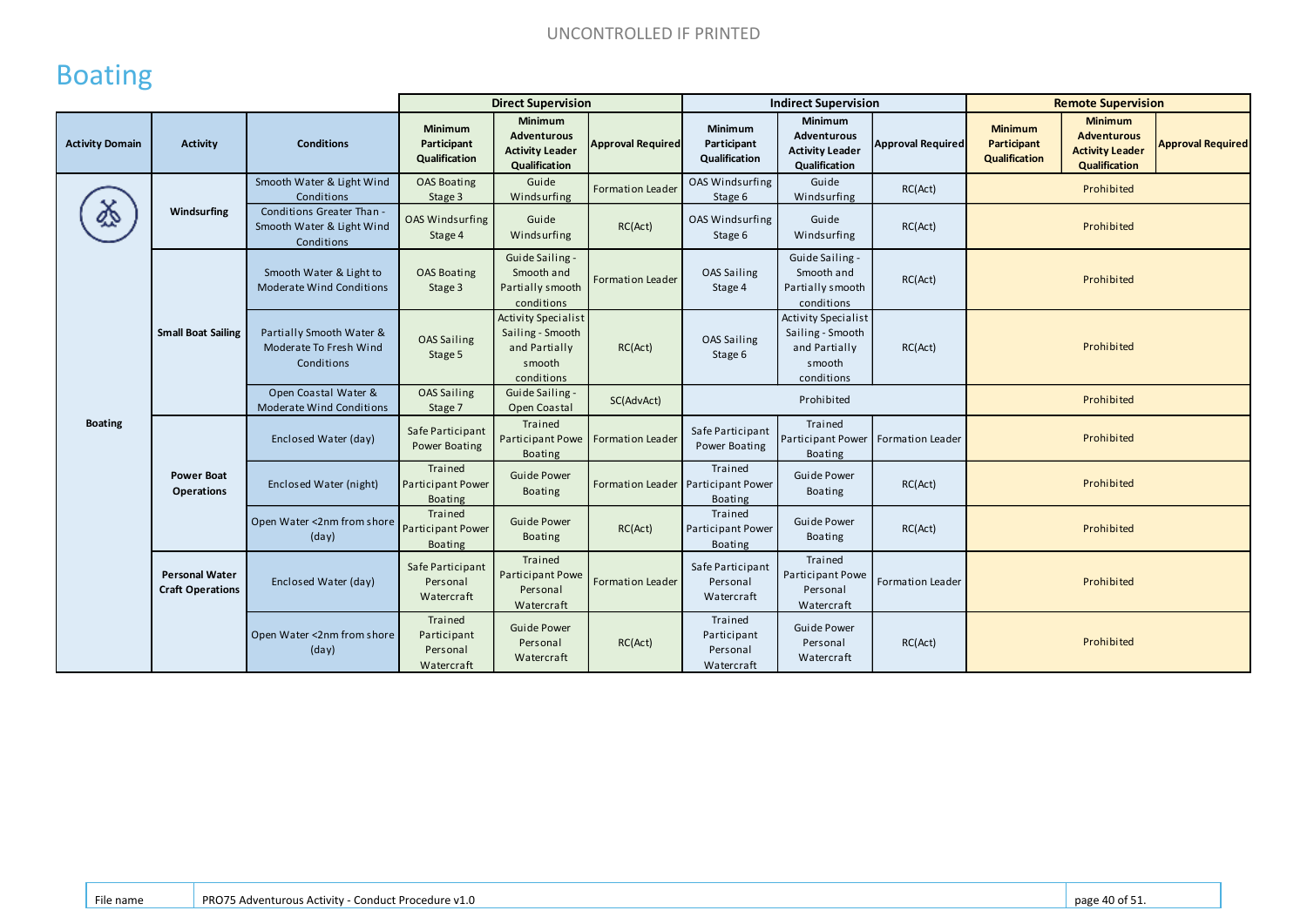# Paddling

|                        |                 |                                                                                                                                                                                       | <b>Direct Supervision</b>      |                                                                                 |                          | <b>Indirect Supervision</b>                    |                                                                          |                          | <b>Remote Supervision</b>                      |                                                                                 |                          |
|------------------------|-----------------|---------------------------------------------------------------------------------------------------------------------------------------------------------------------------------------|--------------------------------|---------------------------------------------------------------------------------|--------------------------|------------------------------------------------|--------------------------------------------------------------------------|--------------------------|------------------------------------------------|---------------------------------------------------------------------------------|--------------------------|
| <b>Activity Domain</b> | <b>Activity</b> | <b>Conditions</b>                                                                                                                                                                     | <b>Direct Supervision</b>      | <b>Minimum</b><br>Adventurous<br><b>Activity Leader</b><br><b>Qualification</b> | <b>Approval Required</b> | <b>Minimum</b><br>Participant<br>Qualification | <b>Minimum</b><br>Adventurous<br><b>Activity Leader</b><br>Qualification | <b>Approval Required</b> | <b>Minimum</b><br>Participant<br>Qualification | <b>Minimum</b><br><b>Adventurous</b><br><b>Activity Leader</b><br>Qualification | <b>Approval Required</b> |
|                        |                 | inland flatwater areas such<br>as small lakes, dams and<br>rivers in less than moderate<br>wind conditions, where the<br>current is less than one knot,<br>within 400 metres of shore | None                           | Trained<br>Participant<br>(Canoeing Flat<br>Water)                              | <b>Formation Leader</b>  | OAS Paddling<br>Stage 3                        | Guide (Canoeing<br>Flat Water)                                           | Formation Leader         | <b>OAS Canoeing</b><br>Stage 5                 | <b>Guide (Canoeing</b><br>Flat Water)                                           | RC(Act)                  |
|                        | Canoe           | rivers, up to grade 1, and on<br>large open bodies of water<br>such as lakes or dams                                                                                                  | None                           | <b>Guide (Canoeing</b><br>Flat Water)                                           | Formation Leader         | <b>OAS Canoeing</b><br>Stage 4                 | Guide (Canoeing<br>Flat Water)                                           | RC(Act)                  | <b>OAS Canoeing</b><br>Stage 6                 | <b>Guide (Canoeing</b><br>Flat Water)                                           | RC(Act)                  |
|                        |                 | White water, up to Grade 2<br>Rivers                                                                                                                                                  | <b>OAS Canoeing</b><br>Stage 4 | Guide (Canoeing<br>White Water G2)                                              | RC(Act)                  | OAS Canoeing<br>Stage 7                        | Guide (Canoeing<br>Moving Water)                                         | RC(Act)                  | Prohibited                                     |                                                                                 |                          |
|                        |                 | White water, Grade 3                                                                                                                                                                  | <b>OAS Canoeing</b><br>Stage 7 | <b>Activity Specialist</b><br>(Canoe White)<br>Water G2)                        | SC(AdvAct)               |                                                | Prohibited                                                               |                          |                                                | Prohibited                                                                      |                          |
| Paddling               |                 | inland flatwater areas such<br>as small lakes, dams and<br>rivers in less than moderate<br>wind conditions, where the<br>current is less than one knot,<br>within 400 metres of shore | None                           | Trained<br>Participant<br>(Kayaking Flat<br>Water)                              | <b>Formation Leader</b>  | OAS Paddling<br>Stage 3                        | Guide (Kayaking<br>Flat Water)                                           | Formation Leader         | <b>OAS Kayaking</b><br>Stage 5                 | Guide (Kayaking<br>Flat Water)                                                  | RC(Act)                  |
|                        | Kayak           | rivers, up to grade 1, and on<br>large open bodies of water<br>such as lakes or dams                                                                                                  | None                           | Guide (Kayaking<br>Flat Water)                                                  | Formation Leader         | OAS Kayaking<br>Stage 4                        | Guide (Kayaking<br>Flat Water)                                           | RC(Act)                  | <b>OAS Kayaking</b><br>Stage 6                 | Guide (Kayaking<br>Flat Water)                                                  | RC(Act)                  |
|                        |                 | White water, up to Grade 2<br><b>Rivers</b>                                                                                                                                           | OAS Kayaking<br>Stage 4        | Guide (Kayaking<br>White Water G2)                                              | RC(Act)                  | OAS Kayaking<br>Stage 7                        | Guide (Kayaking<br>Moving Water)                                         | RC(Act)                  |                                                | Prohibited                                                                      |                          |
|                        |                 | White water, Grade 3                                                                                                                                                                  | OAS Kayaking<br>Stage 7        | <b>Activity Specialist</b><br>(Kayak White<br>Water G2)                         | SC(AdvAct)               |                                                | Prohibited                                                               |                          |                                                | Prohibited                                                                      |                          |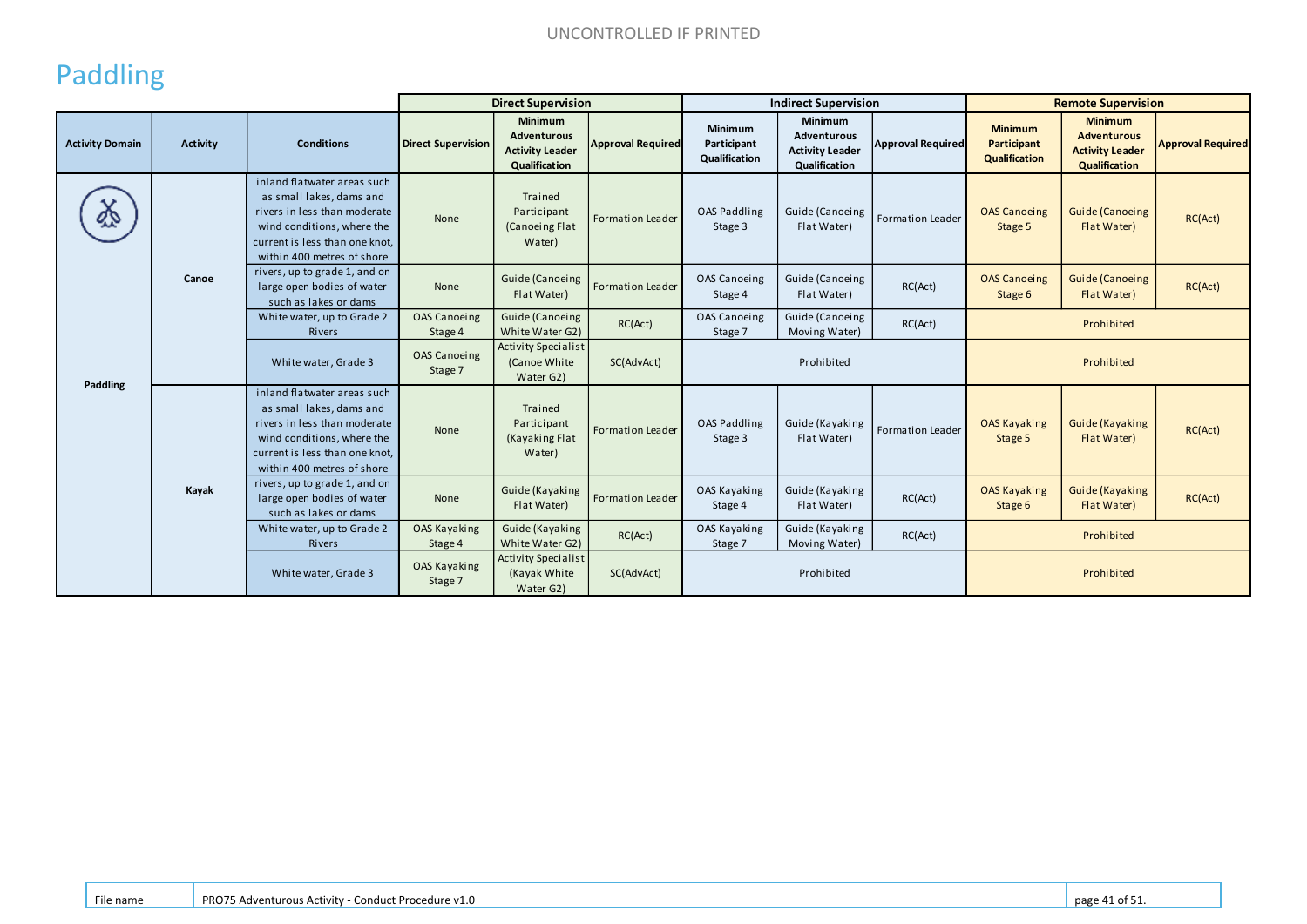#### UNCONTROLLED IF PRINTED

|          |                                        |                                 |                                                      | <b>Direct Supervision</b>                                         |                  |                                                             | <b>Indirect Supervision</b>                                                       |            | <b>Remote Supervision</b> |
|----------|----------------------------------------|---------------------------------|------------------------------------------------------|-------------------------------------------------------------------|------------------|-------------------------------------------------------------|-----------------------------------------------------------------------------------|------------|---------------------------|
| 处        | Sea Kayaking                           | <b>Enclosed Waters</b>          | OAS Paddling<br>Stage 3                              | Trained<br>Participant (Sea<br>Kayaking -<br>Enclosed Waters)     | RC(Act)          | OAS Sea Kayaking<br>Stage 5                                 | Guide (Sea<br>Kayaking -<br>Enclosed Waters)                                      | RC(Act)    | Prohibited                |
|          |                                        | Sheltered Coastal Waters        | OAS Sea Kayaking<br>Stage 5                          | Guide (Sea<br>Kayaking -<br>Sheltered and<br>Exposed Waters)      | RC(Act)          | OAS Sea Kayaking<br>Stage 7                                 | <b>Activity Specialist</b><br>(Sea Kayaking -<br>Sheltered and<br>Exposed Waters) | SC(AdvAct) | Prohibited                |
| Paddling |                                        | <b>Inland Flat Water</b>        | None                                                 | Trained<br>Participant (Stand<br>Up Paddleboard -<br>Flat Water)  | Formation Leader | OAS Paddling<br>Stage 3                                     | Guide (Stand Up<br>Paddleboard - Flat Formation Leader<br>Water)                  |            | Prohibited                |
|          | <b>Stand Up Paddle</b><br><b>Board</b> | Small Waves                     | Safe Participant<br>Stand-up Paddle<br>(Inland Flat) | Trained<br>Participant (Stand<br>Up Paddleboard -<br>Small Waves) | RC(Act)          | Trained<br>Participant Stand-<br>up Paddle (Small<br>Waves) | Guide (Stand Up<br>Paddleboard -<br>Small Waves)                                  | RC(Act)    | Prohibited                |
|          |                                        | <b>Sheltered Coastal Waters</b> | Safe Participant<br>Stand-up Paddle<br>(Small Waves) | Guide (Stand Up<br>Paddleboard -<br>Sheltered Coastal)            | RC(Act)          |                                                             | Prohibited                                                                        |            | Prohibited                |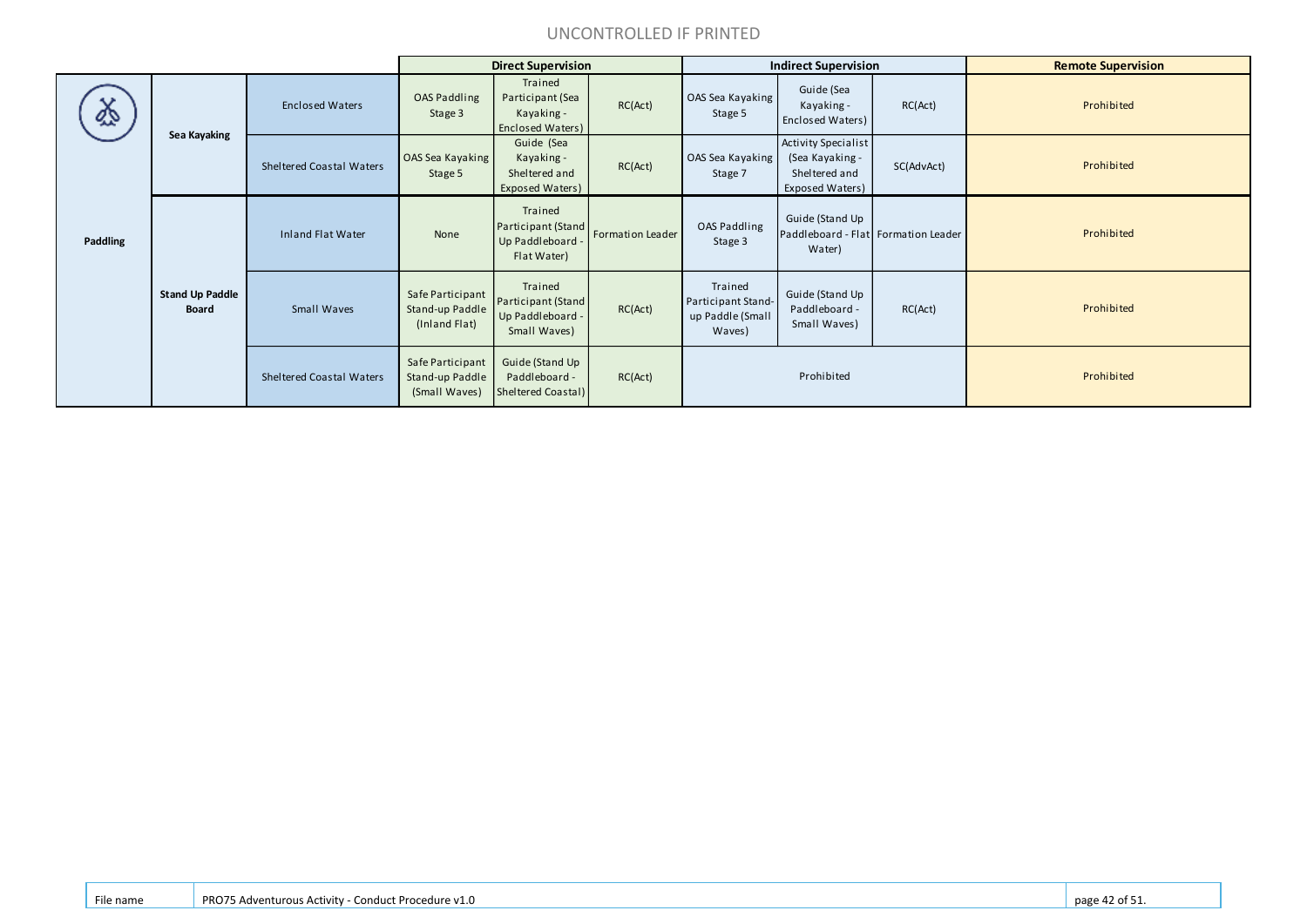## Other Activities

|                        |                                     |                                                                                                     | <b>Direct Supervision</b>                                                            |                                                                                                                            |                          | <b>Indirect Supervision</b>             |                                                                   |                          | <b>Remote Supervision</b>                      |                                                                                 |                          |
|------------------------|-------------------------------------|-----------------------------------------------------------------------------------------------------|--------------------------------------------------------------------------------------|----------------------------------------------------------------------------------------------------------------------------|--------------------------|-----------------------------------------|-------------------------------------------------------------------|--------------------------|------------------------------------------------|---------------------------------------------------------------------------------|--------------------------|
| <b>Activity Domain</b> | <b>Activity</b>                     | <b>Conditions</b>                                                                                   | Minimum<br>Participant<br>Qualification                                              | Minimum<br><b>Adventurous</b><br><b>Activity Leader</b><br>Qualification                                                   | <b>Approval Required</b> | Minimum<br>Participant<br>Qualification | Minimum<br>Adventurous<br><b>Activity Leader</b><br>Qualification | <b>Approval Required</b> | <b>Minimum</b><br>Participant<br>Qualification | <b>Minimum</b><br><b>Adventurous</b><br><b>Activity Leader</b><br>Qualification | <b>Approval Required</b> |
|                        | Archery                             | All                                                                                                 | None                                                                                 | Guide Archery                                                                                                              | Formation Leader         |                                         | Prohibited                                                        |                          |                                                | Prohibited                                                                      |                          |
|                        | <b>Four Wheel</b><br><b>Driving</b> | Single Vehicle activity support<br>only                                                             | <b>Current Motor</b><br>Vehicle Drivers<br>Licence                                   | <b>Current Motor</b><br>Vehicle Drivers<br>Licence and Four<br><b>Wheel Driving</b><br><b>Guide Trained</b><br>Participant | <b>Formation Leader</b>  |                                         | Prohibited                                                        |                          |                                                | Prohibited                                                                      |                          |
| <b>Other Areas</b>     |                                     | Single Vehicle Single Day 4WD<br>tour or specific activity                                          | <b>Current Motor</b><br>Vehicle Drivers<br>Licence and 4WD<br>Trained<br>Participant | Four Wheel<br>Driving Guide                                                                                                | <b>Formation Leader</b>  | Prohibited                              |                                                                   |                          | Prohibited                                     |                                                                                 |                          |
|                        |                                     | Multiple Day 4WD Activity of<br>Any Type                                                            | <b>Current Motor</b><br>Vehicle Drivers<br>Licence and 4WD<br>Trained<br>Participant | Four Wheel<br><b>Driving Guide</b>                                                                                         | RC(Act)                  | Prohibited                              |                                                                   | Prohibited               |                                                |                                                                                 |                          |
|                        |                                     | 4WD in regional or remote<br>areas or where advanced<br>recovery is "Likely" or "Almost<br>Certain" | <b>Current Motor</b><br>Vehicle Drivers<br>Licence and 4WD<br>Trained<br>Participant | Four Wheel<br>Driving Guide -<br>Ratio of 3 x 4WD<br>TP to 1 Guide or<br>Assistant Guide                                   | RC(Act)                  |                                         | Prohibited                                                        |                          |                                                | Prohibited                                                                      |                          |
|                        | <b>Flying Fox</b>                   | Construction of temporary<br>structures                                                             | Minimum Age 18<br>Years                                                              | Flying Fox<br>Advanced Guide,<br>Operations and<br>Construction of<br>Temporary<br>Structures                              | RC(Act)                  |                                         | Prohibited                                                        |                          |                                                | Prohibited                                                                      |                          |
|                        |                                     | Operation of Permanent<br>Structures                                                                | Minimum Age 18<br>Years                                                              | Flying Fox Guide<br>Operations                                                                                             | RC(Act)                  | Prohibited<br>Prohibited                |                                                                   |                          |                                                |                                                                                 |                          |
|                        |                                     | Operation of Temporary<br><b>Structures</b>                                                         | Minimum Age 18<br>Years                                                              | <b>Flying Fox</b><br>Advanced Guide,<br>Operations and<br>Construction of<br>Temporary<br>Structures                       | RC(Act)                  |                                         | Prohibited                                                        |                          | Prohibited                                     |                                                                                 |                          |
|                        |                                     | Participation in Flying Fox<br>Activities                                                           | None                                                                                 | Flying Fox Guide<br>Operations                                                                                             | RC(Act)                  |                                         | Prohibited                                                        |                          |                                                | Prohibited                                                                      |                          |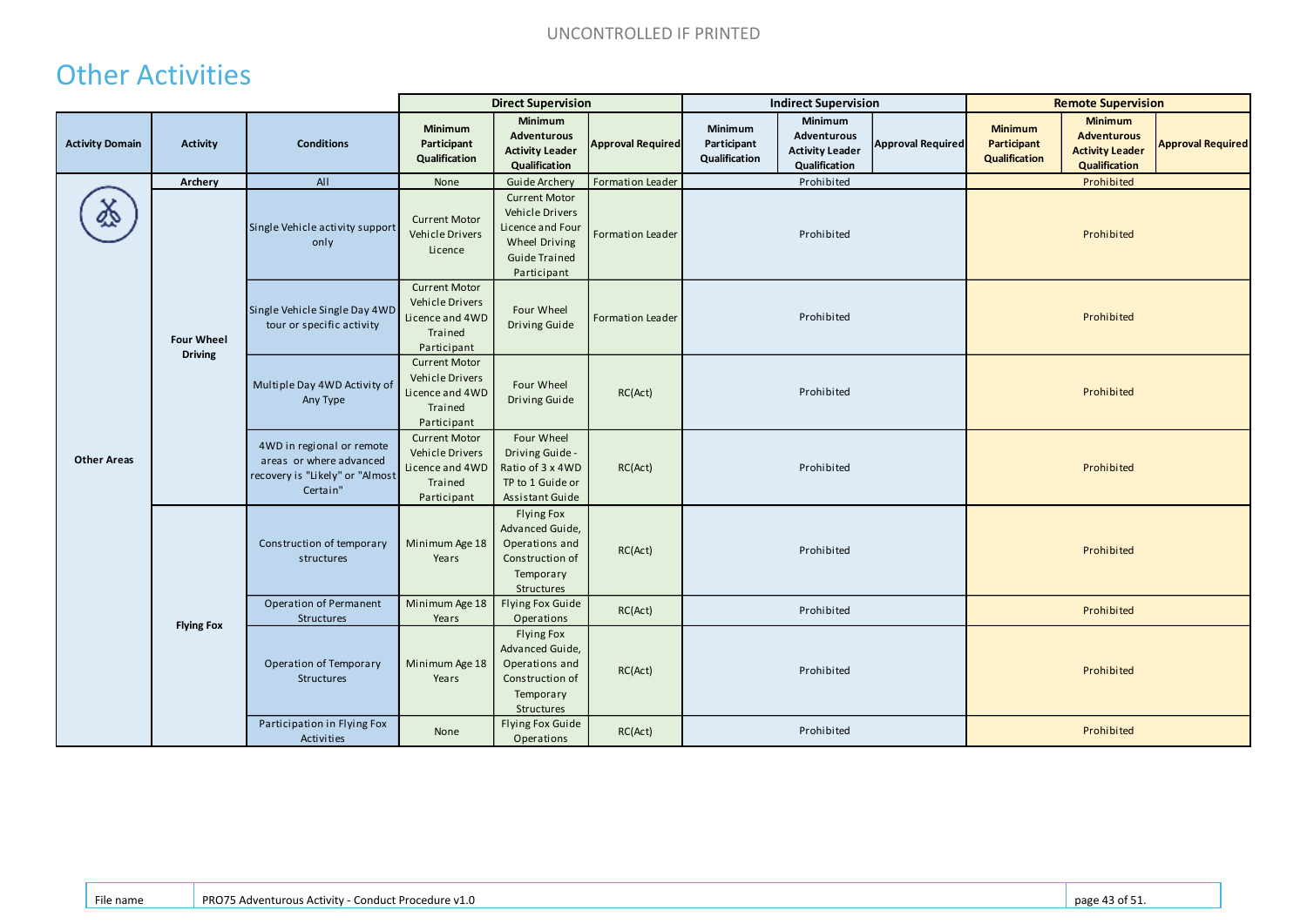# Annex B – Activity Plan Template

#### **NSW Adventurous Activities – Activity Plan Template**

#### **<replace with name of activity>**

|              | <b>Group or</b><br><b>Formation</b>  | <what formal="" formation?="" group="" is="" name="" of="" or="" the=""></what>                                                                                                                                                                                                                                                                                                                                                                                                                                                             |  |  |  |
|--------------|--------------------------------------|---------------------------------------------------------------------------------------------------------------------------------------------------------------------------------------------------------------------------------------------------------------------------------------------------------------------------------------------------------------------------------------------------------------------------------------------------------------------------------------------------------------------------------------------|--|--|--|
|              | Concept                              | <what achieve?.="" activity="" hoping="" is="" the="" to=""></what>                                                                                                                                                                                                                                                                                                                                                                                                                                                                         |  |  |  |
| Planning     | <b>Date</b>                          | <when activity="" date="" date.="" end="" occur?="" start="" the="" to="" will=""></when>                                                                                                                                                                                                                                                                                                                                                                                                                                                   |  |  |  |
|              | <b>Location and</b><br>Route         | <location activity.="" and="" grid="" include="" links="" maps="" may="" need<br="" of="" plans.="" references,="" route="" the="" to="">multiple maps to show transport and other concerns. For remote Activites, include a detailed route<br/>map with grid references,&gt;</location>                                                                                                                                                                                                                                                    |  |  |  |
|              | Pre-activity<br><b>Actions</b>       | <what activity?="" before="" do="" have="" need="" the="" to="" we=""></what>                                                                                                                                                                                                                                                                                                                                                                                                                                                               |  |  |  |
|              | <b>Educational</b><br><b>Purpose</b> | <outline activity.="" are="" benefit="" benefit?="" doing="" educational="" is="" of="" or<br="" sort="" the="" this="" we="" what="" why="">objective do we want to achieve?&gt;</outline>                                                                                                                                                                                                                                                                                                                                                 |  |  |  |
|              | <b>Timing</b>                        | <what activity?="" and="" any="" are="" end="" for="" in="" key="" middle="" others="" start="" the="" time,="" timings="" what<br="">is the time that we initiate Overdue Protocols?&gt;</what>                                                                                                                                                                                                                                                                                                                                            |  |  |  |
|              | <b>Safety</b>                        | <what an="" and="" are="" case="" consideration="" in="" incident?="" is<br="" key="" of="" plans="" safety="" the="" what="" who="">the nominated Safety Officer for the activity? First aid plans and qualifications? What safety<br/>equipment are you carrying?&gt;</what>                                                                                                                                                                                                                                                              |  |  |  |
|              | <b>Emergency</b><br>Plan             | <details and="" could="" detail="" for="" hospitals="" how="" occur="" out="" police.="" possible="" situations="" that="" the="" you<br="">plan to respond. Be very specific here. When would you trigger a PLB? Exit routes and access points.<br/>Where have you left vehicles? Include the registration number if known. What is the overdue<br/>notification time? Who is the emergency contact and what are their contact details? What will help<br/>people find you: tent and pack colours, paddle craft colours etc.&gt;</details> |  |  |  |
|              | <b>Approvals</b>                     | <detail and="" any="" approval="" approver="" from="" is="" landowners="" nsw.="" scouts="" the="" who=""></detail>                                                                                                                                                                                                                                                                                                                                                                                                                         |  |  |  |
|              | <b>Participants</b>                  | <who are="" levels?="" oas="" participant="" participants?="" ratios?="" sections,="" the="" what=""></who>                                                                                                                                                                                                                                                                                                                                                                                                                                 |  |  |  |
| Participants | <b>Medical</b>                       | <detail allergies="" and<br="" any="" detail="" for="" issues.="" medical="" out="" participant="" plans="" specifically="" with="">anaphylaxis.&gt;</detail>                                                                                                                                                                                                                                                                                                                                                                               |  |  |  |
|              | <b>COVID</b>                         | <detail action="" covid="" out="" plan.?<="" th="" the=""></detail>                                                                                                                                                                                                                                                                                                                                                                                                                                                                         |  |  |  |
|              |                                      | 10.17                                                                                                                                                                                                                                                                                                                                                                                                                                                                                                                                       |  |  |  |
|              |                                      | 10.18                                                                                                                                                                                                                                                                                                                                                                                                                                                                                                                                       |  |  |  |
|              |                                      | 10.19                                                                                                                                                                                                                                                                                                                                                                                                                                                                                                                                       |  |  |  |
|              |                                      | 10.20                                                                                                                                                                                                                                                                                                                                                                                                                                                                                                                                       |  |  |  |
|              |                                      |                                                                                                                                                                                                                                                                                                                                                                                                                                                                                                                                             |  |  |  |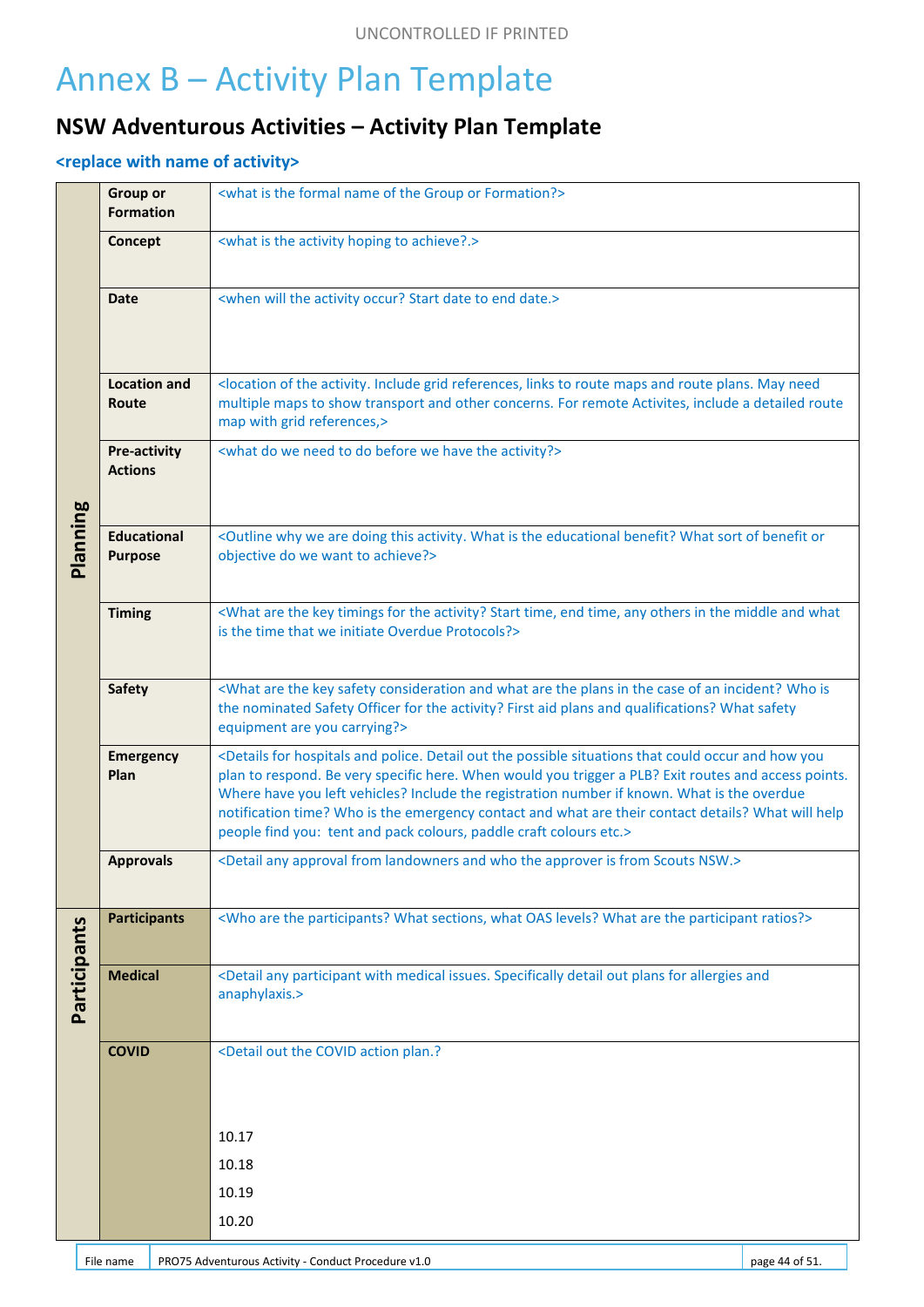#### UNCONTROLLED IF PRINTED

|             | <b>Reasonable</b><br><b>Adjustment</b>     | <where a="" activity="" be="" disability,="" going="" has="" how="" is="" modified<br="" outline="" participant="" the="" there="" to="" who="">to provide an opportunity to include this participant or include sufficient evidence that such an<br/>adjustment is not reasonable.&gt;</where> |  |  |  |  |  |
|-------------|--------------------------------------------|-------------------------------------------------------------------------------------------------------------------------------------------------------------------------------------------------------------------------------------------------------------------------------------------------|--|--|--|--|--|
|             |                                            | 10.21<br>10.22                                                                                                                                                                                                                                                                                  |  |  |  |  |  |
|             | <b>Minimum</b><br>Environmenta<br>I Impact | <detail 7="" consider="" environment.="" impact="" minimise="" no="" on="" out="" plans="" principles.="" the="" to="" trace=""></detail>                                                                                                                                                       |  |  |  |  |  |
|             | Weather                                    | <what activity?="" and="" anticipated="" charts="" expected="" fall<br="" for="" include="" is="" rain="" synoptic="" the="" weather="">considerations.&gt;</what>                                                                                                                              |  |  |  |  |  |
| Environment | <b>Triggers</b>                            | <list a="" activity="" all="" and="" be<br="" cause="" change="" happen="" if="" in="" occurs.="" one="" the="" triggers="" what="" which="" will="">especially clear on cancelation Triggers.&gt;</list>                                                                                       |  |  |  |  |  |
| Equipment   | <b>Group</b><br><b>Equipment</b>           | <list and="" are="" equipment="" group="" it.="" out="" taking="" the="" why="" you=""></list>                                                                                                                                                                                                  |  |  |  |  |  |
|             | <b>Participant</b><br><b>Equipment</b>     | <link a="" all="" along.="" bring="" expected="" gear="" is="" list="" of="" participant="" the="" to=""/>                                                                                                                                                                                      |  |  |  |  |  |
|             | <b>Menu Plan</b>                           | <detail and="" food="" for="" include="" menu="" methods.="" purification="" requirements="" the="" trip.="" water=""></detail>                                                                                                                                                                 |  |  |  |  |  |
|             | <b>Transport</b>                           | <what and="" back?<="" for="" getting="" is="" location="" plan="" th="" the="" to=""></what>                                                                                                                                                                                                   |  |  |  |  |  |
|             | <b>Comms</b>                               | <list being<br="" callsigns.="" comms="" emergency="" equipment="" equipment,="" frequencies,="" is="" out="" the="" what="">carried, how are the PLBs setup? Put in the PLB Hex number if you are carrying one and contact<br/>numbers.&gt;</list>                                             |  |  |  |  |  |
|             | <b>Leaders</b>                             | <who along?="" are="" charge?="" coming="" in="" is="" leader="" leaders="" the="" who=""></who>                                                                                                                                                                                                |  |  |  |  |  |
| Leadership  | <b>Qualifications</b>                      | <what are="" group.="" leadership="" of="" qualifications="" the=""></what>                                                                                                                                                                                                                     |  |  |  |  |  |
|             | <b>Roles</b>                               | <what are="" each="" leader="" play?="" roles="" specific="" the="" will=""></what>                                                                                                                                                                                                             |  |  |  |  |  |

**Prepared by:** <name> **Qualification:** <Leader or Guide?> Date: <date of preparation>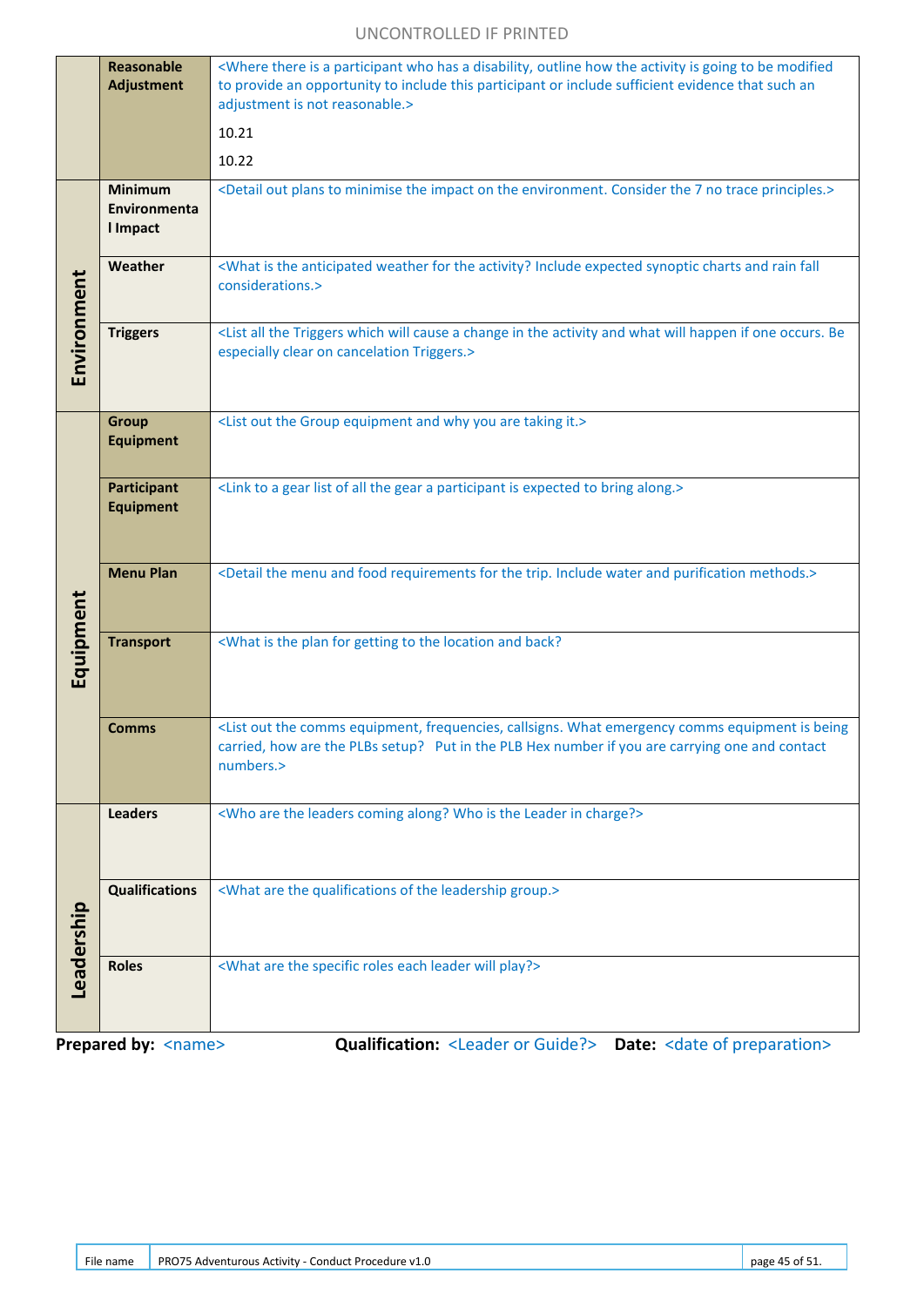# Annex C – Region Map

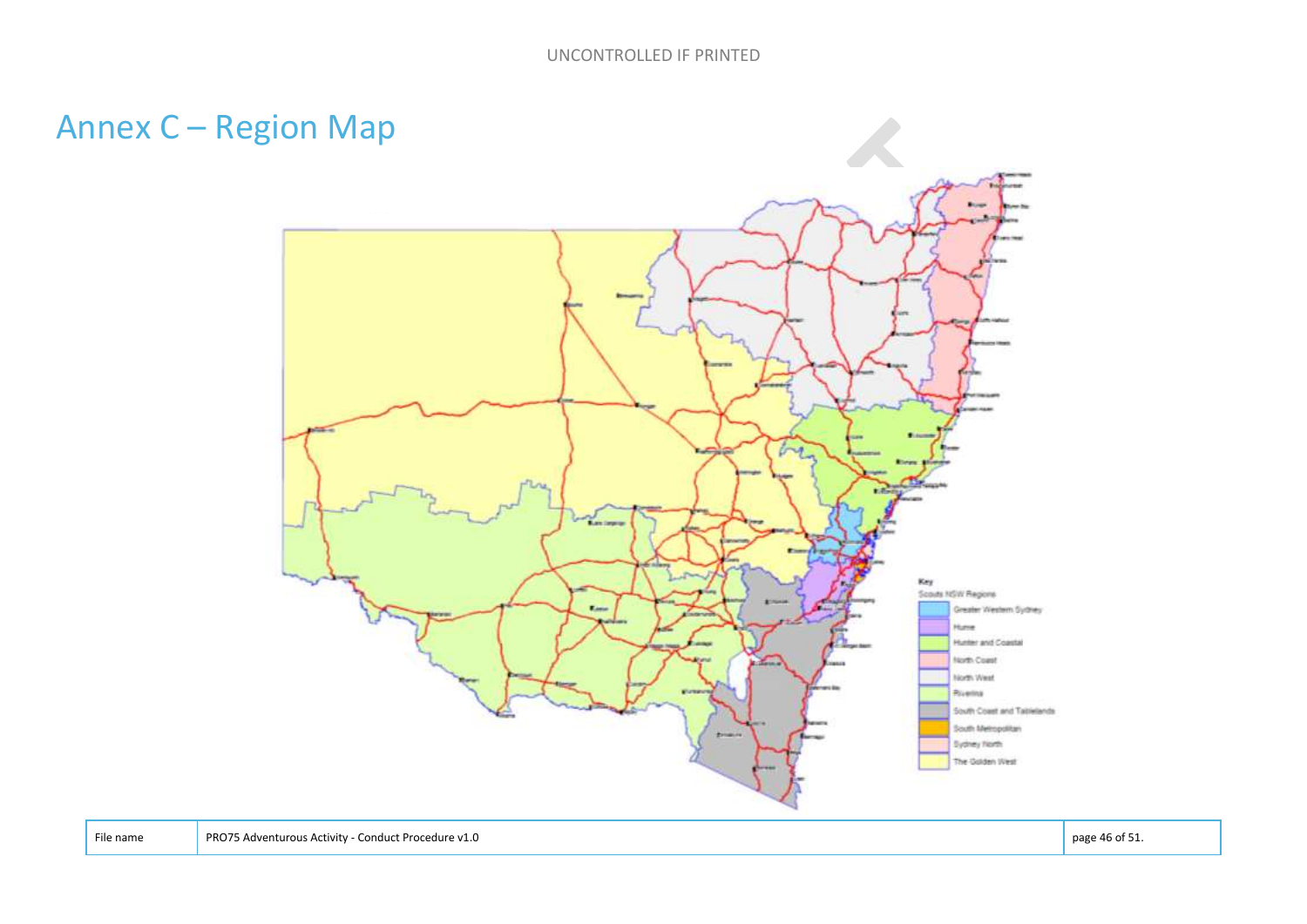# Annex D – Procedure Context and Related **Documents**

Several National Policies are directly referenced and elaborated on, by **The Policy** and **The Procedure.** These National and related NSW Branch Policies have priority in the event of any conflict between them and **The Policy**. **The Procedure** and its related Procedures. **The Policy**, **The Procedure** and Procedures can be read in conjunction with these National and associated NSW Branch Policies:

The *National Adventurous Activities Framework (NAAF)* which outlines how the *Australian Adventure Activity Standards (AAAS)*, and *Good Practice Guides (GPG)* will be implemented in Scouts Australia as well as defining roles and setting authorities for the delivery of activities.

The *National Risk Management Policy* and the *NSW Branch Risk Management Policy* which outline the philosophy for risk management in Scouts Australia and NSW.

The *National Workplace Health and Safety Policy* and the *NSW Branch Workplace Health and Safety Policy* which further elaborate on the management of risk and the treatment of incidents and accidents.

*National Policy and Rules* and the *NSW Organisation and Information Handbook* which outline how Scouts in NSW is run.

Where there is a conflict between **The Policy** and **The Procedure**, **The Policy** takes precedence.

Some duplication from the National Policies may occur to maintain context.

Given the significant changes introduced with **The Procedure**, it will be reviewed and updated no later than July 2022 to incorporate feedback and adjustments including to the *NAAF.*

## Links to External Documents

The following are links to external documents:

- The *Australian Adventure Activity Standards (AAAS)*, and *Good Practice Guides (GPG)* can be accessed here: https://australianaas.org.au/
- The *National Adventurous Activity Framework (NAAF)* can be accessed here: https://scouts.com.au/wp-content/uploads/2020/12/NAAF-National-Adventurous-Activities-Framework-v10-Release-Dec-2020.pdf
- The various National and NSW Branch risk management policies can be accessed here: https://scouts.com.au/wp-content/uploads/2020/12/Scouts-Australia-Risk-Management-Policy.pdf and https://www.nsw.scouts.com.au/wpcontent/uploads/2020/09/National-Risk-Management-Policy-and-Framework-MAGPIE3.pdf
- The various National and NSW Branch WHS policies can be accessed here: https://www.nsw.scouts.com.au/wp-content/uploads/2018/07/2017-NOVEMBER-National-WHS-Policy-5.2.docx and https://www.nsw.scouts.com.au/wpcontent/uploads/PDFs/WHS/PRO18%20WHS%20Risk%20Management%20v%201.0.p df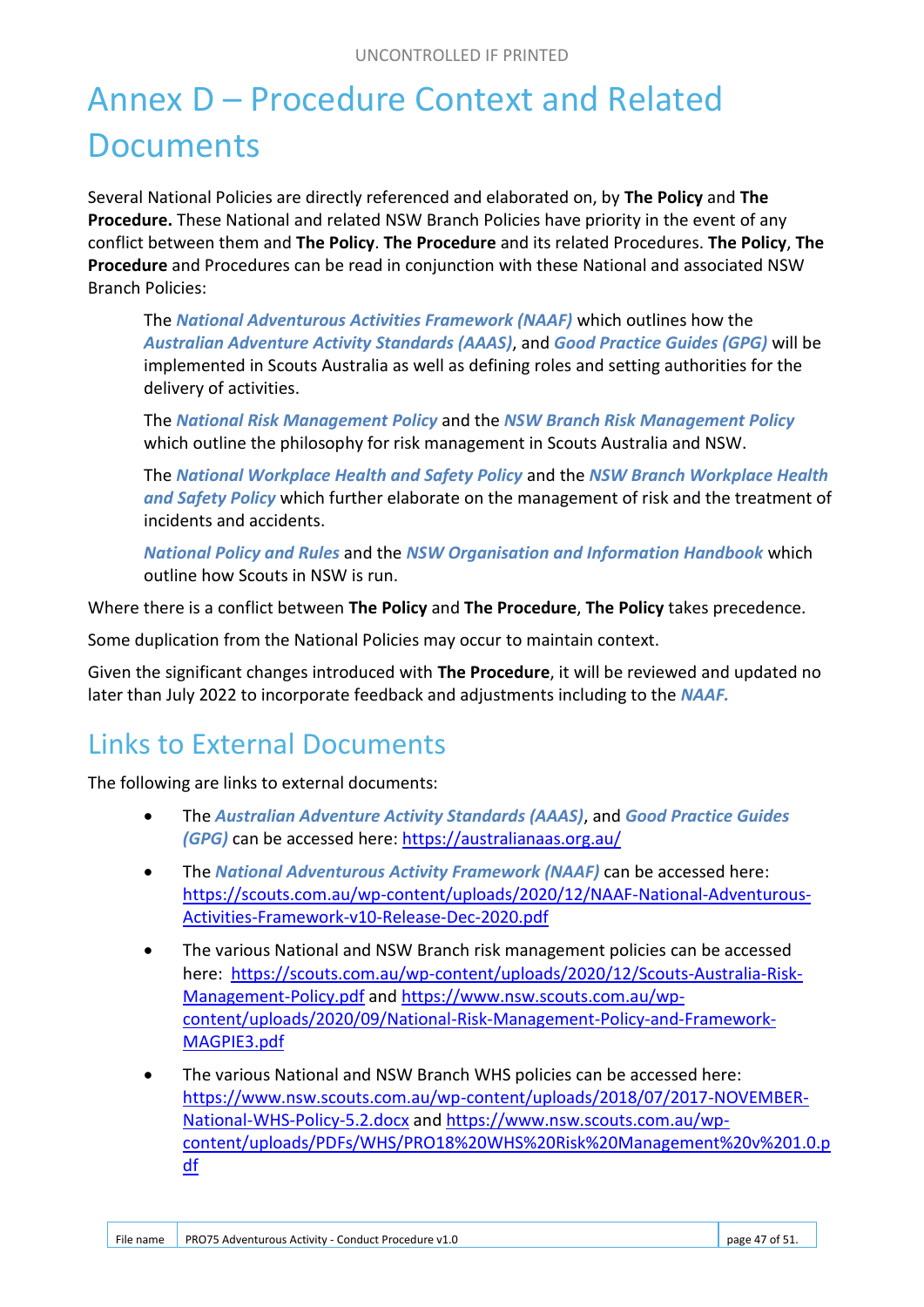- *National Policy and Rules* can be accessed here: https://scouts.com.au/wpcontent/uploads/2021/07/POLICY-AND-RULES-2020-10th-Edition-Revised-July-2021.pdf
- *NSW Branch Organisation and Information Handbook* can be accessed here: https://www.nsw.scouts.com.au/wpcontent/uploads/2020/10/ScoutsNSW\_OrganisationAndInformationHandbook\_29072 021v6.pdf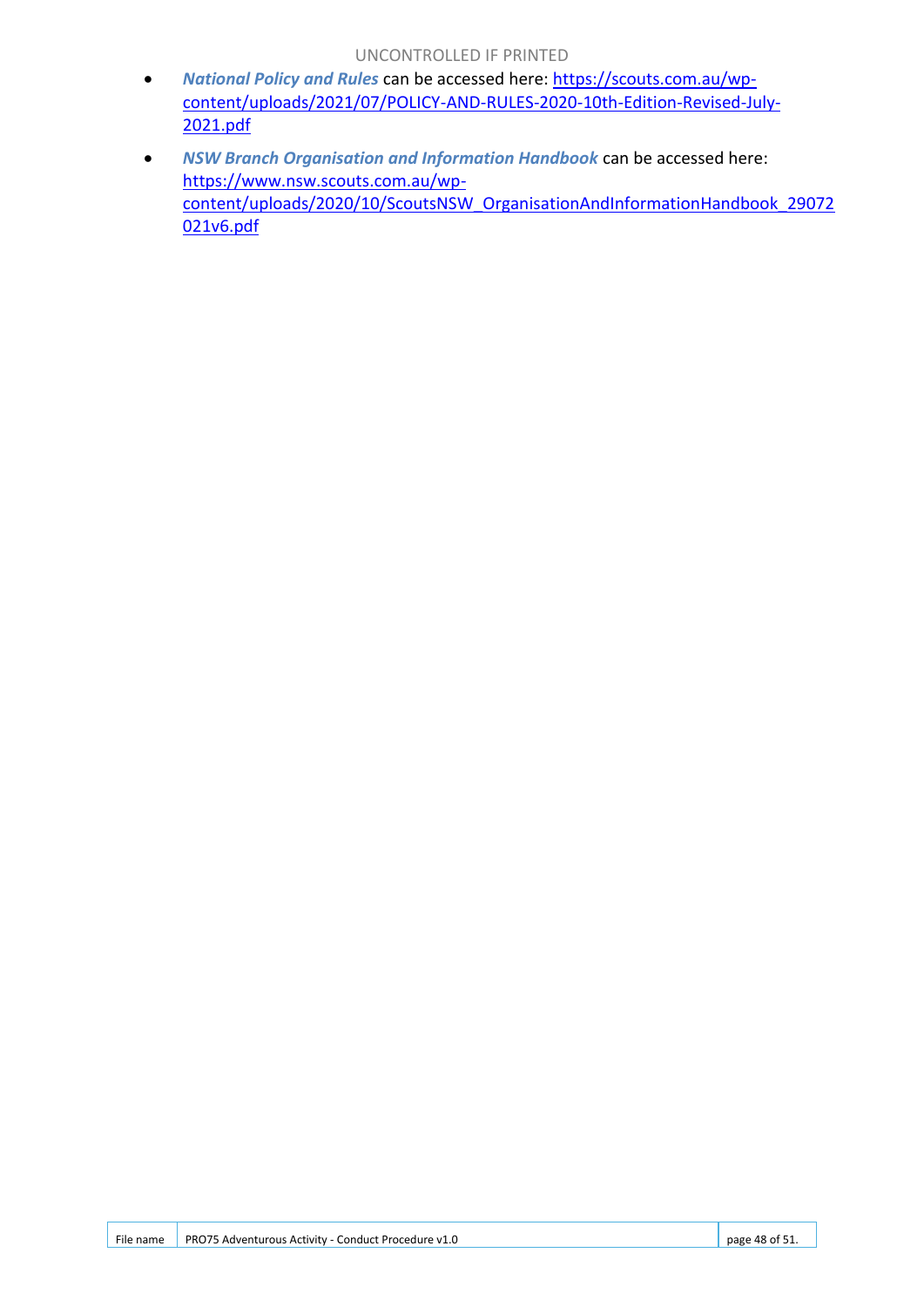#### Procedure Architecture

The following diagram outlines the various Standards, Guides, Policies and Procedures which govern **AA** in NSW.

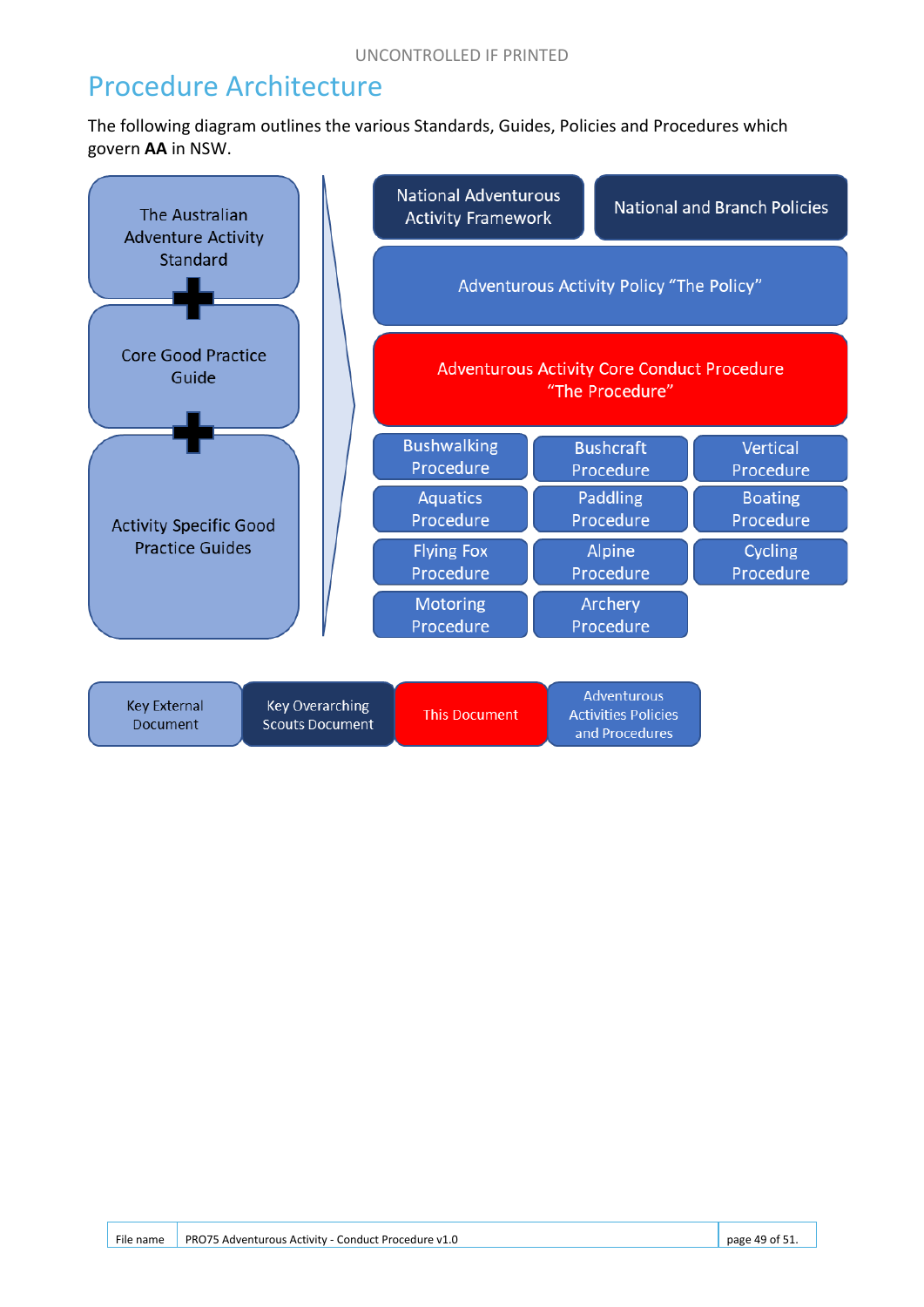# **Table of Contents**

| 1                                                                |                |  |  |  |
|------------------------------------------------------------------|----------------|--|--|--|
| 2                                                                |                |  |  |  |
|                                                                  |                |  |  |  |
|                                                                  |                |  |  |  |
|                                                                  |                |  |  |  |
|                                                                  |                |  |  |  |
|                                                                  |                |  |  |  |
|                                                                  |                |  |  |  |
|                                                                  |                |  |  |  |
|                                                                  |                |  |  |  |
| 3                                                                |                |  |  |  |
|                                                                  |                |  |  |  |
|                                                                  |                |  |  |  |
|                                                                  |                |  |  |  |
|                                                                  |                |  |  |  |
|                                                                  |                |  |  |  |
|                                                                  |                |  |  |  |
| 4                                                                |                |  |  |  |
|                                                                  |                |  |  |  |
|                                                                  |                |  |  |  |
|                                                                  |                |  |  |  |
|                                                                  |                |  |  |  |
|                                                                  |                |  |  |  |
|                                                                  |                |  |  |  |
|                                                                  |                |  |  |  |
|                                                                  |                |  |  |  |
|                                                                  |                |  |  |  |
|                                                                  |                |  |  |  |
| 5.                                                               |                |  |  |  |
|                                                                  |                |  |  |  |
|                                                                  |                |  |  |  |
| 6                                                                |                |  |  |  |
| 7                                                                |                |  |  |  |
|                                                                  |                |  |  |  |
| PRO75 Adventurous Activity - Conduct Procedure v1.0<br>File name | page 50 of 51. |  |  |  |